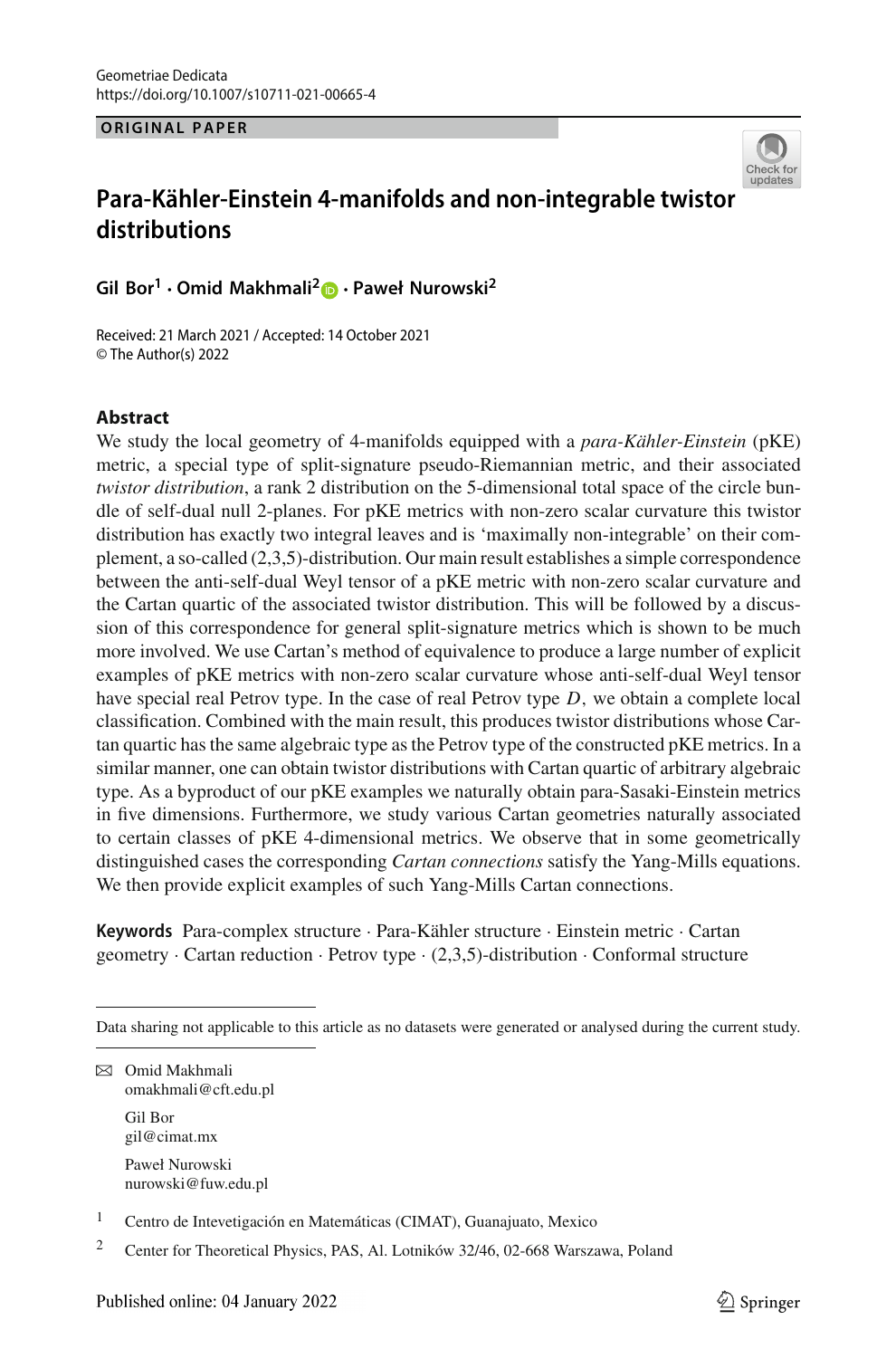**Mathematics Subject Classification** 53C10 · 53C15 · 58A30 · 58A15 · 53C29

## **Contents**

|                | 1 Introduction and main results enterprise in the contract of the contract of the contract of the contract of the contract of the contract of the contract of the contract of the contract of the contract of the contract of |  |  |
|----------------|-------------------------------------------------------------------------------------------------------------------------------------------------------------------------------------------------------------------------------|--|--|
|                | <b>Conventions</b>                                                                                                                                                                                                            |  |  |
| $\overline{2}$ |                                                                                                                                                                                                                               |  |  |
|                | 2.1 Rudiments of indefinite pseudo-Riemannian metrics in dimension 4                                                                                                                                                          |  |  |
|                |                                                                                                                                                                                                                               |  |  |
|                |                                                                                                                                                                                                                               |  |  |
|                |                                                                                                                                                                                                                               |  |  |
|                |                                                                                                                                                                                                                               |  |  |
|                |                                                                                                                                                                                                                               |  |  |
|                | 2.2.3 $GL_2(\mathbb{R})$ invariant curvature decomposition                                                                                                                                                                    |  |  |
|                |                                                                                                                                                                                                                               |  |  |
|                |                                                                                                                                                                                                                               |  |  |
|                |                                                                                                                                                                                                                               |  |  |
|                |                                                                                                                                                                                                                               |  |  |
|                |                                                                                                                                                                                                                               |  |  |
|                |                                                                                                                                                                                                                               |  |  |
|                | Para-Kähler-Einstein (pKE) metrics in dimension 4                                                                                                                                                                             |  |  |
|                |                                                                                                                                                                                                                               |  |  |
|                | 3.2 Cartan reduction: homogeneous models, examples and local generality                                                                                                                                                       |  |  |
|                |                                                                                                                                                                                                                               |  |  |
|                |                                                                                                                                                                                                                               |  |  |
|                |                                                                                                                                                                                                                               |  |  |
|                |                                                                                                                                                                                                                               |  |  |
|                |                                                                                                                                                                                                                               |  |  |
|                |                                                                                                                                                                                                                               |  |  |
|                |                                                                                                                                                                                                                               |  |  |
|                |                                                                                                                                                                                                                               |  |  |
|                | 4.1 A primer on $(2, 3, 5)$ distributions $\ldots \ldots \ldots \ldots \ldots \ldots \ldots \ldots \ldots \ldots \ldots \ldots$                                                                                               |  |  |
|                | 4.2 Null self-dual planes and a remarkable coincidence                                                                                                                                                                        |  |  |
|                |                                                                                                                                                                                                                               |  |  |
|                |                                                                                                                                                                                                                               |  |  |
|                |                                                                                                                                                                                                                               |  |  |
|                |                                                                                                                                                                                                                               |  |  |
|                |                                                                                                                                                                                                                               |  |  |
|                |                                                                                                                                                                                                                               |  |  |
|                |                                                                                                                                                                                                                               |  |  |

## <span id="page-1-0"></span>**1 Introduction and main results**

The main purpose of this article is to give a detailed treatment of para-Kähler-Einstein structures in dimension 4 and examine their relation to maximally non-integrable distributions of rank 2 in dimension 5, referred to as (2,3,5)-distributions.

Our initial motivation for this article is twofold. Firstly, it is an extension of the observation made in [\[7](#page-46-1)] where, inspired by the rolling problem of Riemannian surfaces [\[6](#page-46-2)], a notion of *projective rolling* was defined which gives rise to (2,3,5)-distributions. Consequently, it was observed that the (2,3,5)-distributions whose algebra of infinitesimal symmetries is maximal i.e. the split real form of  $g_2$ , can be obtained from such construction with a direct link to the homogeneous *para-Kähler-Einstein* metric on **SL**3(R)/**GL**2(R) referred to as the *dancing metric.* We point out that para-Hermitian structures and their variations naturally appear in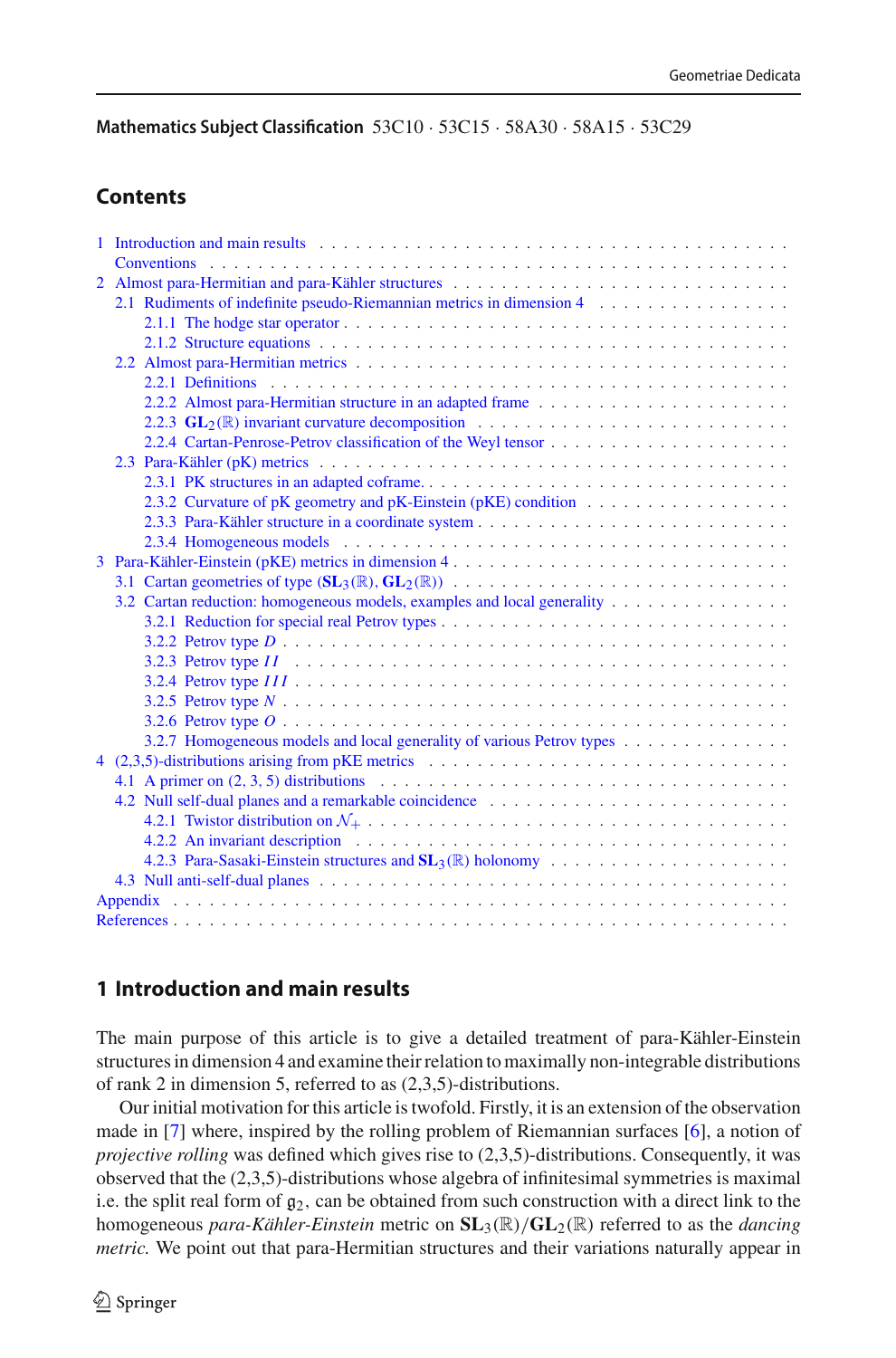various geometric settings since they were first defined in [\[23](#page-47-0)]. The reader may consult [\[10\]](#page-47-1) for a survey.

Our second motivation comes from the twistorial construction of rank 2 distributions from conformal structures of split signature in dimension four, referred to as *twistor distributions*, described in [\[3\]](#page-46-3). In open subsets where the self-dual Weyl curvature is non-zero such distributions, which are naturally induced on the  $\mathbb{S}^1$ -bundle of self-dual null planes, are (2,3,5). We will discuss that, in general, the fundamental invariant of twistor distributions, referred to as the *Cartan quartic*, depend on the fourth jet of the components of the Weyl curvature of the conformal structure. This poses a basic question: whether the Cartan quartic of twistor distributions can have any root type? In this article we answer this question affirmatively. As a by-product of our construction one naturally obtains explicit examples of *para-Sasaki-Einstein* metrics.

Before proceeding further, a brief definition of the geometric structures appearing in this article is in order. As will be defined in Sect. [2.1,](#page-5-0) an *almost para-complex* structure on a manifold, *M*, is defined as an endomorphism  $K : TM \rightarrow TM$  satisfying  $K^2 =$ Id<sub>TM</sub> whose  $\pm$ 1-eigenspaces have rank 2. As a result, unlike almost-complex structures, the eigenspaces of *K* split each tangent space of *M* into two transversal distributions. The integrability of these distributions induces a *para-complex* structure on *M* which results in two transversal foliations of *M*. Similarly, an *almost-para-Hermitian*, *para-Hermitian* and *para-Kähler* structure can be defined in terms of *K* and a pseudo-Riemannian metric of split signature satisfying certain compatibility condition, as explained in Sects. [2.2.1](#page-9-0) and [2.3.1.](#page-15-1)

The first objective of this article, presented in Sect. [2,](#page-4-1) is to give a unifying treatment of almost para-Hermitian and para-Kähler structures in dimension four via Cartan's method of equivalence and analyze the curvature decompositions in each case. To our knowledge such presentation has been absent in the literature.

Our main topic of interest, treated in Sect. [3,](#page-21-1) is para-Kähler-Einstein (pKE) metrics, defined as para-Kähler structures for which the metric is Einstein i.e. its trace-free Ricci tensor is zero. Because of our interest in non-integrable twistor distributions, we restrict our considerations to only those pKE metrics with *non-zero scalar curvature*. In Sect. [3.1](#page-22-0) it is shown that such metrics define a Cartan geometry of type (**SL**3(R), **GL**2(R)). In Sect. [3.2](#page-24-0) we investigate five classes of pKE metrics for which the *root type*, or the *Petrov type*, of the anti-self-dual Weyl tensor *Weyl*− (see Sect. [2.2.4\)](#page-13-0), is *non-generic* and *real*. Let us mention briefly that by root type, or the Petrov type, of *Weyl*− we refer to the multiplicity pattern of the roots of the 4th order polynomial obtained from the representation of *Weyl*− as a binary quartic at each point. For these five classes of pKE metrics we carry out the Cartan reduction procedure case by case. This enables us to find all homogeneous models of pKE metrics in dimension 4. Moreover, we find explicit examples of pKE metrics with non-zero scalar curvature in every *special real* root type of *Weyl*−. In particular, Theorem [3.12](#page-31-1) gives explicit examples of pKE structures of Petrov type *I I*, Theorem [3.14](#page-32-1) gives examples for Petrov type *III*, and Theorem [3.16](#page-34-1) gives examples of Petrov type *N*. The pKE structures of *real* Petrov type *D* are described in Theorem [3.10.](#page-28-0) This Petrov type is particularly interesting, since we found *all possible* such pKE metrics with non-zero scalar curvature. The method we have used to derive these examples is known as Cartan's reduction method which is followed by integrating the reduced structure equations. Moreover, Cartan's reduction method combined with Cartan-Kähler analysis is used to obtain the local generality of pKE metrics for each Petrov type in the real analytic case, as presented in Table [1.](#page-35-2) We point out that Sect. [3.2](#page-24-0) serves as an example of how effective Cartan's method of equivalence is in studying geometric structures.

In Sect. [4](#page-35-1) we discuss the relationship between pKE metrics and (2,3,5)-distributions. More precisely, in Sect. [4.1](#page-36-0) we briefly review the basic facts about (2,3,5)-distributions,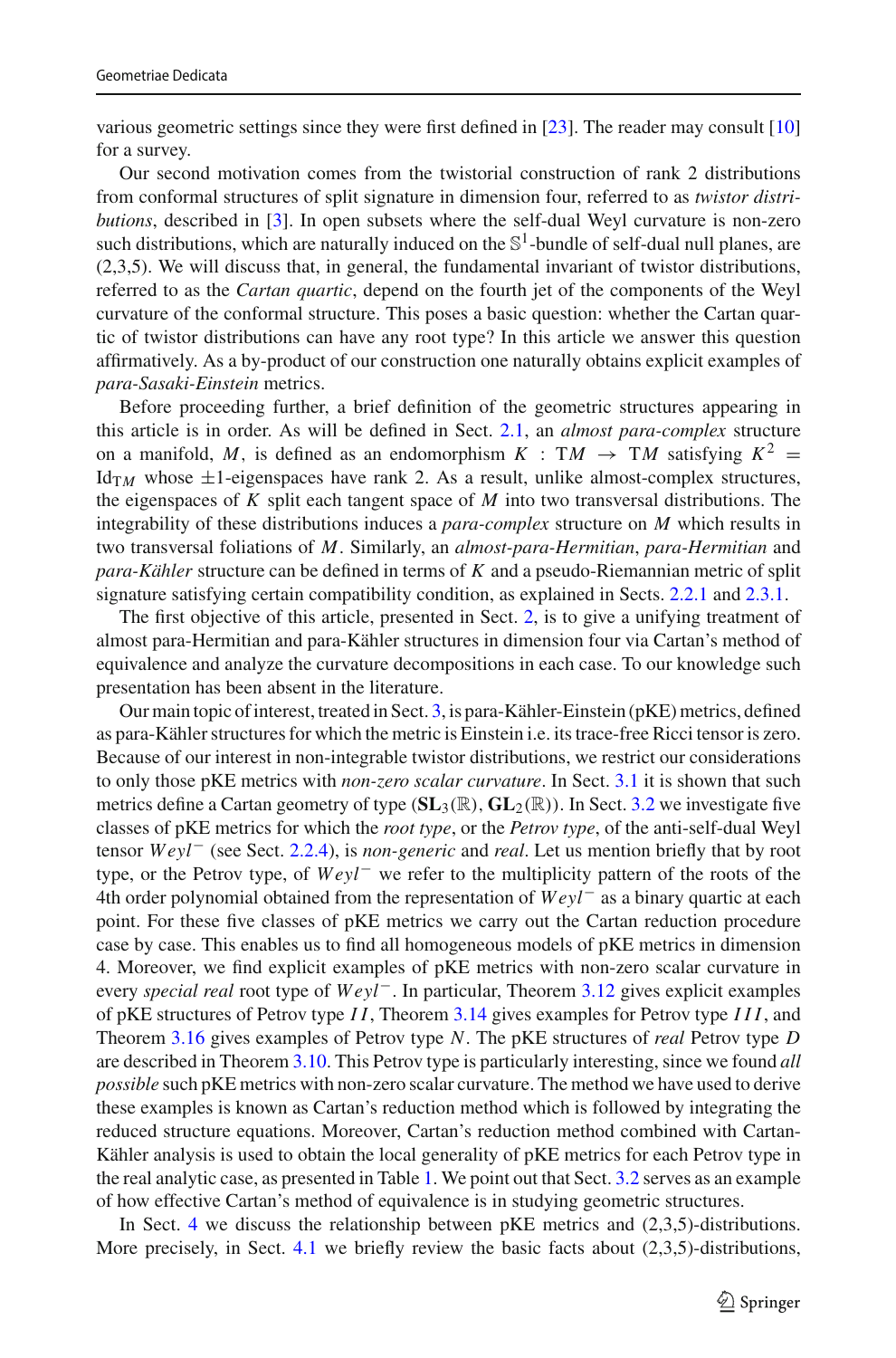including the Cartan connection, the Cartan quartic and associated conformal structure of split signature. In Sect. [4.2.1,](#page-39-0) we recall the fact that for any pKE structure, and more generally, any indefinite conformal structure in dimension four, a rank 2 distribution, referred to as a *twistor distribution*, is naturally induced on its 5-dimensional space of null self-dual planes,  $N_{+}$ , and that another rank 2 twistor distribution is induced on the space of null anti-self-dual planes, *N*−; this was originally observed in [\[3\]](#page-46-3). Moreover, the distribution induced on *N*<sup>+</sup> or *N*− is a (2,3,5) distribution at a point if and only if the self-dual Weyl tensor, *Weyl*<sup>+</sup>, or the anti-self-dual Weyl tensor, *Weyl*−, is non-zero at that point, respectively. After necessary coframe adaptations, which are performed at the beginning of Sect. [4.2.1,](#page-39-0) we state our prime result on the surprising proportionality of the two quartics, the Cartan quartic of the (2,3,5) twistor distribution on  $\mathcal{N}_+$ , and the anti-self-dual Weyl quartic of the pKE metric, as in the following theorem.

**Theorem 4.9** *Given a pKE metric for which the scalar curvature is non-zero, the Cartan guartic for the non-integrable twistor distribution on*  $\mathcal{N}_+$  *is a non-zero multiple of the quartic representation of the anti-self-dual Weyl curvature W eyl*−*. In particular, the Cartan quartic of the twistor distribution and the anti-self-dual Weyl curvature of the metric have the same root type.*

In Remark [4.10](#page-40-0) we explain the natural identification that underlies this theorem. As a result of Theorem [4.9](#page-40-1) and our examples of pKE metrics of non-generic Petrov types in Sect. [3,](#page-21-1) we obtain a large class of explicit examples of *twistor distributions* for each special real algebraic type of the Cartan quartic. Additionally, one obtains that the associated  $(3, 2)$ signature conformal structure on an open subset of  $\mathcal{N}_+$  has an Einstein representative whose conformal holonomy is a subgroup of  $SL_3(\mathbb{R}) \subset G_2^* \subset SO_{4,3}$ ; this was also observed in [\[31\]](#page-47-2). The main purpose of Sect. [4.3](#page-43-0) is to show why the coincidence of the root types of the quartics, explained in Theorem [4.9,](#page-40-1) is remarkable. This is done by obtaining the Cartan quartic for the twistor distribution on *N*−. It is shown that the coefficients of the Cartan quartic on *N*<sup>−</sup> depend on the 4th jet of *Weyl*<sup>−</sup> and there is no obvious relation between the algebraic types of these quartics.

Finally, we also mention that, starting in Sect. [3.1,](#page-22-0) a number of *Cartan geometries* are introduced which are naturally associated with pKE metrics in dimension 4. Since these Cartan geometries live on *principal bundles* over 4-dimensional manifolds with split-signature *conformal metrics*, one can study the *vacuum Yang-Mills equations* for the corresponding *Cartan* connections. As far as we know few papers are concerned with such studies. Here an honorable exception is a paper by S. Merkulov [\[24\]](#page-47-3), who established in 1984 that the vacuum Yang-Mills equations for the Cartan normal conformal connection of a 4-dimensional conformal structure (*M*,[*g*]), are equivalent to the vanishing of its *Bach tensor*. Also in this vein is the work [\[25](#page-47-4)], where in particular, the vacuum Yang-Mills equations for Cartan connections associated with 3-dimensional parabolic geometries of type (**SL**3(R), **P**12), and (**SU2**,**1**, **P**12) were considered, in which  $P_{12}$  denotes the Borel subgroup. It turns out that Cartan geometries of various type appear in the process of Cartan reduction performed on a given Cartan geometry. It is also clear that reduction of a Cartan geometry results in a principal bundle over the same base. Therefore, if the vacuum Yang-Mills equations can be defined for a certain Cartan geometry, they can also be defined for all the Cartan geometries obtained from the reduction procedure. We take this approach in Sect. [3.1](#page-22-0) and in the subsequent sections, where we reduce the initial  $(SL_3(\mathbb{R}), GL_2(\mathbb{R}))$ -type Cartan geometry to Cartan geometries of various types depending on the Petrov types. In particular, we find in Proposition [3.3,](#page-23-0) as a consequence of Theorem [3.2,](#page-23-1) that *all* pKE 4-dimensional structures for which the Einstein constant is equal to -3 satisfy vacuum Yang-Mills equations for the  $\mathfrak{sl}_3(\mathbb{R})$ -valued Cartan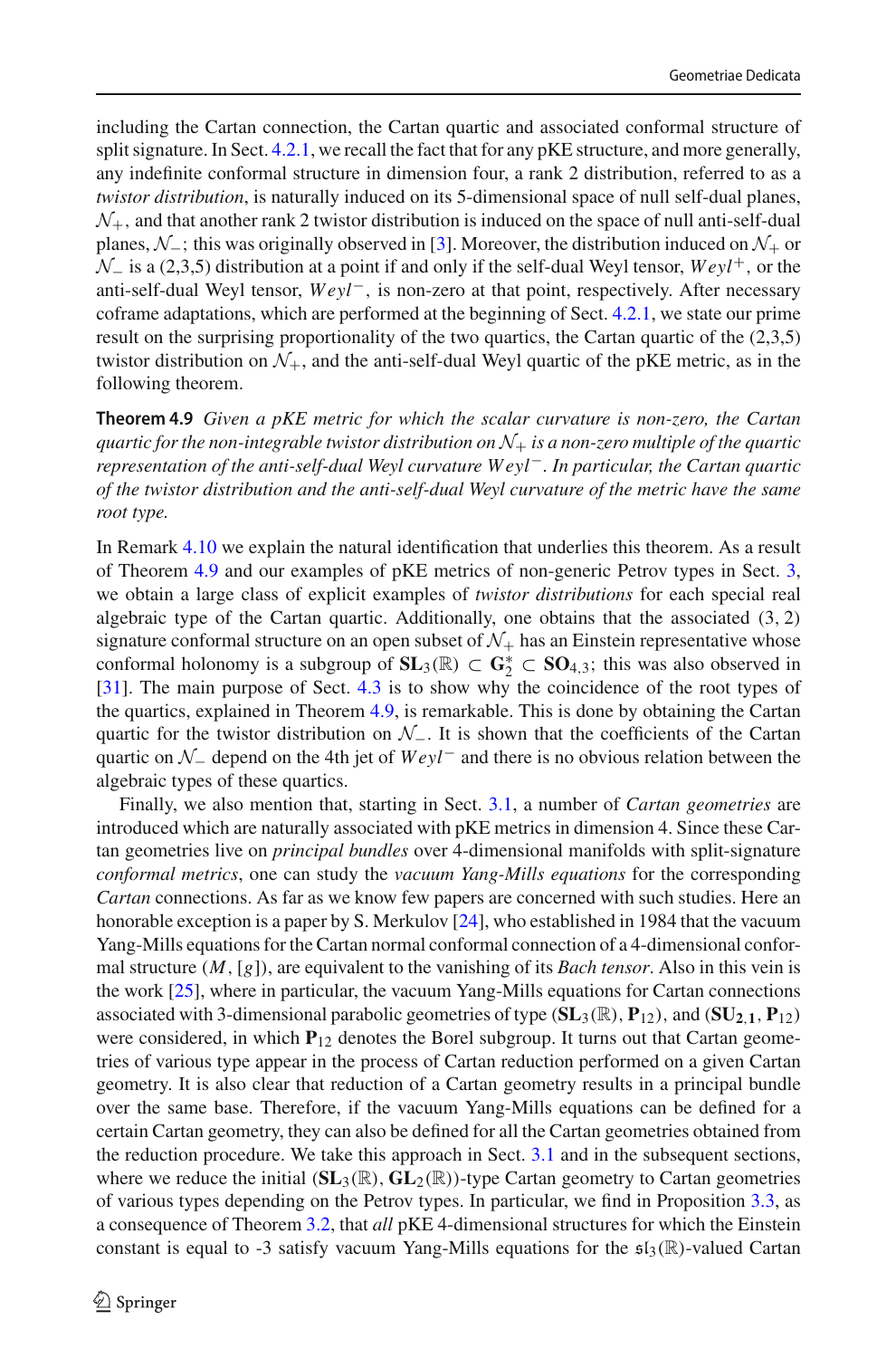connection of the associated  $(SL_3(\mathbb{R}), GL_2(\mathbb{R}))$ -type Cartan geometry. Similarly, in Theorem [3.12](#page-31-1) we give *examples* of pKE metrics satisfying the vacuum Yang-Mills equations for the Cartan connection *B* of a Cartan geometry of type  $(\mathbf{SO}_{2,2}, \mathbf{T}^2)$ , which can be obtained for pKE metrics of *real special* Petrov type.

The EDS calculations mentioned in the text are carried out using the Cartan package in Maple written by Jeanne Clelland and an exterior differential package for Mathematica written by Sotirios Bonanos.

## <span id="page-4-0"></span>**Conventions**

In this article we will be working in the real smooth category. Since our results are of local nature, the manifolds can be taken to be the maximal open sets over which the assumptions made in each statement is valid.

The manifold *M* is always 4 dimensional equipped with a metric *g* of split signature. The 1-forms  $\theta^1$ ,  $\theta^2$ ,  $\theta^3$ ,  $\theta^4$  represent a coframe on *M* with respect to which  $g = 2\theta^1\theta^3 + 2\theta^2\theta^4$ where it is understood that the terms such as  $\theta^1\theta^3$  represent symmetric tensor product of the 1-forms  $\theta^1$  and  $\theta^3$  i.e.

$$
\theta^a \theta^b = \frac{1}{2} (\theta^a \otimes \theta^b + \theta^b \otimes \theta^a)
$$

Given an *n*-dimensional manifold, *N*, equipped with a coframe  $\{\beta^1, \dots, \beta^n\}$ , the corresponding set of frame will be expressed as  $\{\frac{\partial}{\partial \beta^1}, \dots, \frac{\partial}{\partial \beta^n}\}$  i.e.  $\frac{\partial}{\partial \beta^b} \perp \beta^a = \delta^a_{ b}$ . Given a function  $F: N \to \mathbb{R}$ , the so-called coframe derivatives of *F*, denoted by  $F_i: N \to \mathbb{R}$ , are defined as

$$
F_i = \frac{\partial}{\partial \beta^i} \sqcup \mathbf{d} F. \tag{1.1}
$$

When a set of 1-forms on *N* is introduced as  $I = \{y^1, \ldots, y^k\}$ , it represents the ideal that is algebraically generated by the 1-forms  $\gamma^1, \ldots, \gamma^k \in T^*N$ , and is called a *Pfaffian system*. A Pfaffian system is called integrable if it satisfies the Frobenius condition,  $dI \subset I$ , where d is the exterior derivative. The integral manifolds of an integrable Pfaffian system are called its *leaves*. Locally, around a generic point  $x \in N$ , the leaves of an integrable Pfaffian system induce a smooth foliation which enables one to consider the quotient space of its leaves, referred to as the *leaf space* of *I*. Since our treatment is local, we can always work in sufficiently small neighborhoods which allows one to define the leaf space of an integrable Pfaffian system.

## <span id="page-4-1"></span>**2 Almost para-Hermitian and para-Kähler structures**

The goal of this section is to fix notation, give necessary definitions and recall some facts that will be needed in subsequent sections. More precisely, in Sect. [2.1](#page-5-0) we recall some basic facts about pseudo-Riemannian metrics in dimension four. The notion of almost para-Hermitian structure and the decomposition of its curvature into irreducible components with respect to the action of its structure group is defined in Sect. [2.2.](#page-8-0) Furthermore, in Sect. [2.2](#page-8-0) we define the so-called *Petrov type* of the Weyl curvature. In Sect. [2.3](#page-15-0) we define para-Kähler structures in terms of additional integrability and compatibility conditions imposed on an almost para-Hermitian structure. We derive their structure equations, curvature decomposition and give a local coordinate expression in terms of a potential function. We end the section by giving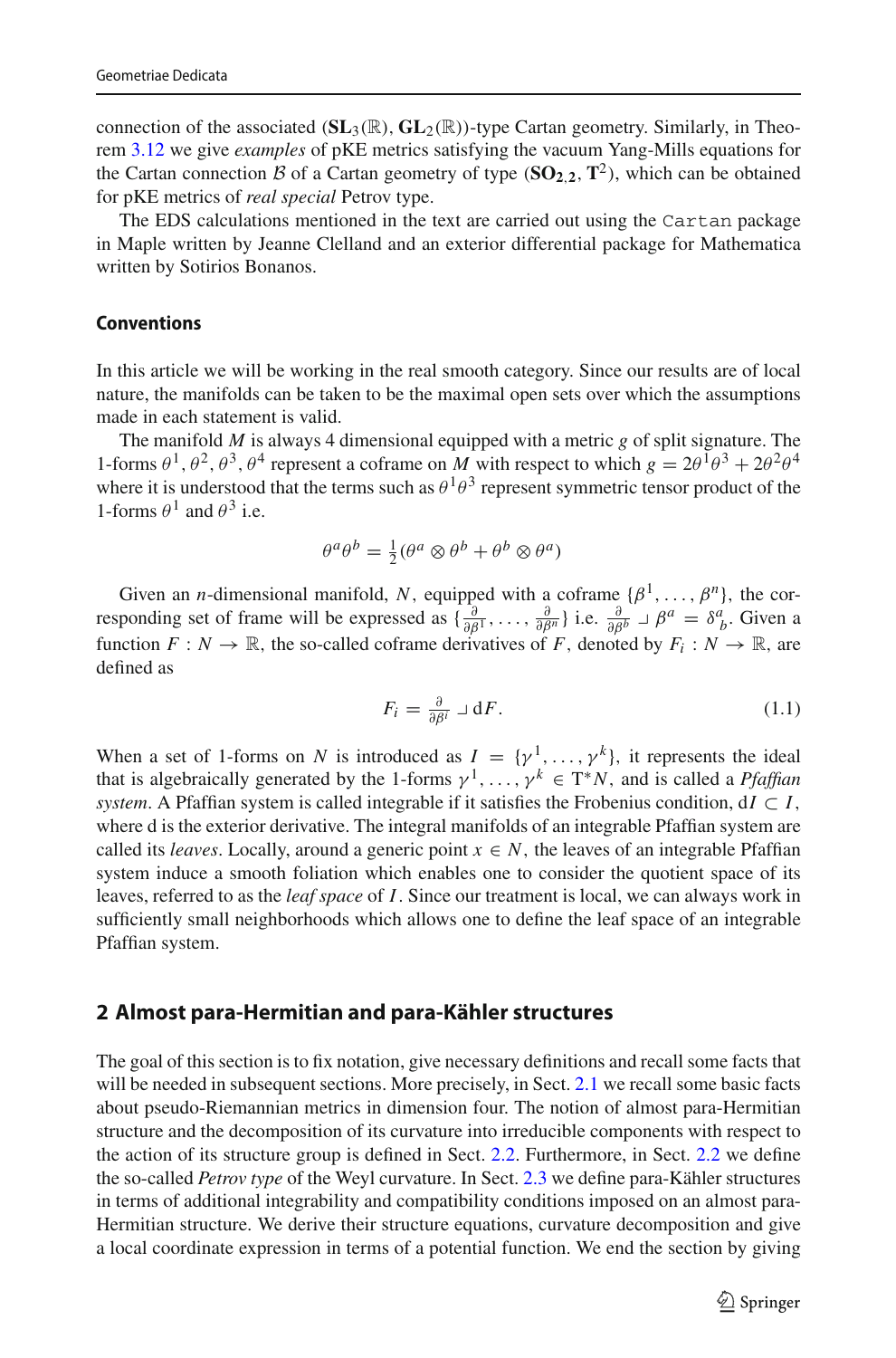examples of pKE structures in terms of potential functions which, as will be shown in Sect. [3.2,](#page-24-0) correspond to the only homogeneous models with non-zero scalar curvature.

#### <span id="page-5-0"></span>**2.1 Rudiments of indefinite pseudo-Riemannian metrics in dimension 4**

In this section we briefly recall the decomposition of the space of 2-forms into self-dual and anti-self-dual 2-forms using the Hodge star operator. As a result, two 5-dimensional circle bundles of self-dual null planes and anti-self-dual null planes is obtained for any indefinite pseudo-Riemannian metric in dimension four. Subsequently, we recall the structure equations of split signature metrics and their curvature decomposition.

#### <span id="page-5-1"></span>**2.1.1 The hodge star operator**

From now on let  $(M, g)$  be a 4-dimensional real oriented manifold equipped with a split signature metric *g*. Locally, we can always find a real coframe  $(\theta^1, \theta^2, \theta^3, \theta^4) = (\alpha^1, \alpha^2, \bar{\alpha}^1, \bar{\alpha}^2)$ in which the metric takes the form:

<span id="page-5-3"></span>
$$
g = g_{ab}\theta^a\theta^b = 2\theta^1\theta^3 + 2\theta^2\theta^4 = 2\alpha^1\bar{\alpha}^1 + 2\alpha^2\bar{\alpha}^2. \tag{2.1}
$$

We denote by  $\left(\frac{\partial}{\partial \theta^1}, \frac{\partial}{\partial \theta^2}, \frac{\partial}{\partial \theta^3}, \frac{\partial}{\partial \theta^4}\right) = \left(\frac{\partial}{\partial \alpha^1}, \frac{\partial}{\partial \alpha^2}, \frac{\partial}{\partial \overline{\alpha}^1}, \frac{\partial}{\partial \overline{\alpha}^2}\right)$  the dual frame. The coframe  $(\theta^1, \theta^2, \theta^3, \theta^4)$  is *null* i.e. the metric *g* has constant coefficients  $g_{ab}$ , with  $g_{13} = g_{31} =$  $g_{24} = g_{42} = 1$  as the only non-vanishing ones, which implies *nullity*,  $g\left(\frac{\partial}{\partial \theta^a}, \frac{\partial}{\partial \theta^b}\right) = 0$  for  $a = 1, \ldots, 4$ . Note that in this paper the coframe/frame on *M* will be denoted by two notations (θ) or  $(\alpha, \bar{\alpha})$ , and by  $(\frac{\partial}{\partial \alpha})$  or  $(\frac{\partial}{\partial \alpha}, \frac{\partial}{\partial \bar{\alpha}})$ , respectively. The reason for this redundancy will be made clear in the next sections, when sometimes one, and sometimes the other notation will be more convenient.

We assume that the coframe  $(\alpha^1, \alpha^2, \bar{\alpha}^1, \bar{\alpha}^2)$  is positively oriented, therefore, the volume form  $\text{vol}_g$  on *M* can be expressed as

$$
\mathbf{vol}_g = \alpha^1 \wedge \alpha^2 \wedge \bar{\alpha}^1 \wedge \bar{\alpha}^2.
$$

This enables one to define the Hodge star operator i.e. a linear map  $* : \Lambda^2 T^* M \to \Lambda^2 T^* M$ such that

$$
*\omega(X, Y)\mathbf{vol}_g = \omega \wedge X^{\flat} \wedge Y^{\flat}
$$

here  $X^{\flat}$  is a 1-form associated to a vector field *X* such that  $Y \perp X^{\flat} = g(X, Y)$  for all vector fields *Y* on *M*.

It is easy to see that

$$
*^2 = \mathrm{id}_{\Lambda^2 T^* M},
$$

and therefore the operator  $*$  splits  $\Lambda^2 T^*M$  into the direct sum

<span id="page-5-2"></span>
$$
\Lambda^2 \mathrm{T}^* M = \Lambda^2_+ \oplus \Lambda^2_-
$$

of its eigenspaces  $\Lambda^2_{\pm}$ , corresponding to its respective  $\pm 1$  eigenvalues. In what follows we will frequently use the basis  $(\sigma^1_{\pm}, \sigma^2_{\pm}, \sigma^3_{\pm})$  of the  $\pm 1$ -eignespaces of  $*$ , expressed in terms of the null coframe  $(\alpha^1, \alpha^2, \bar{\alpha}^1, \bar{\alpha}^2)$  as

$$
\sigma_+^1 = \alpha^1 \wedge \alpha^2, \quad \sigma_+^2 = \bar{\alpha}^1 \wedge \bar{\alpha}^2, \quad \sigma_+^3 = \alpha^1 \wedge \bar{\alpha}^1 + \alpha^2 \wedge \bar{\alpha}^2 \quad \in \Lambda_+^2 \tag{2.2a}
$$

$$
\sigma_-^1 = \alpha^1 \wedge \bar{\alpha}^2, \quad \sigma_-^2 = \bar{\alpha}^1 \wedge \alpha^2, \quad \sigma_-^3 = \alpha^1 \wedge \bar{\alpha}^1 - \alpha^2 \wedge \bar{\alpha}^2 \quad \in \Lambda_-^2 \tag{2.2b}
$$

 $\circledcirc$  Springer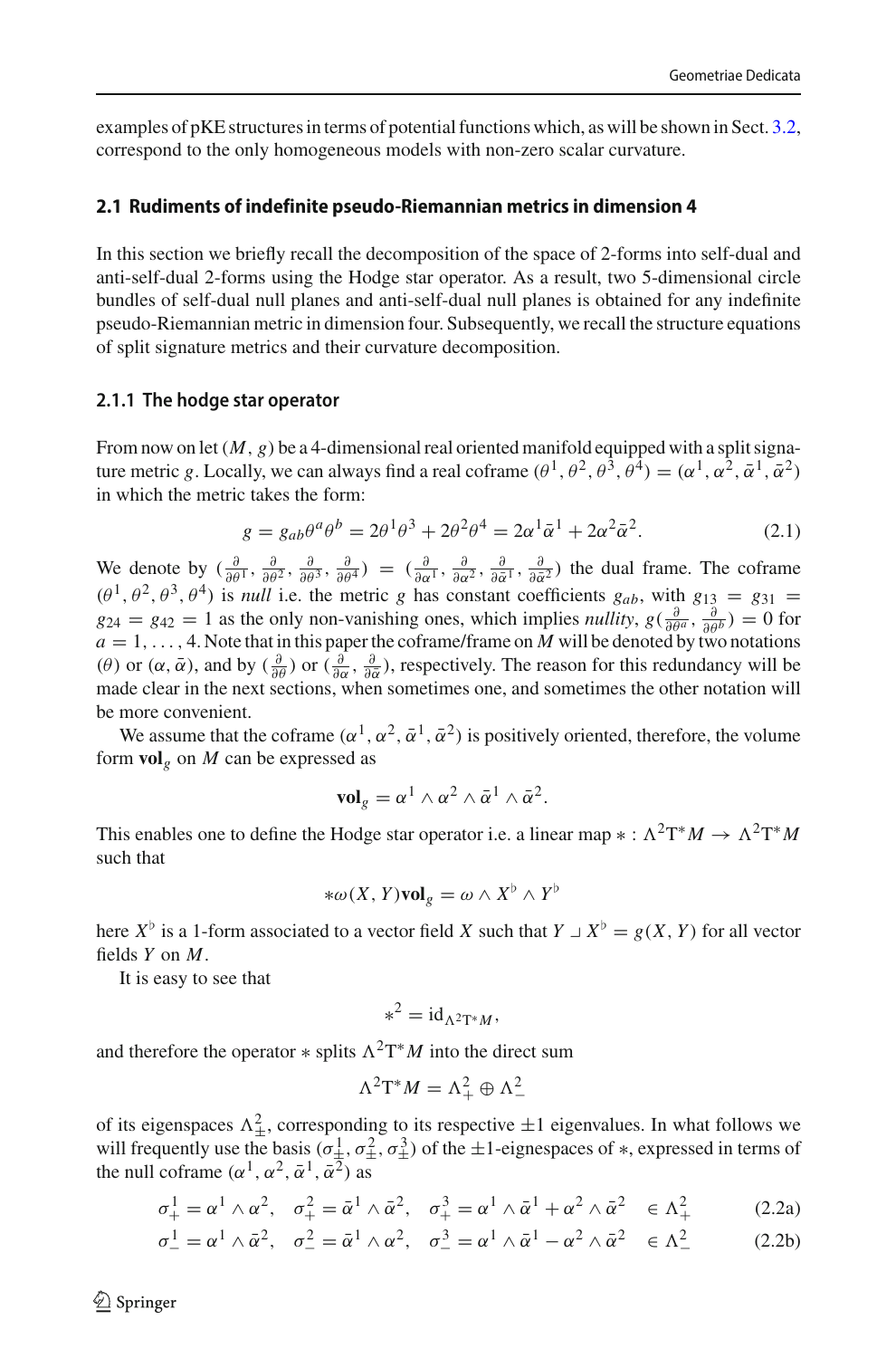As a result, in terms of  $\left(\frac{\partial}{\partial \alpha^1}, \frac{\partial}{\partial \alpha^2}, \frac{\partial}{\partial \alpha^1}, \frac{\partial}{\partial \alpha^2}\right)$ , a basis for the self-dual and anti-self-dual bivectors in  $\Lambda^2$ TM =  $\Lambda^{2,+}$   $\oplus$   $\Lambda^{2,-}$  can be expressed as

$$
\sigma_1^+ = \frac{\partial}{\partial \alpha^1} \wedge \frac{\partial}{\partial \alpha^2}, \quad \sigma_2^+ = \frac{\partial}{\partial \bar{\alpha}^1} \wedge \frac{\partial}{\partial \bar{\alpha}^2}, \quad \sigma_3^+ = \frac{\partial}{\partial \alpha^1} \wedge \frac{\partial}{\partial \bar{\alpha}^1} + \frac{\partial}{\partial \alpha^2} \wedge \frac{\partial}{\partial \bar{\alpha}^2} \in \Lambda^{2,+},
$$
  

$$
\sigma_1^- = \frac{\partial}{\partial \alpha^1} \wedge \frac{\partial}{\partial \bar{\alpha}^2}, \quad \sigma_2^- = \frac{\partial}{\partial \alpha^2} \wedge \frac{\partial}{\partial \bar{\alpha}^1}, \quad \sigma_3^- = \frac{\partial}{\partial \alpha^1} \wedge \frac{\partial}{\partial \bar{\alpha}^1} - \frac{\partial}{\partial \alpha^2} \wedge \frac{\partial}{\partial \bar{\alpha}^2} \in \Lambda^{2,-}.
$$

At each point *p* of *M* the bivector  $\frac{\partial}{\partial \alpha_1} \wedge \frac{\partial}{\partial \alpha_2^2}$  defines a *null* plane  $N_+ = \text{Span}\{\frac{\partial}{\partial \alpha_1}, \frac{\partial}{\partial \alpha_2^2}\}$ . Recall that a plane  $N_+$  is null if  $g(X, X) = 0$  for all  $X \in N_+$ . At every point  $p \in M$  we then have the space  $\mathcal{N}_p$  of all null planes at *p*.

Let us consider a pair  $(a, N_p)$  where  $a \in \mathbf{SO}_{2,2}$  and  $N_p \in \mathcal{N}_p$ . The group  $\mathbf{SO}_{2,2}$  acts naturally on the space  $\mathcal{N}_p$  via:

$$
(a, N_p) \rightarrow a \cdot N_p = \{aX \mid X \in N_p\}.
$$

This action decomposes  $\mathcal{N}_p$  into *two* orbits

$$
\mathcal{N}_p = \mathcal{N}_{p+} \sqcup \mathcal{N}_{p-}.
$$

Each of these orbits is diffeomorphic to a circle  $\mathcal{N}_{p\pm} \cong \mathbb{S}^1$ . Take  $N_{p+} \in \mathcal{N}_{p+}$  and assume  $N_{p+} = \text{Span}\{\frac{\partial}{\partial \alpha^1} |_{p}, \frac{\partial}{\partial \alpha^2} |_{p}\}.$  Note that its defining bivector  $\frac{\partial}{\partial \alpha^1} \wedge \frac{\partial}{\partial \alpha^2} |_{p}$  is *self-dual*. Since the action of  $\overrightarrow{SO_2}$ , does not change self-duality of null planes, the orbit  $\mathcal{N}_{p+}$  is called the *space of self-dual null planes* at *p*. Consequently the orbit *Np*<sup>−</sup> is comprised of null planes defined by anti-self-dual bivectors and is therefore called the *space of anti-self-dual null planes* at *p*.

More explicitly, at  $p \in M$  the set of self-dual and anti-self-dual null planes can be parametrized, respectively, by  $\lambda, \mu \in \mathbb{R} \cup \{\infty\}$  in the following way

<span id="page-6-2"></span>
$$
\mathcal{N}_{p+} = \text{Ker}\left\{\theta^1 + \mu\theta^4, \theta^2 - \mu\theta^3\right\}, \quad \mathcal{N}_{p-} = \text{Ker}\left\{\theta^2 - \lambda\theta^1, \theta^3 + \lambda\theta^4\right\}.
$$
 (2.3)

This parametrization will be used in Sect. [4.](#page-35-1) The bundles  $\mathcal{N}_{\pm} := \bigcup_{p} \mathcal{N}_{p\pm}$  equipped with the

projections

$$
\nu_+ : \mathcal{N}_+ \to M, \qquad \nu_- : \mathcal{N}_- \to M,\tag{2.4}
$$

where  $(\nu_{\pm})^{-1}(p) = \mathcal{N}_{p_{+}}$ , at  $p \in M$ , are referred to by various names, including circle *twistor* bundles ([\[3\]](#page-46-3)) or bundles of real  $\alpha$ -planes and  $\beta$ -planes [\[2\]](#page-46-4). In what follows we will frequently refer to the *circle* bundles *N*<sup>+</sup> and *N*<sup>−</sup> as the bundle of self-dual and anti-self-dual null planes, respectively.

#### <span id="page-6-0"></span>**2.1.2 Structure equations**

The null coframe  $(\theta^1, \theta^2, \theta^3, \theta^4)$  uniquely defines the Levi-Civita connection 1-forms  $\Gamma^a_{\ b}$ via the first structure equations:

$$
d\theta^{a} + \Gamma^{a}_{b} \wedge \theta^{b} = 0 \quad \text{(torsionfreeness)},
$$
  

$$
g_{ac} \Gamma^{c}_{b} + g_{bc} \Gamma^{c}_{a} = 0 \quad \text{(metricity)}.
$$

As a result, the Riemann curvature of the metric *g*, given by the  $\mathfrak{so}_{2,2}$ -valued 2-form  $\frac{1}{2}R^a_{bcd}\theta^c \wedge \theta^d$ , is defined via the second structure equations

<span id="page-6-1"></span>
$$
d\Gamma^a_{\ b} + \Gamma^a_{\ c} \wedge \Gamma^c_{\ b} = \frac{1}{2} R^a_{\ bcd} \theta^c \wedge \theta^d. \tag{2.5}
$$

 $\circled{2}$  Springer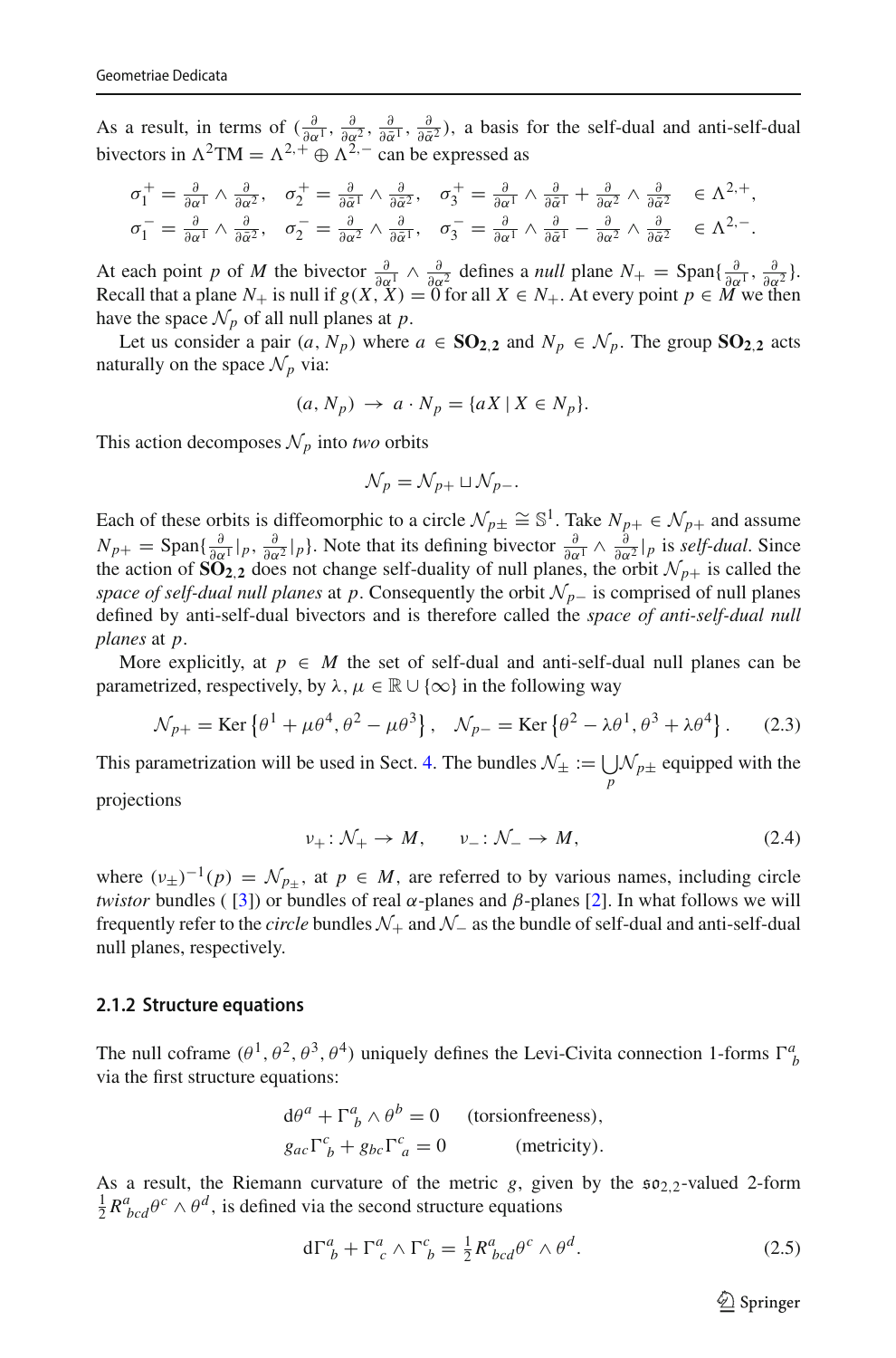Via the action of  $SO_{2,2}$ , the Riemann curvature decomposes into the components known as the traceless Ricci tensor, Weyl curvature and the scalar curvature. The Ricci tensor is defined as  $R_{ab} = R^c_{acb}$  and the scalar curvature is  $R = R_{ab}g^{ab}$ , where  $g^{ab}g_{bc} = \delta^a_c$ . The trace-free part of the Ricci tensor is defined as  $\mathring{R}_{ab} = R_{ab} - \frac{1}{4}Rg_{ab}$ . Defining the Schouten tensor as

$$
P_{ab} = \frac{1}{2}R_{ab} - \frac{1}{12}Rg_{ab},
$$

the Weyl tensor is expressed as

<span id="page-7-3"></span>
$$
C_{bcd}^a = R_{bcd}^a + g_{ad}P_{cb} - g_{ac}P_{db} + g_{bc}P_{da} - g_{bd}P_{ca}.
$$
 (2.6)

Solving the metricity condition for the first structure equations, it follows that the connection 1-forms  $\Gamma_b^a$  can be expressed as

<span id="page-7-1"></span>
$$
\Gamma^a_{\ b} = \begin{pmatrix}\n\Gamma^1_1 & \Gamma^1_2 & 0 & \Gamma^1_4 \\
\Gamma^2_1 & \Gamma^2_2 & -\Gamma^1_4 & 0 \\
0 & -\Gamma^4_1 & -\Gamma^1_1 & -\Gamma^2_2 \\
\Gamma^4_1 & 0 & -\Gamma^1_2 & -\Gamma^2_2\n\end{pmatrix} .
$$
\n(2.7)

Consequently, the torsion-free condition yields

<span id="page-7-0"></span>
$$
d\alpha^{1} = -\Gamma_{1}^{1} \wedge \alpha^{1} - \Gamma_{2}^{1} \wedge \alpha^{2} - \Gamma_{4}^{1} \wedge \bar{\alpha}^{2}
$$
  
\n
$$
d\alpha^{2} = -\Gamma_{1}^{2} \wedge \alpha^{1} - \Gamma_{2}^{2} \wedge \alpha^{2} + \Gamma_{4}^{1} \wedge \bar{\alpha}^{1}
$$
  
\n
$$
d\bar{\alpha}^{1} = \Gamma_{1}^{4} \wedge \alpha^{2} + \Gamma_{1}^{1} \wedge \bar{\alpha}^{1} + \Gamma_{1}^{2} \wedge \bar{\alpha}^{2}
$$
  
\n
$$
d\bar{\alpha}^{2} = -\Gamma_{1}^{4} \wedge \alpha^{1} + \Gamma_{2}^{1} \wedge \bar{\alpha}^{1} + \Gamma_{2}^{2} \wedge \bar{\alpha}^{2}.
$$
\n(2.8)

Passing to the second structure equations, one notes that due to the symmetries of the Riemann tensor,  $R_{abcd} = R_{[ab][cd]} = R_{cdab}$ , setting  $R^{ab}{}_{cd} = g^{ae}g^{bf}R_{efcd}$ , one obtains a linear map given by

Riemann: 
$$
\Lambda^2 T^* M \to \Lambda^2 T^* M
$$
, Riemann( $\theta^a \wedge \theta^b$ ) =  $\frac{1}{2} R^{ab}{}_{cd} \theta^c \wedge \theta^d$ .

Since  $\Lambda^2 T^* M = \Lambda^2_+ \oplus \Lambda^2_-$ , the matrix form of this map can be expressed as

<span id="page-7-2"></span>
$$
Riemann = \left(\frac{Weyl^{+} + \frac{1}{12}R \operatorname{id}_{\Lambda_{+}^{2}}||}{Ricci^{*}} \frac{Ricci}{\|Weyl^{-} + \frac{1}{12}R \operatorname{id}_{\Lambda_{-}^{2}}}\right).
$$
(2.9)

here  $Weyl^+$  and  $Weyl^-$  are traceless  $3 \times 3$  matrices, and  $Ricci^*$  is a  $3 \times 3$  matrix related to the  $3 \times 3$  matrix of trace-free Ricci tensor,  $\mathring{Ricci}$ , via  $\mathring{Ricci}^* = (HRicciH^{-1})^T$ 3 × 3 matrix of trace-free Ricci tensor, *Ricci*, via *Ricci*<sup>\*</sup> =  $(HRicciH^{-1})^T$ , where *H* =  $\begin{pmatrix} 0 & 0 & -1 \\ 0 & 2 & 0 \\ -1 & 0 & 0 \end{pmatrix}$ . The matrices *HWeyl<sup>+</sup>*, *HWeyl<sup>−</sup>* are symmetric and their components will be denoted by  $(\Psi_0', \Psi_1', \Psi_2', \Psi_3', \Psi_4')$  and  $(\Psi_0, \Psi_1, \Psi_2, \Psi_3, \Psi_4)$  respectively. Moreover, let us denote the the 9-components of *Ricci* by (P<sub>11</sub>, P<sub>12</sub>, P<sub>22</sub>, P<sub>14</sub>, P<sub>13</sub> – P<sub>24</sub>, P<sub>23</sub>, P<sub>34</sub>, P<sub>34</sub>, P<sub>44</sub>). It follows that the scalar curvature can be written as  $R = 12(P_{13} + P_{24})$ , as given in [\(2.21\)](#page-12-0). Since the Ricci tensor  $R_{ab}$  and the Schouten tensor  $P_{ab}$  are linearly related, we will be using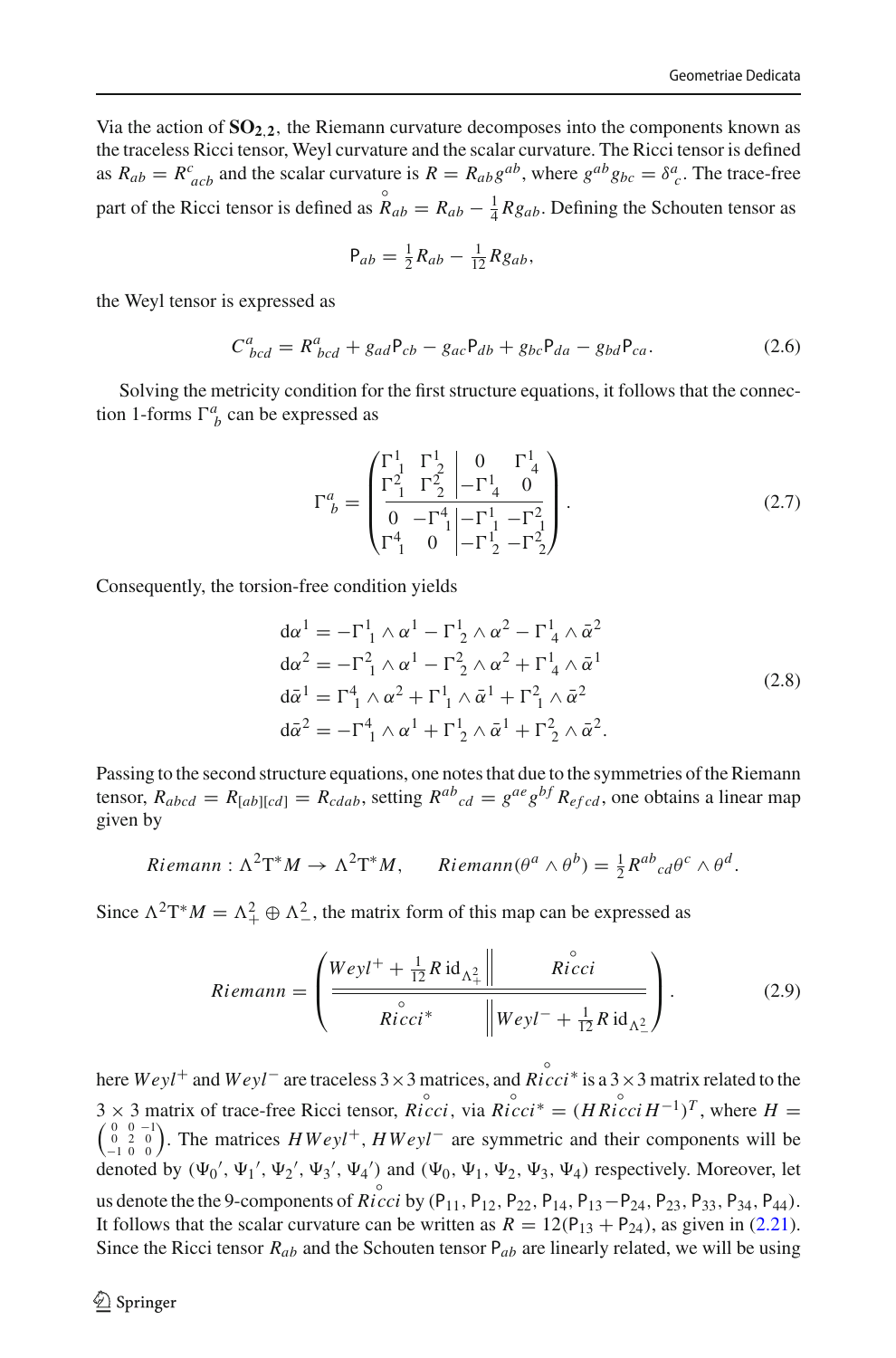the Schouten tensor in the sequel. As a result, the second structure Eqs.  $(2.5)$  read

<span id="page-8-1"></span>
$$
\frac{1}{2}d(\Gamma_{1}^{1} + \Gamma_{2}^{2}) + \Gamma_{4}^{1} \wedge \Gamma_{1}^{4} = +P_{14}\sigma_{-}^{1} - P_{23}\sigma_{-}^{2} + \frac{1}{2}(P_{13} - P_{24})\sigma_{-}^{3}
$$
\n
$$
d\Gamma_{1}^{4} + \Gamma_{1}^{4} \wedge (\Gamma_{1}^{1} + \Gamma_{2}^{2}) = -\Psi_{4}'\sigma_{+}^{1} - (\Psi_{2}' + P_{13} + P_{24})\sigma_{+}^{2} - \Psi_{3}'\sigma_{+}^{3} - P_{11}\sigma_{-}^{1} - P_{22}\sigma_{-}^{2} + P_{12}\sigma_{-}^{3}
$$
\n
$$
d\Gamma_{4}^{1} + (\Gamma_{1}^{1} + \Gamma_{2}^{2}) \wedge \Gamma_{4}^{1} = (\Psi_{2}' + P_{13} + P_{24})\sigma_{+}^{1} + \Psi_{0}'\sigma_{+}^{2} + \Psi_{1}'\sigma_{+}^{3} + P_{44}\sigma_{-}^{1}
$$
\n
$$
+ P_{33}\sigma_{-}^{2} + P_{34}\sigma_{-}^{3},
$$
\n(2.10)

with analogous equations for the 'unprimed' objects:

<span id="page-8-2"></span>
$$
\frac{1}{2}d(\Gamma_{1}^{1} - \Gamma_{2}^{2}) + \Gamma_{2}^{1} \wedge \Gamma_{1}^{2} = \Psi_{1}\sigma_{-}^{1} + \Psi_{3}\sigma_{-}^{2} - \frac{1}{2}(2\Psi_{2} - P_{13} - P_{24})\sigma_{-}^{3} + P_{12}\sigma_{+}^{1} \n- P_{34}\sigma_{+}^{2} + \frac{1}{2}(P_{13} - P_{24})\sigma_{+}^{3} \nd\Gamma_{1}^{2} + \Gamma_{1}^{2} \wedge (\Gamma_{1}^{1} - \Gamma_{2}^{2}) = -\Psi_{0}\sigma_{-}^{1} - (\Psi_{2} + P_{13} + P_{24})\sigma_{-}^{2} + \Psi_{1}\sigma_{-}^{3} - P_{11}\sigma_{+}^{1} \n- P_{44}\sigma_{+}^{2} + P_{14}\sigma_{+}^{3} \nd\Gamma_{2}^{1} + (\Gamma_{1}^{1} - \Gamma_{2}^{2}) \wedge \Gamma_{2}^{1} = (\Psi_{2} + P_{13} + P_{24})\sigma_{-}^{1} + \Psi_{4}\sigma_{-}^{2} - \Psi_{3}\sigma_{-}^{3} + P_{22}\sigma_{+}^{1} \n+ P_{33}\sigma_{+}^{2} + P_{23}\sigma_{+}^{3}.
$$
\n(2.11)

<span id="page-8-3"></span>here we used the respective basis  $(\sigma^1_\pm, \sigma^2_\pm, \sigma^3_\pm)$  of  $\Lambda^2_\pm$ , as defined in [\(2.2\)](#page-5-2).

*Remark 2.1* The usual way of employing the system of Eqs.  $(2.8)$ ,  $(2.10)$ – $(2.11)$ , is to think about  $(\theta^1, \theta^2, \theta^3, \theta^4)$  as a given coframe on *M*, and to use the Eqs. [\(2.8\)](#page-7-0), [\(2.10\)](#page-8-1)–[\(2.11\)](#page-8-2) to uniquely determine the Levi-Civita connection forms  $\Gamma^i_j$ , and consequently the curvature  $R^a{}_{bcd}$  of *g*, in terms of this chosen coframe. Alternatively, in the language of *G*-structures, one observes that  $\theta$ <sup>*i*</sup>'s are ambiguous up to an action of  $SO_{2,2}$  since they were chosen so that  $(2.1)$  is satisfied. One says that  $SO_{2,2}$  is the *structure group* of the pseudo-Riemannian structure. As a result, one can define a principal  $SO_{2,2}$ -bundle  $\pi : \mathcal{F} \to M$ , as the bundle of all null coframes with respect to which  $(2.1)$  holds. In this language the  $\theta^i$ 's give rise to a lifted null coframe at each point of *F* and the  $\Gamma^i_j$ 's mimic the Maurer-Cartan forms of  $\mathfrak{so}_{2,2}$ ;<br>they are uniquely defined on  $\mathcal F$  as a result of the torsion-free condition. Moreover, these they are uniquely defined on  $F$  as a result of the torsion-free condition. Moreover, these 1-forms, together with  $\theta^i$ s, form a basis of 1-forms at every point of *F*. Hence, one obtains a unique coframe at each point of *F*, consisting of 1-forms  $(\theta^i, \Gamma^i)$ , which is transformed equivariantly in each fiber of  $\mathcal F$  and satisfy the Eqs. [\(2.8\)](#page-7-0), [\(2.10\)](#page-8-1)–[\(2.11\)](#page-8-2) everywhere on  $\mathcal F$ . We refer to [\[15](#page-47-5)[,27](#page-47-6)] for an overview of this exterior differential system (EDS) viewpoint.

#### <span id="page-8-0"></span>**2.2 Almost para-Hermitian metrics**

In this section we define almost para-complex structures and almost para-Hermitian metrics. We obtain the structure equations and curvature decomposition. Using the curvature decomposition, we recall the well-known Petrov classification of such structures.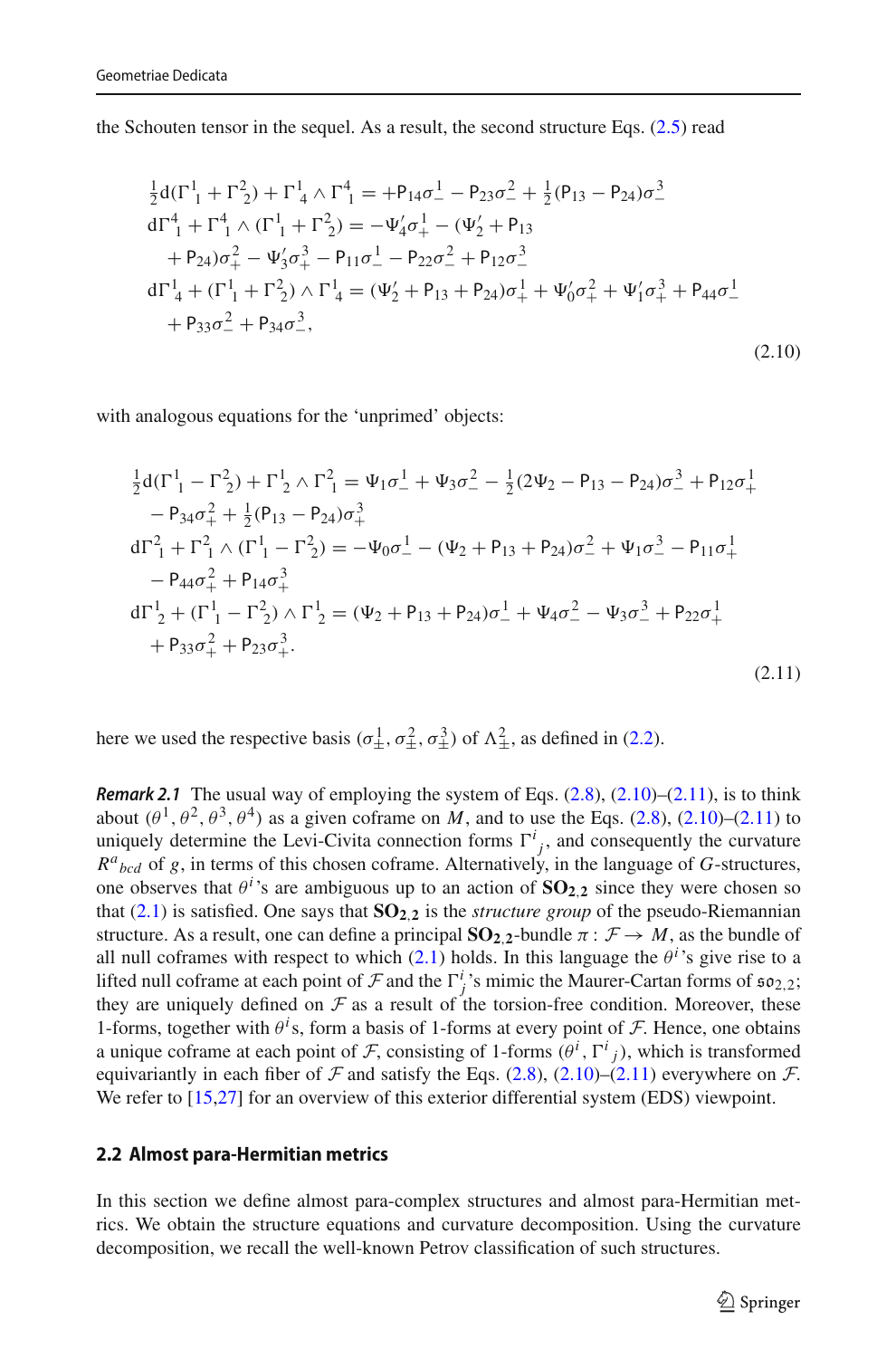### <span id="page-9-0"></span>**2.2.1 Definitions**

An *almost para-Hermitian structure* (*M*, *g*, *K*) on a 4-dimensional manifold *M* with a metric *g* of signature  $(+, +, -, -)$  is defined in terms of an endomorphism

$$
K: \mathrm{T}M \to \mathrm{T}M,
$$

such that

 $K^2 = id_{TM}$ , (*K* paracomplex),

whose  $\pm 1$ -eigenvalues have rank 2 and, additionally, satisfies the compatibility condition

 $g(KX, KY) = -g(X, Y), \quad \forall X, Y \in TM, \quad (K \text{ metric compatible}).$ 

An almost para-Hermitian structure  $(M, g, K)$  distinguishes a pair of rank 2 distributions  $H$ and  $\mathcal{H}$  on *M* defined as the  $\pm 1$ -eigenspaces of *K* i.e.

<span id="page-9-4"></span>
$$
\mathcal{H} = (K + id_{TM})TM, \text{ and } \mathcal{H} = (K - id_{TM})TM.
$$
 (2.12)

It follows that

$$
TM=\mathscr{H}\oplus\bar{\mathscr{H}}.
$$

Moreover  $\mathcal H$  and  $\bar{\mathcal H}$  are *null* with respect to g and must belong to the same orbit in the space  $\mathcal{N} = \mathcal{N}_+ \sqcup \mathcal{N}_-$  of all null planes.

An almost para-Hermitian structure (*M*, *g*, *K*) is called *half* -para-Hermitian if precisely one of *H* or  $\overline{\mathcal{H}}$  are integrable i.e. either  $[\mathcal{H}, \mathcal{H}] \subset \mathcal{H}$  or  $[\overline{\mathcal{H}}, \overline{\mathcal{H}}] \subset \overline{\mathcal{H}}$ . If  $\mathcal{H}$  and  $\overline{\mathcal{H}}$ are *both* integrable i.e.

$$
[\mathcal{H},\mathcal{H}] \subset \mathcal{H}, \quad \text{and} \quad [\bar{\mathcal{H}},\bar{\mathcal{H}}] \subset \bar{\mathcal{H}},
$$

then the almost-para-Hermitian structure (*M*, *g*, *K*) is called *para-Hermitian*.

An almost para-Hermitian structure (*M*, *g*, *K*) defines a *para-Kähler* 2-form

<span id="page-9-3"></span>
$$
\rho(X, Y) := g(KX, Y). \tag{2.13}
$$

The fact that  $\rho$  is skew symmetric,  $\rho(X, Y) = -\rho(Y, X)$ , follows from the algebraic properties of *K*.

An almost para-Hermitian structure (*M*, *g*, *K*) is called *almost para-Kähler* if and only if the 2-form  $\rho$  is closed i.e.

$$
\mathrm{d}\rho=0.
$$

An almost para-Hermitian structure (*M*, *g*, *K*) is para-Kähler if it is para-Hermitian and almost para-Kähler i.e.  $\mathcal H$  and  $\bar{\mathcal H}$  are integrable and  $\rho$  is closed.

## <span id="page-9-1"></span>**2.2.2 Almost para-Hermitian structure in an adapted frame**

A coframe  $(\alpha^1, \alpha^2, \bar{\alpha}^1, \bar{\alpha}^2)$  on a 4-dimensional manifold *M* is *adapted* to an almost para-Hermitian structure  $(M, g, K)$  if and only if

<span id="page-9-2"></span>
$$
g = 2\alpha^{1}\bar{\alpha}^{1} + 2\alpha^{2}\bar{\alpha}^{2}
$$
  
\n
$$
K = \alpha^{1} \otimes \frac{\partial}{\partial \alpha^{1}} + \alpha^{2} \otimes \frac{\partial}{\partial \alpha^{2}} - \bar{\alpha}^{1} \otimes \frac{\partial}{\partial \bar{\alpha}^{1}} - \bar{\alpha}^{2} \otimes \frac{\partial}{\partial \bar{\alpha}^{2}}.
$$
\n(2.14)

 $\circledcirc$  Springer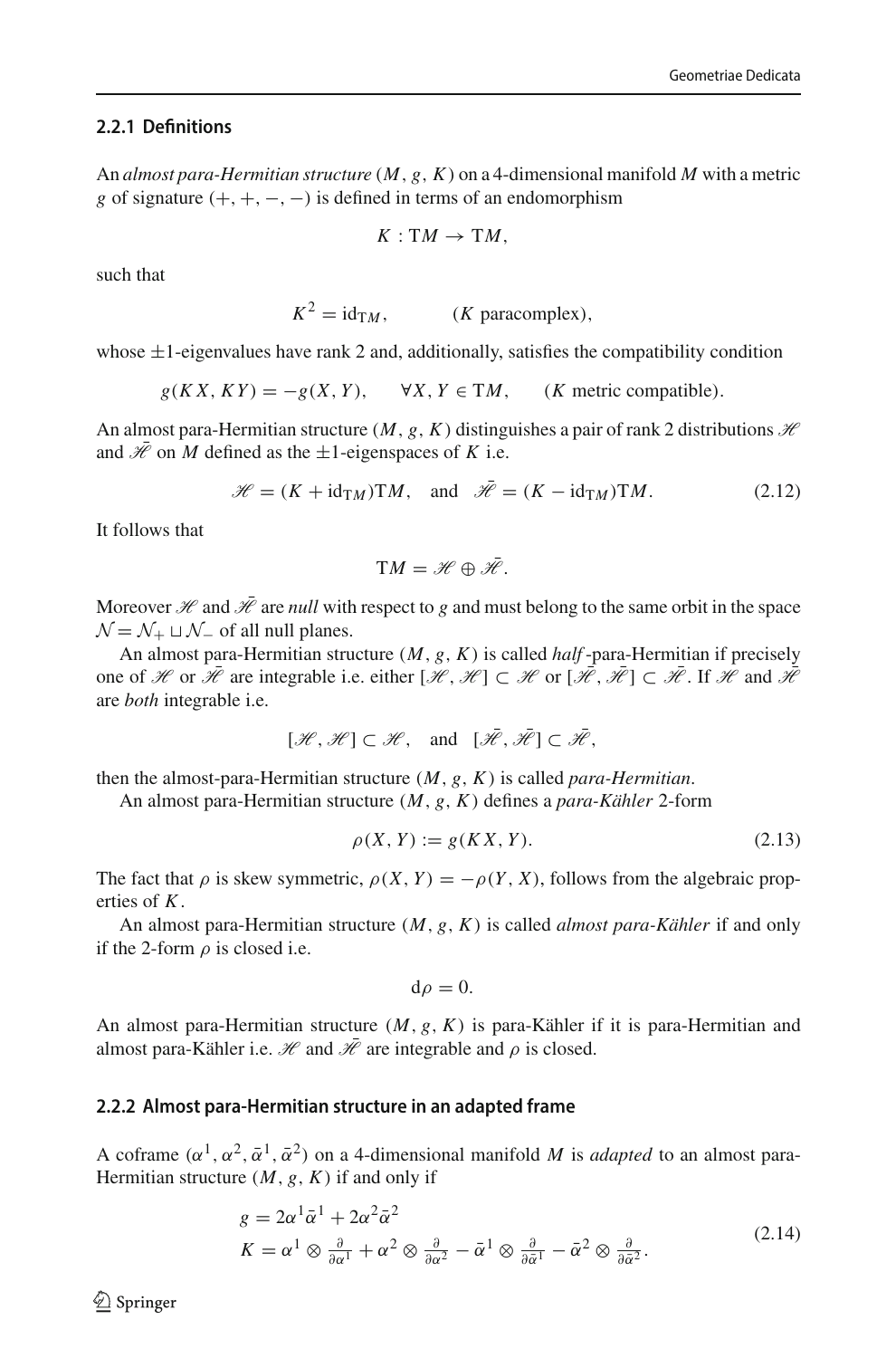It follows that in such adapted coframes

<span id="page-10-6"></span>
$$
\rho = \alpha^1 \wedge \bar{\alpha}^1 + \alpha^2 \wedge \bar{\alpha}^2, \tag{2.15}
$$

At every point of a 4-dimensional almost para-Hermitian manifold  $(M, g, K)$  the stabilizer  $H \subset GL_4(\mathbb{R})$  of the pair  $(g, K)$ , i.e.

$$
\mathbf{H} = \{ U \in \mathbf{GL}_4(\mathbb{R}) : g(UX, UY) = g(X, Y) \& K(UX) = UK(X) \},
$$

satisfies

$$
H\cong GL_2(\mathbb{R})\subset SO_{2,2}.
$$

Expressing **H** in the coframe  $(\theta^1, \theta^2, \theta^3, \theta^4) = (\alpha^1, \alpha^2, \bar{\alpha}^1, \bar{\alpha}^2)$  as in [\(2.14\)](#page-9-2), provides the 4-dimensional reducible representation

$$
T:\mathbf{H}\to\mathbf{GL}_4(\mathbb{R})
$$

of **H** given by

<span id="page-10-1"></span>
$$
T(U) = \begin{pmatrix} A & 0 \\ 0 & (A^T)^{-1} \end{pmatrix} \text{ with } A = \begin{pmatrix} a_{11} & a_{12} \\ a_{21} & a_{22} \end{pmatrix} \in \mathbf{GL}_2(\mathbb{R}).
$$
 (2.16)

As a result the geometry arising from the pair  $(g, K)$  reduces the structure group of M from  $GL_4(\mathbb{R})$  to  $GL_2(\mathbb{R})$  via representation *T*. The  $GL_2(\mathbb{R})$  irreducible decomposition of  $\mathbb{R}^4$  as a **GL**<sub>2</sub>( $\mathbb{R}$ )-module is  $\mathbb{R}^4 = \mathbb{R}^2 \oplus (\mathbb{R}^2)^*$ . It reflects the splitting of T*M*, into T*M* =  $\mathcal{H} \oplus \bar{\mathcal{H}}$ .

**Proposition 2.2** *Every almost-para-Hermitian structure* (*M*, *g*, *K*) *on a 4-dimensional manifold locally admits an adapted coframe. If*  $(\theta^a) = (\alpha^1, \alpha^2, \bar{\alpha}^1, \bar{\alpha}^2)$  *is a coframe adapted to* (*M*, *g*, *K*) *then the most general adapted coframe is given by*

<span id="page-10-4"></span><span id="page-10-3"></span><span id="page-10-2"></span>
$$
\tilde{\theta}^a = T(U)^a_{\ b} \theta^b,\tag{2.17}
$$

*where the*  $4 \times 4$  *matrices*  $T(U) = (T(U)^a)_b$  *are as in* [\(2.16\)](#page-10-1)*.* 

#### <span id="page-10-0"></span>**2.2.3 GL<sub>2</sub>**( $\mathbb{R}$ ) invariant curvature decomposition

Any coframe adapted to  $(M, g, K)$  is in particular a null coframe, as in  $(2.1)$ . Thus to analyze the properties of  $(M, g, K)$  we can use the structure Eqs.  $(2.8)$ ,  $(2.10)$ – $(2.11)$ . The stabilizer  $H \cong GL_2(\mathbb{R})$  of the pair  $(g, K)$  is therefore the *structure group* of the almost para-Hermitian structure  $(M, g, K)$ . It acts, via the representation *T*, on any adapted coframe  $(\theta^a)$  as in [\(2.17\)](#page-10-2). The induced transformation of the Levi-Civita connection [\(2.7\)](#page-7-1) and its curvature is given by

<span id="page-10-5"></span>
$$
\theta^a \to \tilde{\theta}^a = T(U)^a{}_b \theta^b,\tag{2.18a}
$$

$$
\Gamma^a_{\ b} \to \tilde{\Gamma}^a_{\ b} = T(U)^a_{\ c} \Gamma^c_{\ d} T(U)^{-1d}{}_{b} - dT(U)^a_{\ c} T(U)^{-1c}{}_{b},\tag{2.18b}
$$

$$
R^{a}_{bcd} \to \tilde{R}^{a}_{bcd} = T(U)^{a}_{e} R^{e}_{fgh} T(U)^{-1}{}^{f}_{b} T(U)^{-1}{}^{g}_{c} T(U)^{-1}{}^{h}_{d}.
$$
 (2.18c)

The transformations [\(2.18c\)](#page-10-3) gives the action of  $GL_2(\mathbb{R})$  on the 20-dimensional vector space of the *curvature tensors*  $R^a_{bcd}$ . Using this action one can decompose the curvature tensor into its indecomposable components. First we define 10 vector spaces defined in terms of the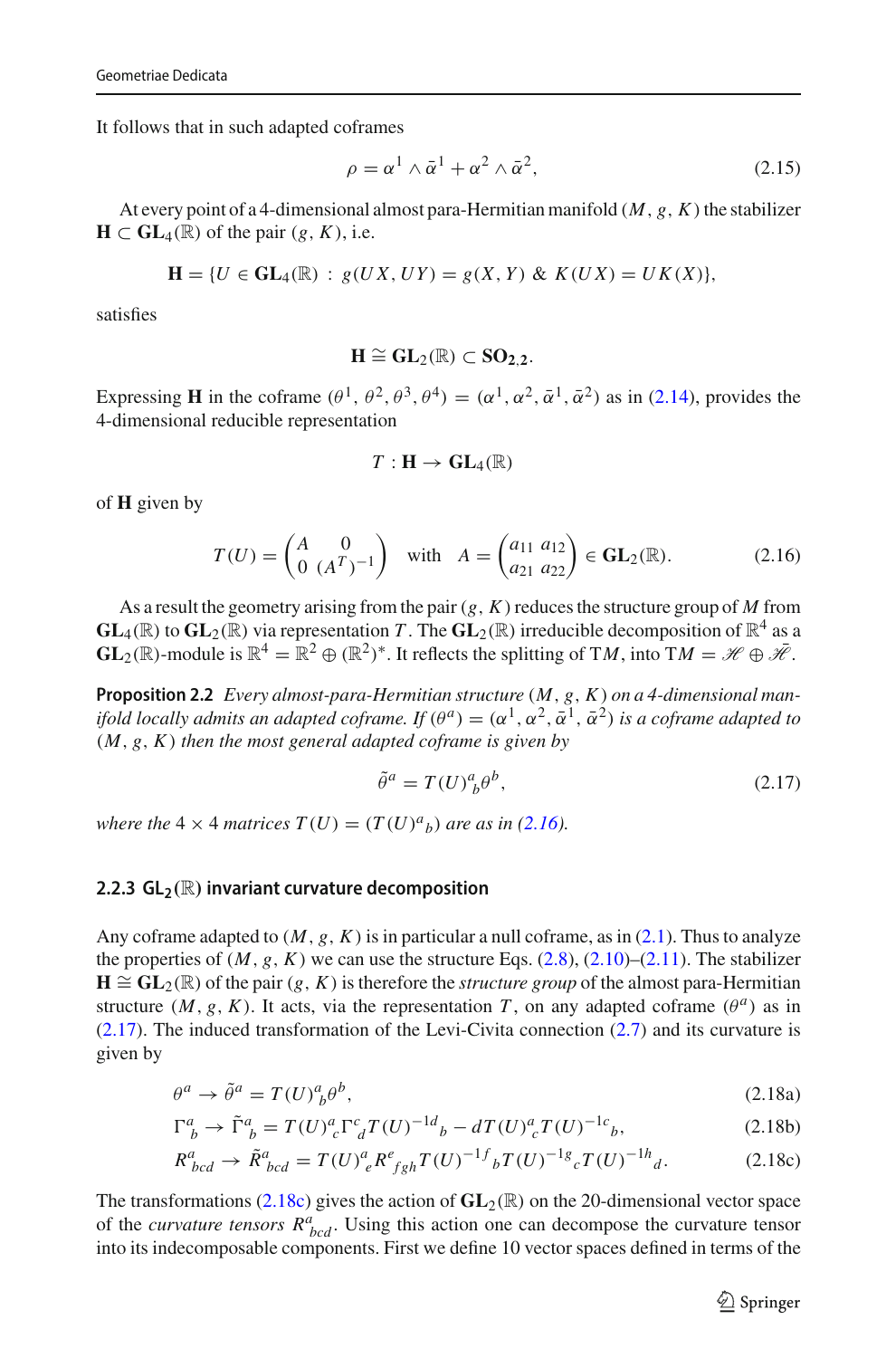curvature components  $(P_{ab}, \Psi_{\mu}, \Psi'_{\mu}), a, b = 1, 2, 3, 4, \mu = 0, 1, 2, 3, 4$  as

<span id="page-11-1"></span>
$$
Ric_1^3 = \left\{ \Pi_{AB} \text{ s.t. } \Pi_{AB} = \begin{pmatrix} P_{11} & P_{12} \\ P_{12} & P_{22} \end{pmatrix} \right\}
$$
  
\n
$$
Ric_2^3 = \left\{ \bar{\Pi}_{AB} \text{ s.t. } \bar{\Pi}_{AB} = \begin{pmatrix} P_{33} & P_{34} \\ P_{34} & P_{44} \end{pmatrix} \right\}
$$
  
\n
$$
Ric_3^3 = \left\{ P_B^A \text{ s.t. } P_B^A = \begin{pmatrix} P_{13} - P_{24} & 2P_{23} \\ 2P_{14} & -P_{13} + P_{24} \end{pmatrix} \right\}
$$
  
\n
$$
Scal^1 = \{P_{13} + P_{24}\}
$$
  
\n
$$
Weyl_1^5 = \{W_{ABCD} = W_{(ABCD)} \text{ s.t } W_{0000} = \Psi_0, W_{0001} = \Psi_1,
$$
  
\n
$$
W_{0011} = \Psi_2, W_{0111} = \Psi_3, W_{1111} = \Psi_4, \}
$$
  
\n
$$
Weyl_1^1 = \{\Psi_0', Weyl_2^1 = \{\Psi_1'\}, Weyl_3^1 = \{\Psi_2'\}, Weyl_4^1 = \{\Psi_3'\},
$$
  
\n
$$
Weyl_5^1 = \{\Psi_4'\}.
$$
  
\n(2.19)

here the (spinorial) indices A, B, C,  $D = 0$ , 1, and the equations  $W_{ABCD} = W_{(ABCD)}$  mean that  $W_{ABCD}$  is totally symmetric in indices A, B, C, D. The notation for the spaces  $Ric_j^j$ and  $Weyl_j^i$  is such that the upper index indicates the dimension of each space, and the lower index enumerates spaces of the same dimension. In particular the spaces  $Ric_1^3$  and  $Ric_2^3$  have dimensions 3 as spaces of symmetric  $2 \times 2$  matrices,  $Ric_3^3$  has dimension 3 as the space of traceless  $2 \times 2$  matrices, and  $Weyl_1^5$  has dimension 5 as the space of symmetric tensors of degree 4 in dimension 2.

**Proposition 2.3** *The*  $GL_2(\mathbb{R}) \subset SO_{2,2}$  *invariant decomposition of the 20-dimensional curvature space, Riemann*20, *of an almost para-Hermitian structure* (*M*, *g*, *K*) *in dimension 4 is*

<span id="page-11-0"></span>
$$
Riemann^{20} = \underbrace{Ric_1^3 \oplus Ric_2^3 \oplus Ric_3^2 \oplus Ric_3^3}_{traceless Ricci}
$$
\n
$$
\underbrace{Scal^1}_{Ricci scalar}
$$
\n
$$
\underbrace{Weyl_1^1 \oplus Weyl_2^1 \oplus Weyl_3^1 \oplus Weyl_4^1 \oplus Weyl_5^1}_{self-dual Weyl}
$$
\n
$$
\underbrace{Weyl_1^5}_{anti-self-dual Weyl}
$$
\n(2.20)

*Proof* This decompositions can be obtained similar to the decomposition of *Riemann*<sup>20</sup> into  $Weyl^{\pm}$ , *Ricci* and *R* via the **SO<sub>2,2</sub>** invariant decomposition of  $\Lambda^2T^*M$ . In this case one decomposes  $\Lambda^2 T^*M$  using the  $GL_2(\mathbb{R})$  invariant decomposition of the tangent space

$$
TM=\mathscr{H}\oplus\bar{\mathscr{H}},
$$

which is possible for any almost para-Hermitian manifold (*M*, *g*, *K*). The associated decomposition of the cotangent bundle  $\Lambda^1 T^*M$  is given by

$$
\Lambda^1\mathrm{T}^*M=\Lambda^{(1,0)}\oplus\Lambda^{(0,1)},
$$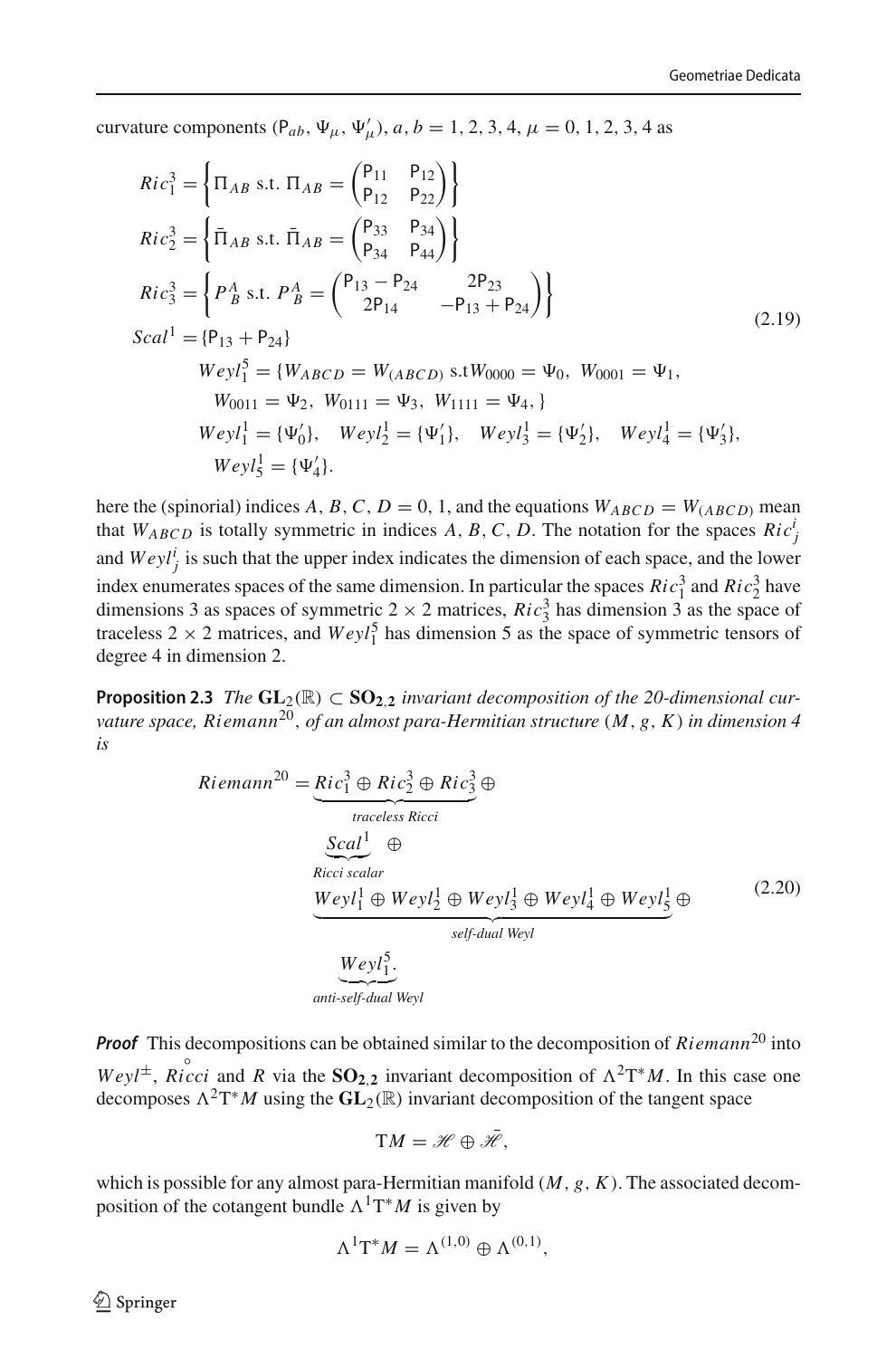where

$$
\Lambda^{(1,0)} = \{ \omega \in \Lambda^1 \mathcal{T}^* M \mid \bar{X} \cup \omega = 0, \ \forall \bar{X} \in \bar{\mathcal{H}} \}
$$

$$
\Lambda^{(0,1)} = \{ \bar{\omega} \in \Lambda^1 \mathcal{T}^* M \mid X \cup \bar{\omega} = 0, \ \forall X \in \mathcal{H} \}.
$$

As a result,  $\Lambda^2 T^*M$  is decomposed into

$$
\Lambda^2 \mathrm{T}^* M = \Lambda^{(2,0)} \oplus \Lambda^{(1,1)} \oplus \Lambda^{(0,2)}.
$$

It turns out that  $\Lambda^{(2,0)}$  and  $\Lambda^{(0,2)}$  are 1-dimensional, and  $\Lambda^{(1,1)}$  has dimension 4. Choosing an adapted coframe  $(\alpha^1, \alpha^2, \bar{\alpha}^1, \bar{\alpha}^2)$  we can write a basis for these spaces in terms of the self-dual and anti-self-dual 2-forms,  $(\sigma_{\pm}^1, \sigma_{\pm}^2, \sigma_{\pm}^3)$ , in [\(2.2\)](#page-5-2), as follows.

$$
\Lambda^{(2,0)} \cap \Lambda^2_+ = \text{Span}\{\sigma^1_+\} = \Lambda^{(2,0)},
$$
  
\n
$$
\Lambda^{(0,2)} \cap \Lambda^2_+ = \text{Span}\{\sigma^2_+\} = \Lambda^{(0,2)}
$$
  
\n
$$
\Lambda^{(1,1)} \cap \Lambda^2_+ = \text{Span}\{\sigma^3_+\},
$$
  
\n
$$
\Lambda^{(1,1)} \cap \Lambda^2_- = \text{Span}\{\sigma^1_-, \sigma^2_-, \sigma^3_-\} = \Lambda^2_-,
$$

This gives a natural decomposition of  $\Lambda^2_+$  into 1-dimensional  $GL_2(\mathbb{R})$  invariant subspaces

$$
\Lambda^2_+ = \mathrm{Span}\{\sigma^1_+\} \oplus \mathrm{Span}\{\sigma^3_+\} \oplus \mathrm{Span}\{\sigma^2_+\}.
$$

Using this we can further decompose the map *Riemann* from [\(2.9\)](#page-7-2) as

<span id="page-12-0"></span>
$$
Riemann = \frac{1}{12} R \operatorname{id}_{6\times6} + \begin{pmatrix} \frac{\Psi_2'}{1} & -2\Psi_3' & \Psi_4' & \|\ P_{22} & 2P_{12} & P_{11} \\ \frac{\Psi_1'}{1} & -2\Psi_2' & \Psi_3' & \|\ P_{23} & P_{13} - P_{24} & -P_{14} \\ \frac{\Psi_0'}{1} & -2\Psi_1' & \Psi_2' & \|\ P_{33} & -2P_{34} & P_{44} \\ \frac{\Psi_0'}{P_{44}} & 2P_{14} & P_{11} & \|\Psi_2 & 2\Psi_1 & \Psi_0 \\ P_{34} & P_{13} - P_{24} & -P_{12} & -\Psi_3 & -2\Psi_2 & -\Psi_1 \\ P_{33} & -2P_{23} & P_{22} & \|\Psi_4 & 2\Psi_3 & \Psi_2 \end{pmatrix}.
$$
 (2.21)

Comparing this with the decomposition [\(2.9\)](#page-7-2) one obtains

- *Weyl*<sup>+</sup> gets decomposed into five 1-dimensional  $GL_2(\mathbb{R})$  invariant subspaces denoted by  $Weyl_1^1, \ldots, Weyl_5^1$  which correspond to the components  $\Psi'_0, \ldots, \Psi'_4$  in [\(2.21\)](#page-12-0) respectively.
- $Ricci$  is decomposed into three invariant subspaces,  $Ric<sup>3</sup>$ <sub>1</sub>,  $Ric<sup>3</sup>$ <sub>2</sub>,  $Ric<sup>3</sup>$ <sub>3</sub> which cor-respond to the rows (P<sub>22</sub>, P<sub>12</sub>, P<sub>11</sub>), (P<sub>23</sub>, P<sub>13</sub> – P<sub>24</sub>, P<sub>14</sub>), and (P<sub>33</sub>, P<sub>34</sub>, P<sub>44</sub>) in [\(2.21\)](#page-12-0) respectively.
- *Weyl*<sup>−</sup> remains indecomposable with its 5-dimensional representation *Weyl*<sup>5</sup><sub>1</sub> whose components are  $(\Psi_0, \Psi_1, \Psi_2, \Psi_3, \Psi_4)$ .
- The Ricci scalar  $R = 12(P_{13} + P_{24})$  is proportional to the trace of *Riemann* and gives the 1-dimensional invariant subspace *Scal*1.

As a result one obtains the decompositions  $(2.20)$ .

It is straightforward to find the explicit action of the **GL**2(R) group on the indecomposable components of the curvature in [\(2.19\)](#page-11-1).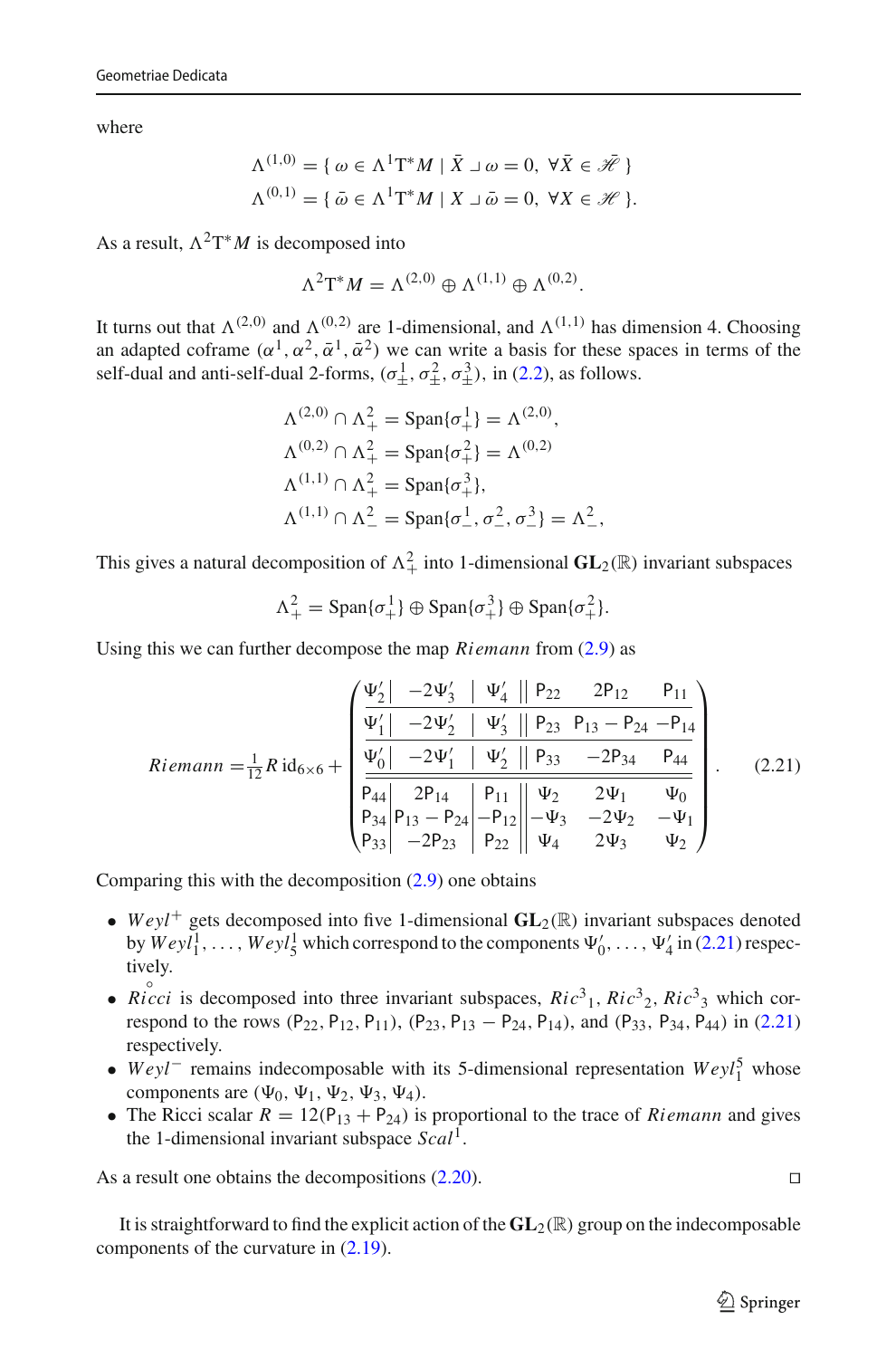**Proposition 2.4** *The curvature components Ric*<sup>3</sup><sub>1</sub>, *Ric*<sup>3</sup><sub>2</sub>, *Ric*<sup>3</sup><sub>3</sub> *and Weyl*<sup>5</sup><sub>1</sub> *are 'tensorial' with respect to the action of*  $GL_2(\mathbb{R})$  *i.e. for*  $U \in GL_2(\mathbb{R}) \subset SO_{2,2}$  *given by [\(2.16\)](#page-10-1) if an adapted coframe*  $(\theta^a)$  *is transformed by* 

<span id="page-13-1"></span>
$$
\theta^a \to \tilde{\theta}^a = T(U)^a_{\ b} \theta^b,
$$

*then the transformation law for the curvature components*  $\Pi_{AB}$ ,  $\Pi_{AB}$  *and*  $P^A_{\ B}$  *in* [\(2.19\)](#page-11-1) *is* 

$$
\Pi_{AB} \to \tilde{\Pi}_{AB} = \Pi_{CD} A^{tC}{}_A A^{tD}{}_B,\tag{2.22a}
$$

$$
\overline{\Pi}_{AB} \to \overline{\widetilde{\Pi}}_{AB} = \overline{\Pi}_{CD} A^{-1}{}^{C}{}_{A} A^{-1}{}^{D}{}_{B},\tag{2.22b}
$$

$$
P^A_B \to \tilde{P}^A_B = A^A_C P^C_D A^{-1D}{}_B,\tag{2.22c}
$$

$$
W_{ABCD} \to \tilde{W}_{ABCD} = W_{EFGH} A^{-1E}{}_A A^{-1F}{}_B A^{-1G}{}_C A^{-1H}{}_D. \tag{2.22d}
$$

*The curvature scalars*  $\Psi'_0$ ,  $\Psi'_1$ ,  $\Psi'_2$ ,  $\Psi'_3$ ,  $\Psi'_4$ ,  $P_{14} + P_{23}$ , are weighted *scalars and transform to*

<span id="page-13-3"></span>
$$
\Psi'_0 \to \tilde{\Psi}'_0 = (\det A)^2 \Psi'_0, \qquad \Psi'_4 \to \tilde{\Psi}'_4 = (\det A)^{-2} \Psi'_4, \n\Psi'_1 \to \tilde{\Psi}'_1 = (\det A) \Psi'_1, \qquad \Psi'_3 \to \tilde{\Psi}'_3 = (\det A)^{-1} \Psi'_3, \n\Psi'_2 \to \tilde{\Psi}'_2 = \Psi'_2, \qquad \qquad \mathsf{P}_{13} + \mathsf{P}_{24} \to \tilde{\mathsf{P}}_{13} + \tilde{\mathsf{P}}_{24} = \mathsf{P}_{13} + \mathsf{P}_{24}.
$$
\n(2.23)

**Corollary 2.5** *Every almost para-Hermitian structure* (*M*, *g*, *K*) *in dimension 4 possesses two scalar invariants which are the scalar curvature of the metric g, given by R* =  $12(P_{12} +$ P<sub>34</sub>), and  $\Psi'_2$ , arising from the self-dual Weyl tensor of the metric. Moreover the vanishing  $\phi$ <sup>*f*</sup> each *of the*  $GL_2(\mathbb{R})$  *densities,*  $\Psi'_0, \ldots, \Psi'_4$ *, as well as each of the*  $GL_2(\mathbb{R})$  *tensors,*  $\Pi_{AB}$ *,*  $\bar{\Pi}_{AB}$  and  $P^A_{B}$ , *is an invariant property of almost para-Hermitian structures.* 

#### <span id="page-13-0"></span>**2.2.4 Cartan-Penrose-Petrov classification of the Weyl tensor**

One of the basic *pointwise invariants* of 4-dimensional metrics of split signature is the socalled Petrov type of its self-dual and anti-self-dual Weyl curvatures. To define it, note that the transformation law [\(2.22d\)](#page-13-1) shows the action of the structure group  $GL_2(\mathbb{R})$  on the antiself-dual Weyl tensors,  $Weyl_1^5$ , as an 5-dimensional representation. This representation is isomorphic with the standard representation of **GL**2(R) on Sym4(R2)<sup>∗</sup> i.e. the degree 4 homogeneous polynomials in two variables. Using  $(2.19)$ , the quartic polynomial is given by

$$
W(\xi) = W_{ABCD}\xi^{A}\xi^{B}\xi^{C}\xi^{D}
$$
  
=  $\Psi_{4}(\xi^{1})^{4} + 4\Psi_{3}(\xi^{1})^{3}(\xi^{0}) + 6\Psi_{2}(\xi^{1})^{2}(\xi^{0})^{2} + 4\Psi_{1}(\xi^{1})(\xi^{0})^{3} + \Psi_{0}(\xi^{0})^{4},$ 

where  $\xi = (\xi^0, \xi^1)$ . It turns out that  $\xi$  can serve as a homogeneous coordinate for the circle bundle of anti-self-dual planes, *N*−. More precisely, using the Weyl curvature [\(2.6\)](#page-7-3), define  $C_{abcd} = g_{ad}C_{bcd}^d$ , which can be used to define the multilinear map

$$
\mathbf{W} := C_{abcd}(\theta^a \wedge \theta^b) \circ (\theta^c \wedge \theta^d) : \mathrm{Sym}^2(\Lambda^2 \mathrm{T}M) \to \mathcal{N}_+^*^{\infty}(M).
$$

Restricting to anti-self-dual null planes,  $\mathcal{N}_- \subset \Lambda^2 TM$ , as in [\(2.3\)](#page-6-2), one can define the quartic polynomial

<span id="page-13-2"></span>
$$
W(\lambda) = \mathbf{W}(\frac{\partial}{\partial \theta^1} + \lambda \frac{\partial}{\partial \theta^2}, \frac{\partial}{\partial \theta^4} - \lambda \frac{\partial}{\partial \theta^3}, \frac{\partial}{\partial \theta^1} + \lambda \frac{\partial}{\partial \theta^2}, \frac{\partial}{\partial \theta^4} - \lambda \frac{\partial}{\partial \theta^3})
$$
  
=  $\Psi_4 \lambda^4 + 4\Psi_3 \lambda^3 + 6\Psi_2 \lambda^2 + 4\Psi_1 \lambda + \Psi_0$  (2.24)

 $\circledcirc$  Springer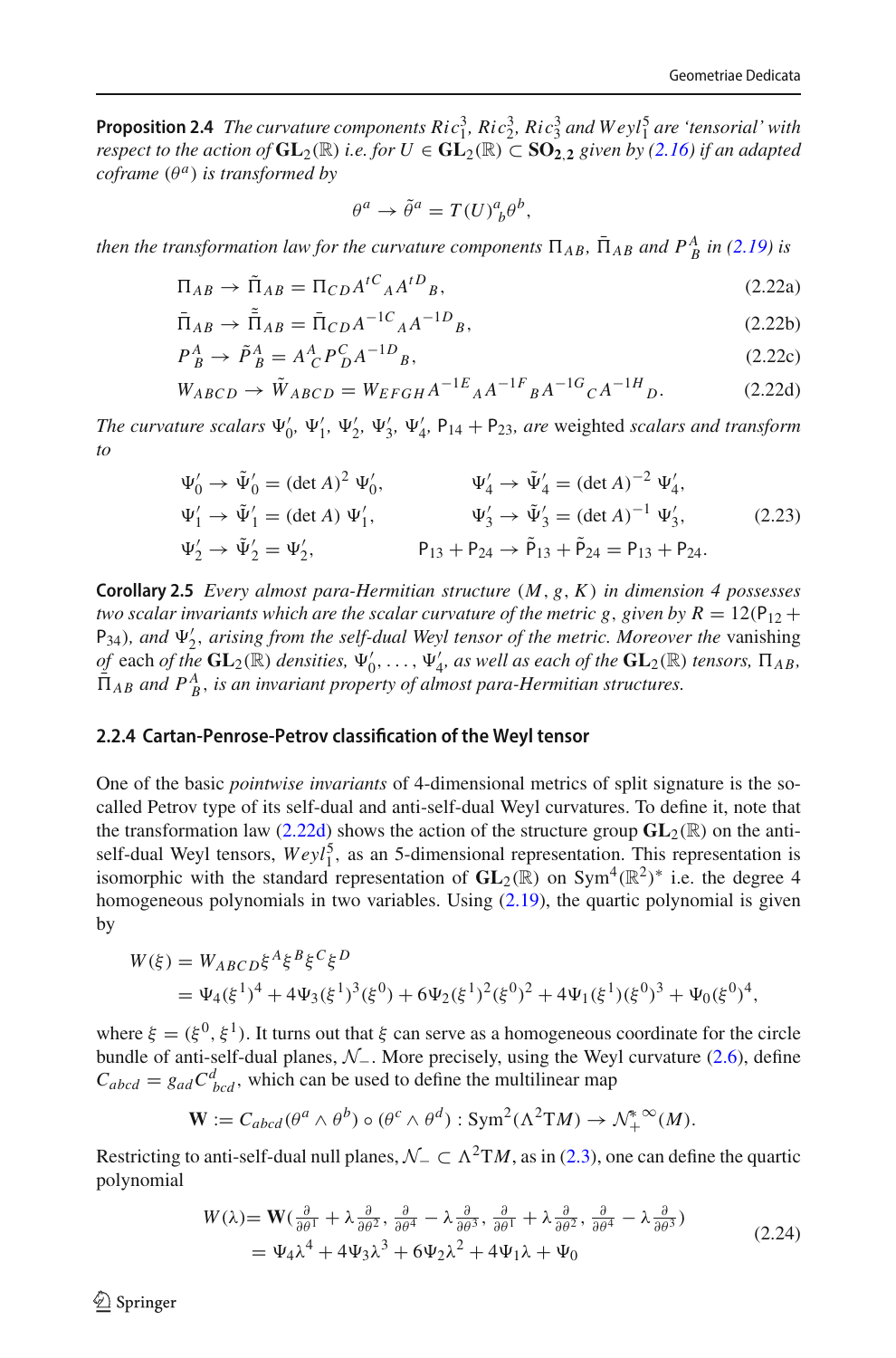where

$$
\Psi_4 = C_{2323}, \quad \Psi_3 = C_{1323}, \quad \Psi_2 = -C_{1423}, \quad \Psi_1 = C_{2414}, \quad \Psi_0 = C_{1414},
$$

which establishes the relation  $\lambda = \frac{\xi^1}{\xi^0}$  between the parameters. The quartic [\(2.24\)](#page-13-2) is a representation of the anti-self-dual Weyl curvature of the metric *g*.

Similarly, restricting to self-dual null planes,  $\mathcal{N}_+ \subset \Lambda^2 TM$ , and using the affine parametrization [\(2.3\)](#page-6-2), one can define the quartic polynomial

$$
W'(\mu) = \mathbf{W} \left( \frac{\partial}{\partial \theta^4} - \mu \frac{\partial}{\partial \theta^1}, \frac{\partial}{\partial \theta^3} + \mu \frac{\partial}{\partial \theta^2}, \frac{\partial}{\partial \theta^4} - \mu \frac{\partial}{\partial \theta^1}, \frac{\partial}{\partial \theta^3} + \mu \frac{\partial}{\partial \theta^2} \right)
$$
  
=  $\Psi_4' \mu^4 + 4\Psi_3' \mu^3 + 6\Psi_2' \mu^2 + 4\Psi_1' \mu + \Psi_0'$  (2.25)

where

$$
\Psi'_4 = C_{1212}, \quad \Psi'_3 = C_{1213}, \quad \Psi'_2 = C_{1234}, \quad \Psi'_1 = C_{1334}, \quad \Psi'_0 = C_{3434},
$$

The quartic  $W'(\mu)$  is a representation of the self-dual Weyl curvature of *g* whose coefficients transform according to [\(2.23\)](#page-13-3).

The Petrov type at each point is the root type of the quartics  $W(\lambda)$  and  $W'(\mu)$  at that point, since multiplicity pattern of the roots is invariant under the induced action of the structure group  $SO_{2,2}$ . Note that since the coefficients of the quartics are real and transform under the action of  $GL_2(\mathbb{R})$ , the root type is closed under complex conjugation. As a result, there are 10 root types for each of the quartics  $W(\lambda)$  and  $W'(\mu)$ . Following the tradition in General Relativity, where the metric has Lorentzian signature, root types are grouped into the six Petrov types, denoted by *G*, *I I*, *III*, *N*, *D* and *O*. In the case of metrics of split signature, due to different reality conditions, one obtains a finer classification of Petrov types given by

- (1) Type  $G^r$ : 4 real simple roots.
- (2) Type  $G^c$ : 2 real simple roots and 2 complex conjugate roots.
- (3) Type *Gcc*: 2 pairs of complex conjugate roots.
- (4) Type *I Ir*: 1 double real root, 2 simple real roots.
- (5) Type  $II^c$ : 1 double real root, 2 complex conjugate roots.
- (6) Type *III*: 1 triple real root and 1 simple real root.
- (7) Type *Dr*: 2 double real roots.
- (8) Type  $D^c$ : 2 double complex conjugate roots.
- (9) Type *N*: 1 quadruple real root.
- (10) Type *O*: when all the coefficients of the quartic are zero.

The letter *G* stands for *general type* since, generically, the Petrov type of a quartic is *G*. If the quartic is non-zero, then the 9 root types are listed in Fig. [1,](#page-15-2) which shows the self-conjugate pattern of roots in each type. The horizontal line represents the real line and conjugation of roots is given by reflection with respect to the horizontal line.

In what follows the root types *Gr*, *I Ir*, *III*, *Dr*, *N*, *O* will be referred to as the *special real Petrov types*. It is clear from our discussion that since the parameters  $\lambda$  and  $\mu$  in the quartics *W*( $\lambda$ ) and *W*<sup>'</sup>( $\mu$ ), parametrize  $\mathcal{N}_-$  and  $\mathcal{N}_+$ , respectively, a choice of real root for these quartics determine a choice of an anti-self-dual and self-dual null plane. This enables one to consider anti-self-dual or self-dual null planes that correspond to a real root of the quartics  $W(\lambda)$  or  $W'(\mu)$ .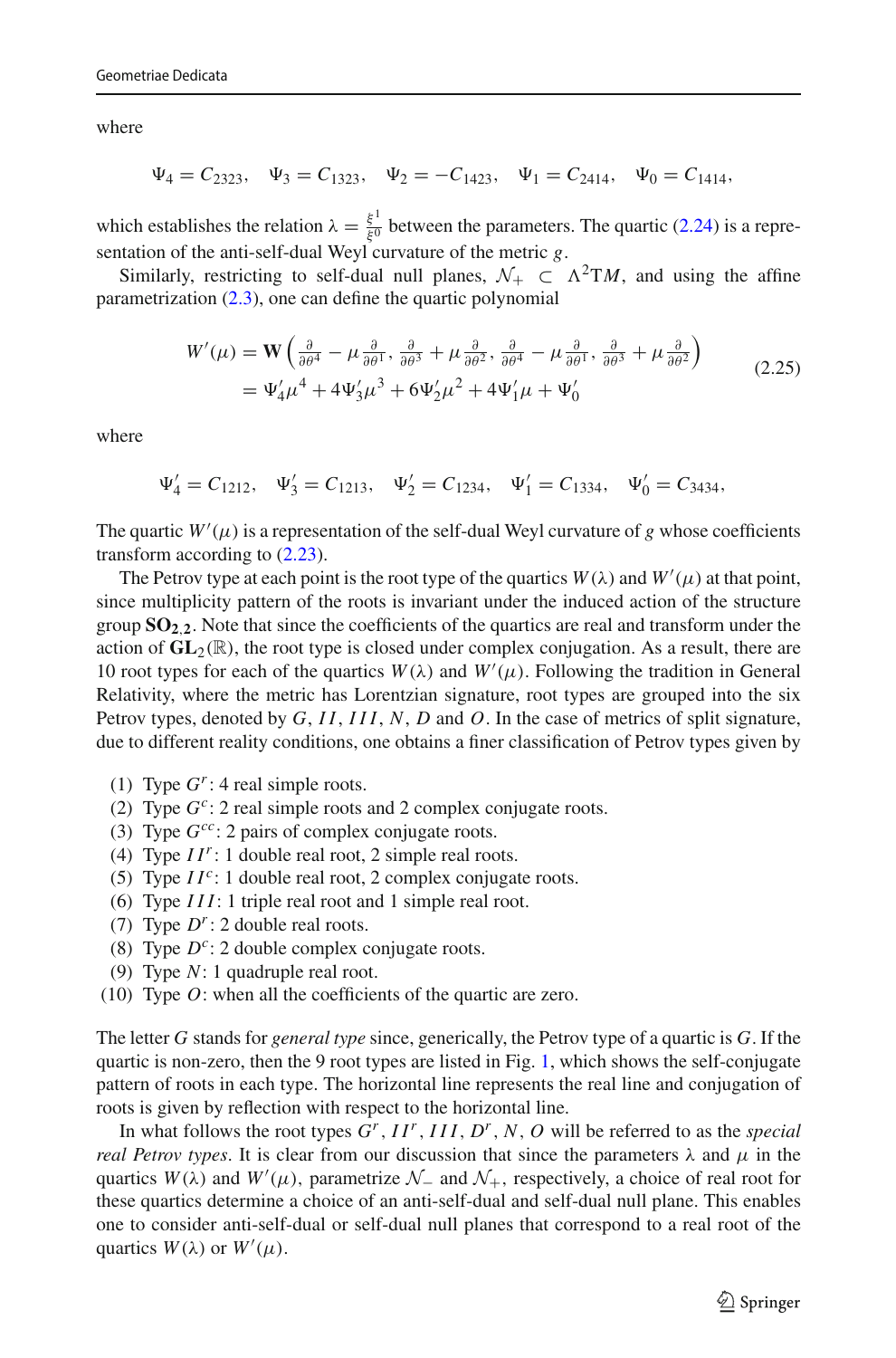

<span id="page-15-2"></span>**Fig. 1** Root types of a non-zero quartic with real coefficients

## <span id="page-15-0"></span>**2.3 Para-Kähler (pK) metrics**

In this section the para-Kähler condition is used to reduce the structure equations of an almost para-Hermitian structure. After deriving their structure equations and curvature decomposition, we show that para-Kähler structures can be described in terms of a potential function, using which we give two examples of para-Kähler-Einstein metrics. These two examples turn out to be homogeneous as will be explained in Sect. [3.2.](#page-24-0)

## <span id="page-15-1"></span>**2.3.1 PK structures in an adapted coframe.**

A special feature of every almost para-Hermitian geometry (*M*, *g*, *K*)is that in addition to the (weighted) tensorial invariants arising from the curvature of the Levi-Civita connection, it has invariants of lower order referred to as the *intrinsic torsion*. These are defined in terms of the (Grey-Harvella type) decomposition of the covariant derivative of the 2-form  $\rho$  [\(2.13\)](#page-9-3) with respect to  $GL_2(\mathbb{R})$ . Two of these (relative) invariants are of particular interest in our setting. We will express them in terms of the Levi-Civita connection 1-forms  $\Gamma^a{}_b$ . Using [\(2.18b\)](#page-10-4), one obtains that the transformation of the connection 1-forms  $\Gamma^1_{4}$  and  $\Gamma^4_{1}$  does not involve the inhomogeneous terms  $d(T(U))T(U)^{-1}$ , which leads to the following proposition.

**Proposition 2.6** *Under the gauge transformation [\(2.18\)](#page-10-5) of adapted coframes*  $(\theta^1, \theta^2, \theta^3, \theta^4)$ for an almost para-Hermitian structure, the connection 1-forms  $\Gamma^1_{\ 4}$  and  $\Gamma^4_{\ 1}$  transform as

$$
\Gamma^1_4 \to \tilde{\Gamma}^1_4 = (\det A) \Gamma^1_4, \qquad \Gamma^4_1 \to \tilde{\Gamma}^4_1 = (\det A)^{-1} \Gamma^4_1
$$

where  $A \in GL_2(\mathbb{R})$ . As a result, the vanishing of each of the connection  $I$ -forms  $\Gamma^1_A$  and  $\Gamma^4_{1}$ *is an invariant property of an almost para-Hermitian structure.*

We have the following proposition.

**Proposition 2.7** *An almost para-Hermitian structure* (*M*, *g*, *K*) *is para-Kähler if and only if*

<span id="page-15-3"></span>
$$
\Gamma^1_4 = 0 \quad \text{and} \quad \Gamma^4_1 = 0,
$$

*in one (and therefore any) adapted coframe. As a result, the Levi-Civita connection form of g is reduced to*

$$
\Gamma^a_{\ b} = \begin{pmatrix} \Gamma & 0 \\ 0 & -\Gamma^T \end{pmatrix}, \quad \text{with} \quad \Gamma \in \mathfrak{gl}_2(\mathbb{R}) \otimes \Lambda^1 \mathbb{T}^* M \equiv \mathbf{End}(\mathbb{R}^2) \otimes \Lambda^1 \mathbb{T}^* M,
$$

 $\circledcirc$  Springer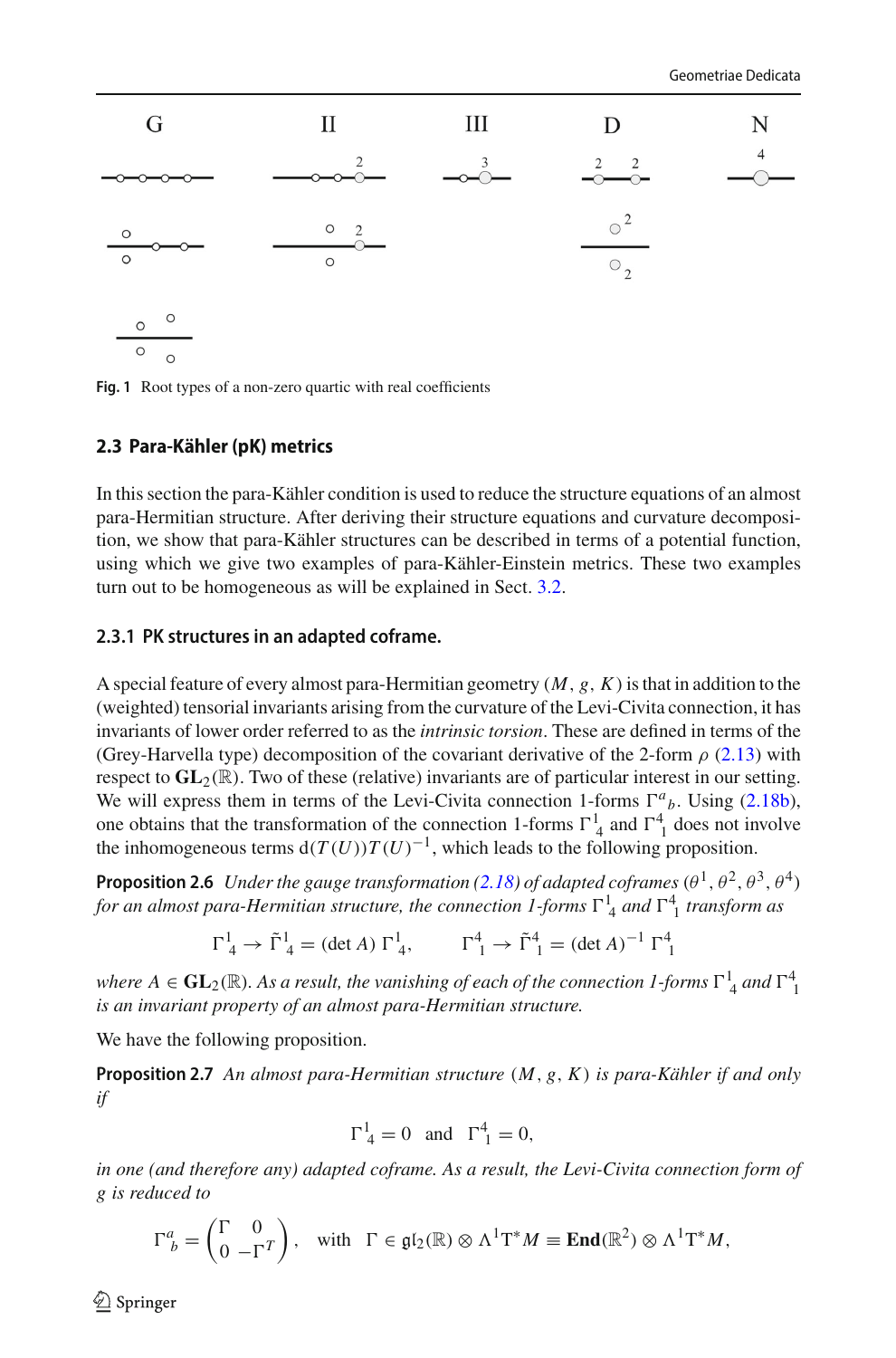*in any adapted coframe.*

*Proof* By Frobenius theorem the integrability of  $\mathcal{H}$  and  $\bar{\mathcal{H}}$  in an adapted coframe is equivalent to d $\alpha^1 \wedge \alpha^1 \wedge \alpha^2 = 0 = \alpha^2 \wedge \alpha^1 \wedge \alpha^2$  and  $\alpha^1 \wedge \alpha^1 \wedge \alpha^2 = 0 = \alpha^2 \wedge \alpha^1 \wedge \alpha^2$ respectively. Using the first structure Eqs. [\(2.8\)](#page-7-0), it follows that the simultaneous integrability of  $\mathscr H$  and  $\bar{\mathscr H}$  implies

<span id="page-16-1"></span>
$$
d\Gamma_1^4 \wedge \alpha^1 \wedge \bar{\alpha}^1 \wedge \bar{\alpha}^2 = 0, \qquad d\Gamma_1^4 \wedge \alpha^2 \wedge \bar{\alpha}^1 \wedge \bar{\alpha}^2 = 0,
$$
  
\n
$$
d\Gamma_4^1 \wedge \bar{\alpha}^1 \wedge \alpha^1 \wedge \alpha^2 = 0, \qquad d\Gamma_4^1 \wedge \bar{\alpha}^2 \wedge \alpha^1 \wedge \alpha^2 = 0.
$$
\n(2.26)

On the other hand, the almost Kähler condition  $d\rho = 0$ , when written in an adapted coframe reads

$$
d\left(\alpha^1 \wedge \alpha^2 + \bar{\alpha}^1 \wedge \bar{\alpha}^2\right) = 0.
$$

Using the first structure Eqs. [\(2.8\)](#page-7-0) it follows that this condition is equivalent to

<span id="page-16-2"></span>
$$
\Gamma^1_{\ 4} \wedge \bar{\alpha}^1 \wedge \bar{\alpha}^2 + \Gamma^4_{\ 1} \wedge \alpha^1 \wedge \alpha^2 = 0. \tag{2.27}
$$

It follows from [\(2.26\)](#page-16-1) and [\(2.27\)](#page-16-2) that  $\Gamma^4{}_1 = 0$  and  $\Gamma^1{}_4 = 0$ , as claimed.

Proposition [2.7](#page-15-3) leads to the following "para" analogue of the well-known fact that the holonomy of Riemannian 4-manifolds which are Kähler is a subgroup of **U**2.

**Corollary 2.8** *For any 4-dimensional para-Kähler structure* (*M*, *g*, *K*)*the pseudo-Riemannian holonomy of the metric g is reduced from*  $SO_{2,2}$  *to*  $GL_2(\mathbb{R})$  *via the representation T in [\(2.17\)](#page-10-2). This holonomy reduction is equivalent to the property that K is parallel with respect to the Levi-Civita connection* ∇ *of g*.

<span id="page-16-3"></span>*Remark 2.9* The corollary above is a consequence of the so-called *holonomy principle* in pseudo-Riemannian geometry which establishes a one to one correspondence between the space of parallel sections of tensor bundles and the invariant vectors in  $T_xM$  under the action of the holonomy group Hol<sub>x</sub> at each point  $x \in M$ . We refer to [\[5](#page-46-5)] for further discussion of the holonomy group of pseudo-Riemannian metrics of split signature.

Let us also point out that in the spirit of Remark [2.1,](#page-8-3) Proposition [2.7](#page-15-3) implies that the bundle of adapted null frames for para-Kähler structures is a principal  $GL_2(\mathbb{R})$ -bundle  $\mathcal{F}^8 \to M$ obtained from reducing the  $SO_{2,2}$ -bundle  $F \rightarrow M$ , with the property that the reduced first order structure equations given by  $(2.8)$ ,  $(2.10)$ – $(2.11)$  have no intrinsic torsion.

#### <span id="page-16-0"></span>**2.3.2 Curvature of pK geometry and pK-Einstein (pKE) condition**

In this section we discuss the curvature of para-Kähler structures.

**Proposition 2.10** *The curvature Riemann*<sup>20</sup> *of every 4-dimensional para-Kähler structure* (*M*, *g*, *K*) *can be decomposed as*

$$
Riemann^{20} = Ric_2^3 \oplus \left(Scal^1 \cong Weyl_3^1\right) \oplus Weyl_1^5,
$$

*which, compared to [\(2.19\)](#page-11-1), means*  $Ric_1^3 = Ric_3^3 = Weyl_1^1 = Weyl_2^1 = Weyl_4^1 = Weyl_5^1 =$ 0*.*

 $\circled{2}$  Springer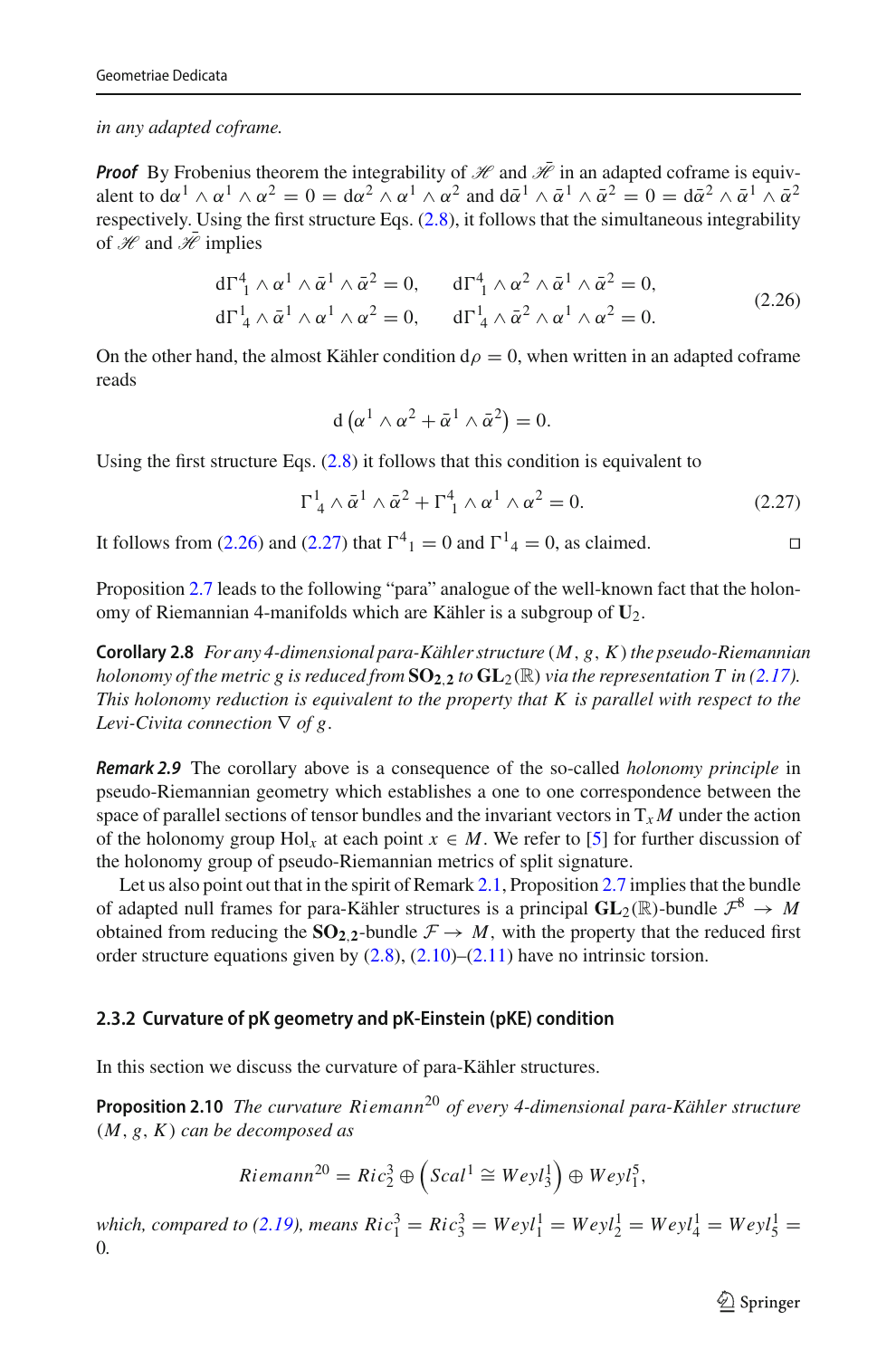.

*More explicitly, the curvature operator Riemann in [\(2.21\)](#page-12-0), expressed in term of the basis of 2-forms*  $(\sigma^i_{\pm})$  *in* [\(2.2\)](#page-5-2)*, is given by* 

$$
Riemann = -\Psi_2' \mathrm{id}_{6 \times 6} + \left(\begin{array}{c|c|c} \Psi_2' & 0 & 0 & 0 & 0 \\ \hline \hline 0 & -2\Psi_2' & 0 & P_{23} & P_{13} - P_{24} & -P_{14} \\ \hline 0 & 0 & |\Psi_2'| & 0 \\ \hline 0 & P_{13} - P_{24} & 0 & \Psi_2 & 2\Psi_1 & \Psi_0 \\ -2P_{23} & 0 & \Psi_4 & 2\Psi_3 & \Psi_2 \end{array}\right)
$$

**Proof** The proof follows from a simple substitution of  $\Gamma^4{}_1 = 0$  and  $\Gamma^1{}_4 = 0$  into the last two of the second structure Eq.  $(2.10)$ .

*Remark 2.11* Note that the curvature conditions

$$
P_{11} = P_{12} = P_{22} = P_{33} = P_{34} = P_{44} = \Psi_0' = \Psi_1' = \Psi_3' = \Psi_4' = \Psi_2' + \tfrac{1}{12}R = 0,
$$

implied by the para-Kähler condition  $\Gamma^4{}_1 = \Gamma^1{}_4 = 0$ , when inserted to the second structure Eqs. [\(2.10\)](#page-8-1)–[\(2.11\)](#page-8-2), give that the entire curvature  $\frac{1}{2}R^a{}_{bcd}\theta^c \wedge \theta^d$  of the para-Kähler structure is a  $\mathfrak{gl}_2(\mathbb{R})$ -valued 2-form i.e.  $\frac{1}{2}R^a{}_{bcd}\theta^c \wedge \theta^d \in \Lambda^{(1,1)}$ .

Recall that a 4-dimensional pseudo-Riemannian manifold (*M*, *g*) where *g* has split signature is called *Einstein* if and only if its traceless Ricci curvature vanishes, i.e.  $\mathring{Ricci} = 0$ in [\(2.9\)](#page-7-2). Therefore, one obtains the following.

**Corollary 2.12** *The curvature of a 4-dimensional para-Kähler-Einstein structure decomposes to*

$$
Riemann^{20} = \left(Scal^1 \cong Weyl_3^1\right) \oplus Weyl_1^5.
$$

*When written in an adapted coframe it reads*

$$
Riemann = \begin{pmatrix} 0 & 0 & 0 & 0 \\ 0 & 0 & 0 & 0 \\ 0 & 0 & 0 & 0 \\ 0 & 0 & 0 & 0 \\ 0 & 0 & 0 & 0 \\ 0 & 0 & 0 & 0 \\ 0 & 0 & 0 & 0 \end{pmatrix} \qquad (2.28)
$$

*Remark 2.13* It follows from Sect. [2.3.2](#page-16-0) that for para-Kähler-Einstein manifolds the two constant curvature components are related by  $R = -12\Psi_2'$ . From now on, we restrict ourselves to para-Kähler-Einstein 4-manifolds with non-vanishing *Weyl*+ i.e. *we always assume*

$$
\Psi_2' = \text{const} \neq 0.
$$

Moreover, following the discussion in Sect. [2.2.4](#page-13-0) on the Petrov type of the anti-self-dual Weyl curvature,  $Weyl^-=Weyl_1^5$ , one obtains that the Petrov type of the quartic representation of  $Weyl^+$ , as the self-dual Weyl curvature of the metric *g*, is *D* if  $\Psi_2' \neq 0$ , and *O* if  $\Psi_2' = 0$ .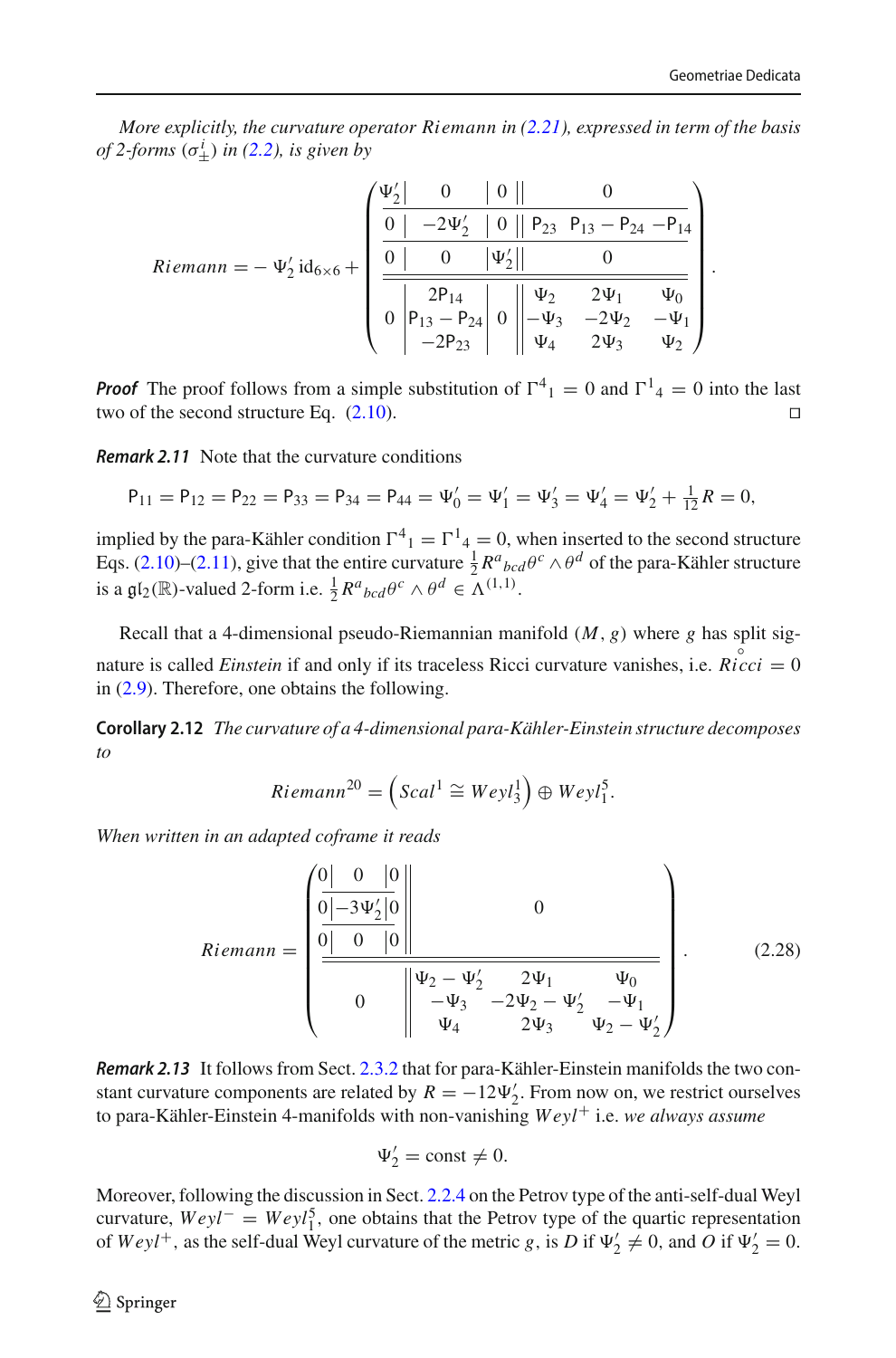#### <span id="page-18-0"></span>**2.3.3 Para-Kähler structure in a coordinate system**

One of the features of Kähler metrics is that they can be locally expressed in terms of a function, called the *Kähler potential*. An analogous feature for the para-Kähler structures in 4 dimensions is described in the following two propositions.

**Proposition 2.14** *Let U be an open set of*  $\mathbb{R}^4$ *, and let*  $(a, b, x, y)$  *be Cartesian coordinates in U. Consider a real-valued sufficiently differentiable function*  $V = V(a, b, x, y)$  *on U such that*

<span id="page-18-1"></span>
$$
\det\begin{pmatrix} V_{ax} & V_{ay} \\ V_{bx} & V_{by} \end{pmatrix} \neq 0 \quad \text{in} \quad \mathcal{U}.
$$

*Define*

$$
g = 2da (V_{ax}dx + V_{ay}dy) + 2db (V_{bx}dx + V_{by}dy),
$$
  
\n
$$
K = \partial_a \otimes da + \partial_b \otimes db - \partial_x \otimes dx - \partial_y \otimes dy,
$$
  
\n
$$
\rho = da \wedge (V_{ax}dx + V_{ay}dy) + db \wedge (V_{bx}dx + V_{by}dy).
$$

*Then the pair*  $(g, K)$  *defines a para-Kähler structure on U with*  $\rho(\cdot, \cdot) = g(K(\cdot), \cdot)$ *.* 

*The para-Kähler structure*  $(U, g, K)$  *is Einstein i.e. Ric*(*g*) =  $\Lambda$ *g, if and only if the potential function V satisfies*

<span id="page-18-2"></span>
$$
\det \begin{pmatrix} V_{ax} & V_{ay} \\ V_{bx} & V_{by} \end{pmatrix} = c_1 c_2 e^{-\Lambda V}
$$
 (2.29)

*for a real number*  $\Lambda$  *and real-valued functions*  $c_1 = c_1(a, b)$ *,*  $c_2 = c_2(x, y)$ *.* 

*Proof* In the adapted coframe

$$
\alpha^{1} = da, \qquad \alpha^{2} = db
$$
  

$$
\bar{\alpha}^{1} = V_{ax}dx + V_{ay}dy, \qquad \bar{\alpha}^{2} = V_{bx}dx + V_{by}dy,
$$

the 1-forms  $\Gamma^a_{b}$ , constituting the  $\mathfrak{gl}_2(\mathbb{R})$  part of the Levi-Civita connection, read

$$
\Gamma^{1}_{1} = \frac{V_{aay}V_{bx} - V_{aax}V_{by}}{V_{ay}V_{bx} - V_{ax}V_{by}}\alpha^{1} + \frac{V_{aby}V_{bx} - V_{abx}V_{by}}{V_{ay}V_{bx} - V_{ax}V_{by}}\alpha^{2}
$$
\n
$$
\Gamma^{1}_{2} = \frac{V_{aby}V_{bx} - V_{abx}V_{by}}{V_{ay}V_{bx} - V_{ax}V_{by}}\alpha^{1} + \frac{V_{bby}V_{bx} - V_{bbx}V_{by}}{V_{ay}V_{bx} - V_{ax}V_{by}}\alpha^{2}
$$
\n
$$
\Gamma^{2}_{1} = \frac{V_{aay}V_{ax} - V_{aax}V_{ay}}{-V_{ax}V_{by}}\alpha^{1} + \frac{V_{aby}V_{ax} - V_{abx}V_{ay}}{-V_{ay}V_{bx} + V_{ax}V_{by}}\alpha^{2}
$$
\n
$$
\Gamma^{2}_{2} = \frac{V_{aby}V_{ax} - V_{abx}V_{ay}}{-V_{ay}V_{bx}}\alpha^{1} + \frac{V_{bby}V_{ax} - V_{bbx}V_{by}}{-V_{ay}V_{bx} + V_{ax}V_{by}}\alpha^{2}.
$$

It is straightforward to check that  $d\rho = 0$ , and  $\Gamma^1{}_4 = \Gamma^4{}_1 = 0$ , as it should be for the Levi-Civita connection in an adapted coframe of a para-Kähler structure.

For the calculation of the Ricci tensor it is more convenient to work in the coordinate frame (d*a*, d*b*, d*x*, d*y*) rather than in the adapted frame ( $\alpha^1$ ,  $\alpha^2$ ,  $\bar{\alpha}^1$ ,  $\bar{\alpha}^2$ ). Thus, we need to display the Levi-Civita connection 1-forms in the coordinate frame as well. Let us use the following notation for the coordinates

$$
x^A = (a, b), x^{\dot{A}} = (x, y), A = 1, 2, \dot{A} = 1, 2.
$$

 $\circled{2}$  Springer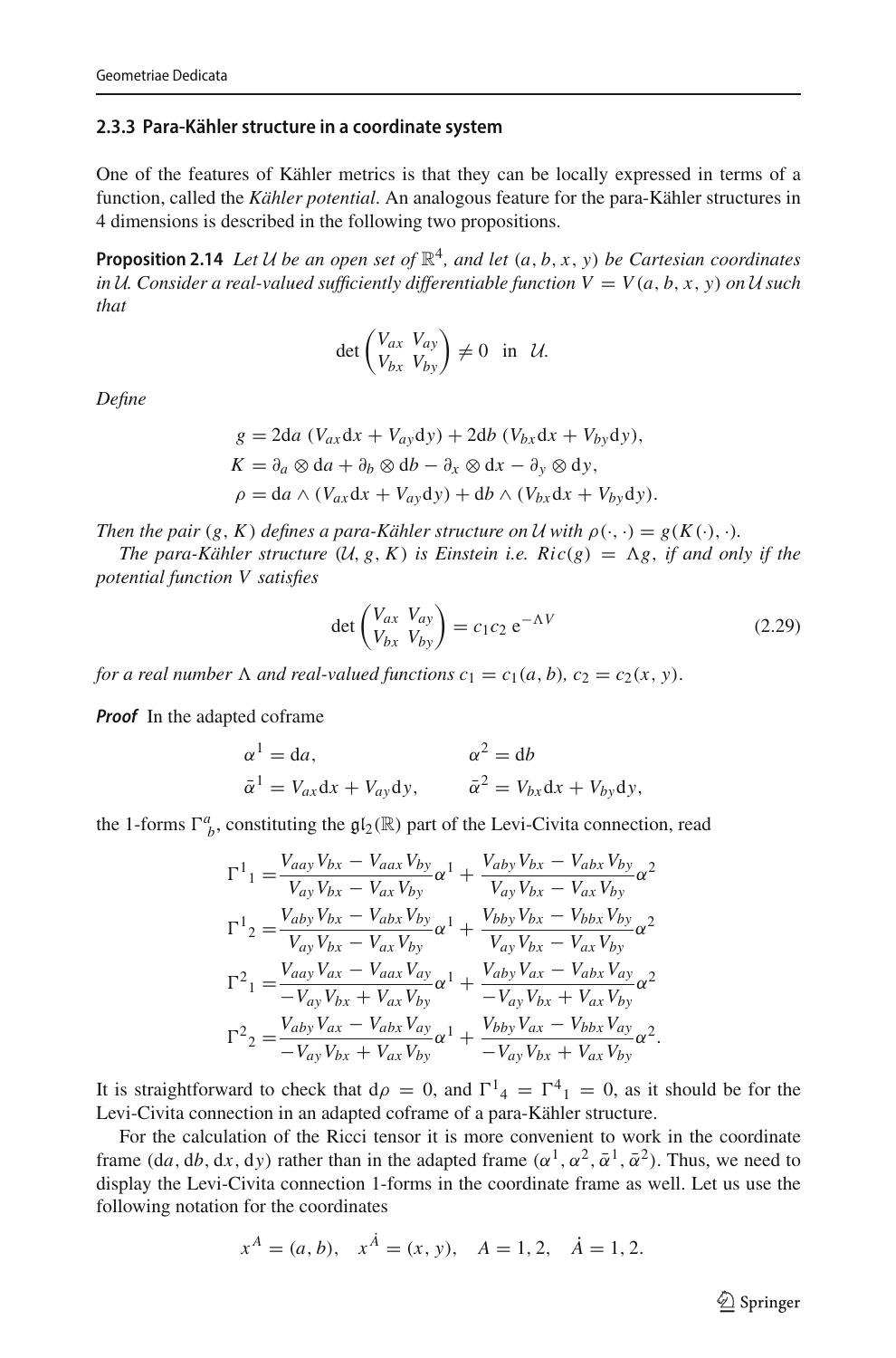It follows that

$$
\Gamma^A{}_{\dot A} = \Gamma^{\dot A}{}_A = 0,
$$

and the connection 1-forms  $\Gamma^{A}{}_{B}$  and  $\Gamma^{A}{}_{B}$  are given by [\(A.1\)](#page-36-1) in the Appendix.

Using the expressions for the Levi-Civita connection in  $(A,1)$  the curvature can be calculated easily and the Ricci tensor satisfies

$$
R_{AB}=R_{\dot{A}\dot{B}}=0,
$$

and

$$
R_{A\dot{A}} = R_{\dot{A}A} = -\frac{\partial^2}{\partial_{x^A} \partial_{x^{\dot{A}}}} \log (V_{ax} V_{by} - V_{ay} V_{bx}).
$$

Since in the  $(A, \dot{A})$  notation the metric *g* reads as

$$
g = \sum_{A, \dot{A} = 1, 2} \frac{\partial^2 V}{\partial_{x^A} \partial_{x^{\dot{A}}}} \left( dx^A \otimes dx^{\dot{A}} + dx^{\dot{A}} \otimes dx^A \right),
$$

the Einstein equations are

$$
-\frac{\partial^2}{\partial_{x^A}\partial_{x^{\dot{A}}}}\log\left(V_{ax}V_{by}-V_{ay}V_{bx}\right)=\Lambda \frac{\partial^2 V}{\partial_{x^A}\partial_{x^{\dot{A}}}},
$$

which after integration give

$$
V_{ax}V_{by}-V_{ay}V_{bx}=c_1c_2\,\mathrm{e}^{-\Lambda V}.
$$

 $\Box$ 

There is a converse to this proposition:

**Proposition 2.15** *Every para-Kähler structure* (*M*, *g*, *K*) *in dimension four is locally expressible in terms of a para-Kähler potential function V as in Proposition [2.14.](#page-18-1)*

*Proof* The integrability of the distributions  $\mathcal{H} = \text{Ker}\{\alpha^1, \alpha^2\}$  and  $\bar{\mathcal{H}} = \text{Ker}\{\bar{\alpha}^1, \bar{\alpha}^2\}$  in a para-Kähler structure implies that in some neighbourhood  $U \subset M$  there exists a coordinate system  $(a, b, x, y)$  such that

$$
\alpha^1 = A_1 \mathrm{d}a + B_1 \mathrm{d}b, \ \alpha^2 = A_2 \mathrm{d}a + B_2 \mathrm{d}b
$$
  

$$
\bar{\alpha}^1 = P_1 \mathrm{d}x + Q_1 \mathrm{d}y, \ \bar{\alpha}^2 = P_2 \mathrm{d}x + Q_2 \mathrm{d}y,
$$

for some functions  $A_i$ ,  $B_i$ ,  $P_i$ ,  $Q_i$  defined in *U*. Since the coframe  $(\alpha^1, \alpha^2, \bar{\alpha}^1, \bar{\alpha}^2)$  is defined up to the  $GL_2(\mathbb{R})$  action [\(2.17\)](#page-10-2), we can use this transformation to bring the coframe into the form

$$
\alpha^1 = da, \qquad \alpha^2 = db
$$
  

$$
\bar{\alpha}^1 = Pdx + Qdy, \ \bar{\alpha}^2 = Rdx + Sdy,
$$

with new functions *P*, *Q*, *R*, *S* on *U* such that  $PS - QR \neq 0$ . In this new adapted frame we have  $d\alpha^1 = 0$ ,  $d\alpha^2 = 0$ . Inserting this into [\(2.8\)](#page-7-0) with  $\Gamma_4^1 = \Gamma_1^4 = 0$ , we get

$$
\Gamma^{1}_{1} \wedge \alpha^{1} + \Gamma^{1}_{2} \wedge \alpha^{2} = 0 \& \Gamma^{2}_{1} \wedge \alpha^{1} + \Gamma^{2}_{2} \wedge \alpha^{2} = 0,
$$

 $\bigcirc$  Springer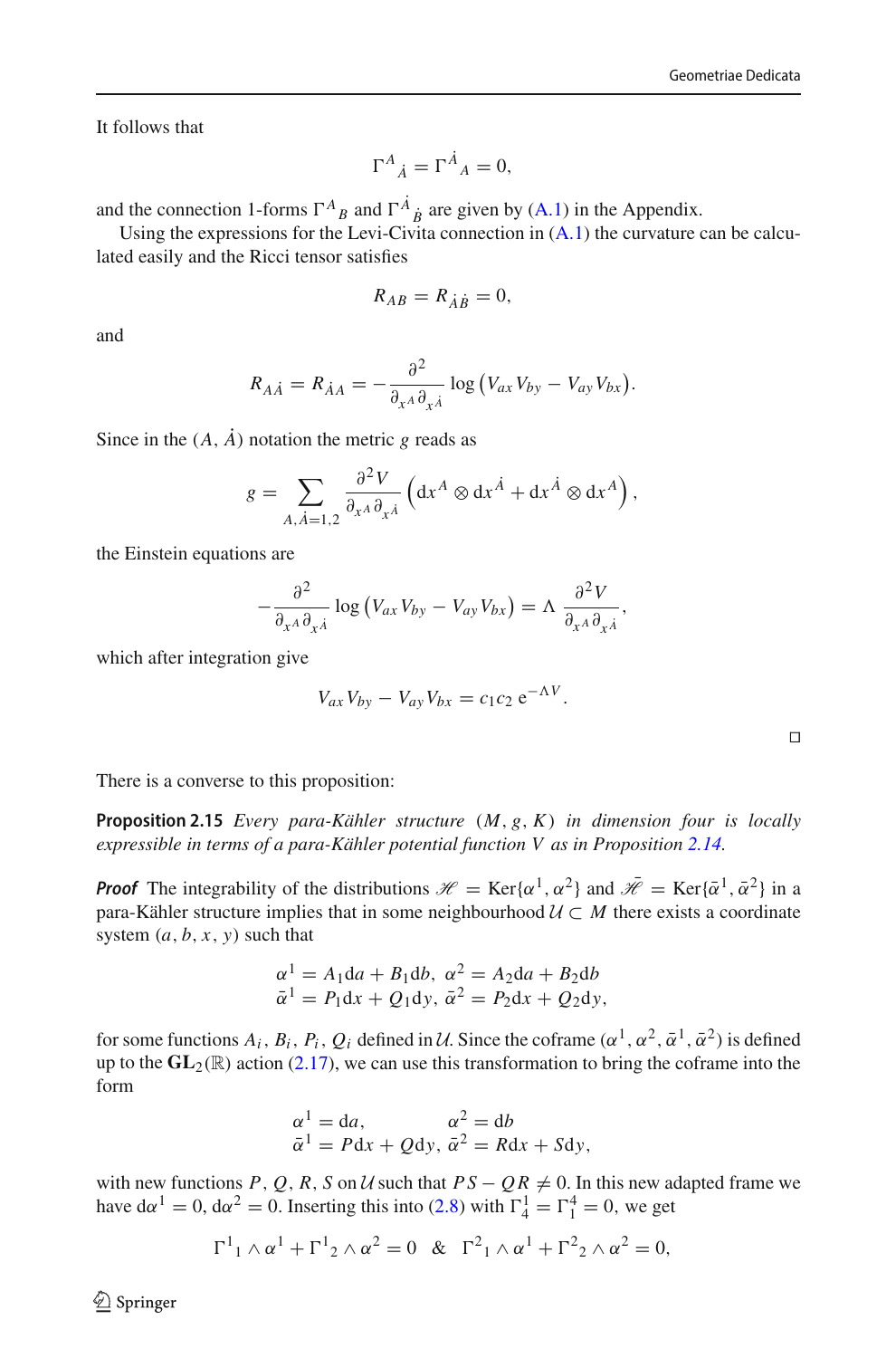which implies

$$
\Gamma^{1}_{1} = a_{1}\alpha^{1} + a_{2}\alpha^{2}, \qquad \Gamma^{1}_{2} = a_{3}\alpha^{1} + a_{4}\alpha^{2}
$$
  

$$
\Gamma^{2}_{1} = a_{5}\alpha^{1} + a_{6}\alpha^{2}, \qquad \Gamma^{2}_{2} = a_{7}\alpha^{1} + a_{8}\alpha^{2},
$$

for some unknown functions  $a_1, a_2, \ldots, a_8$  on *U*. Inserting this back into the last two of the structure Eq. [\(2.8\)](#page-7-0) gives

$$
0 = (Q_x - P_y)dx \wedge dy
$$
  
+  $(P_b - a_2P - a_6R)db \wedge dx + (Q_b - a_2Q - a_6S)db \wedge dy$   
+  $(P_a - a_1P - a_5R)da \wedge dx + (Q_a - a_1Q - a_5S)da \wedge dy$   

$$
0 = (S_x - R_y)dx \wedge dy
$$
  
+  $(R_b - a_8R - a_4P)db \wedge dx + (S_b - a_8S - a_4Q)db \wedge dy$   
+  $(R_a - a_7R - a_3P)da \wedge dx + (S_a - a_7S - a_3Q)da \wedge dy.$ 

This in particular means that

$$
(Q_x - P_y) = 0
$$
 and  $(S_x - R_y) = 0$ .

As a result, locally, there exist functions *U* and *W* on *U* such that

$$
Q = U_y, \quad P = U_x, \quad S = W_y, \quad R = W_x.
$$

Thus, one obtains

$$
\begin{aligned}\n\alpha^1 &= \mathrm{d}a, & \alpha^2 &= \mathrm{d}b \\
\bar{\alpha}^1 &= U_x \mathrm{d}x + U_y \mathrm{d}y, & \bar{\alpha}^2 &= W_x \mathrm{d}x + W_y \mathrm{d}y.\n\end{aligned}
$$

Since the 2-form  $\rho$  is given by

$$
\rho = \alpha^1 \wedge \bar{\alpha}^1 + \alpha^2 \wedge \bar{\alpha}^2,
$$

the para-Kähler condition  $d\rho = 0$  implies

$$
0 = d\rho = (W_a - U_b)_y da \wedge db \wedge dy + (W_a - U_b)_x da \wedge db \wedge dx.
$$

This means that  $W_a - U_b = f(a, b)$  for some function f of variables a, b only. But since in the coframe  $(\alpha^1, \alpha^2, \bar{\alpha}^1, \bar{\alpha}^2)$  functions *W* and *U* appear only in terms of their *x* and *y* derivatives, they can be chosen so that  $f(a, b) \equiv 0$ . Hence there exists a differentiable function  $V = V(a, b, x, y)$  on  $U$  such that

$$
W = V_b \quad \text{and} \quad U = V_a.
$$

Thus, the adapted coframe can be expressed as

$$
\begin{aligned}\n\alpha^1 &= \mathrm{d}a, & \alpha^2 &= \mathrm{d}b, \\
\bar{\alpha}^1 &= V_{ax}\mathrm{d}x + V_{ay}\mathrm{d}y, & \bar{\alpha}^2 &= V_{bx}\mathrm{d}x + V_{by}\mathrm{d}y.\n\end{aligned}
$$

Expressing *g*, *K* and  $\rho$  in terms of the adapted coframe as in [\(2.14\)](#page-9-2)–[\(2.15\)](#page-10-6) gives the Proposition.  $\Box$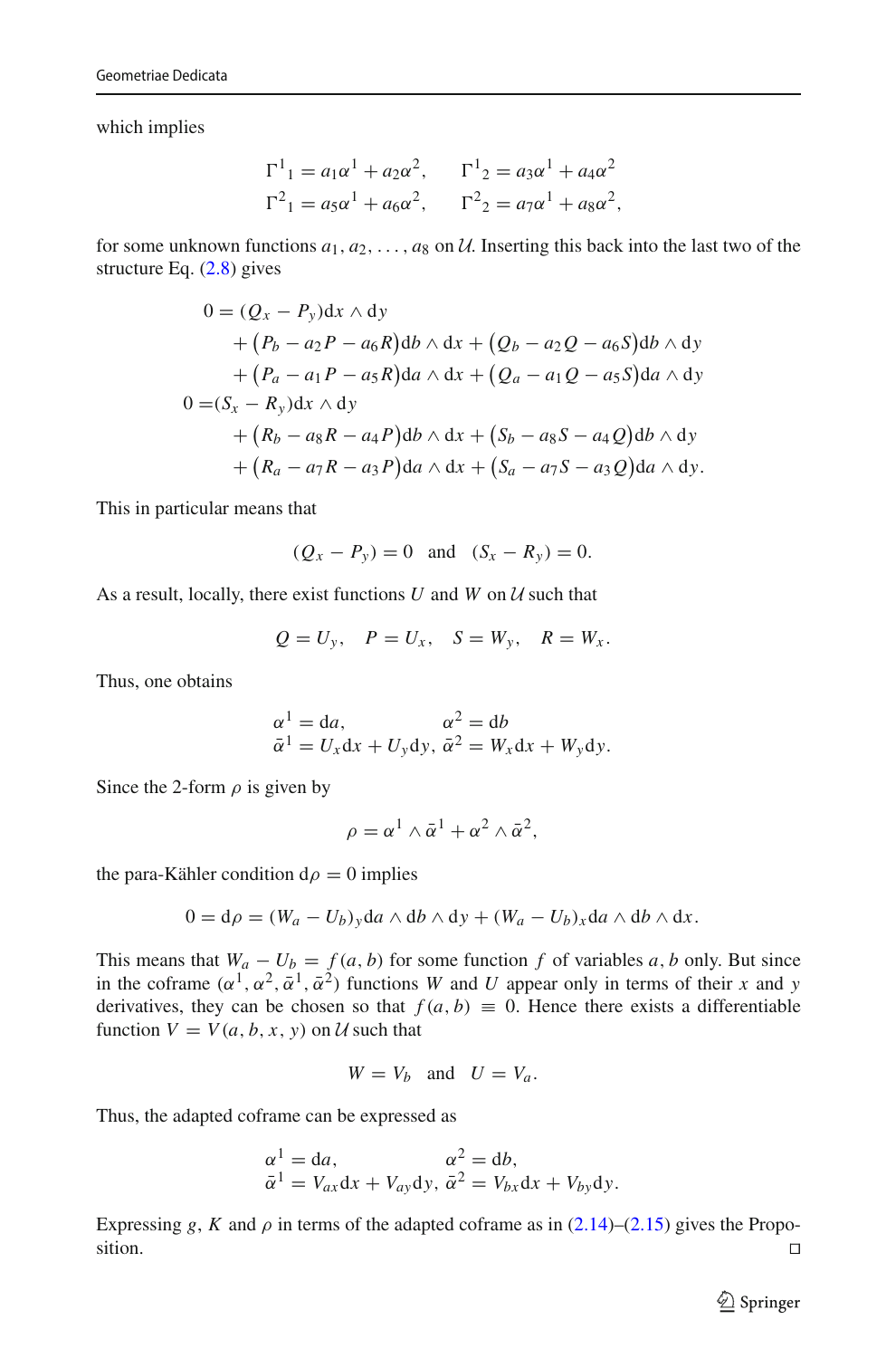#### <span id="page-21-0"></span>**2.3.4 Homogeneous models**

Two particular solutions of the Einstein condition [\(2.29\)](#page-18-2) are given by the potentials

(i) 
$$
V_1 = -\frac{1}{\Psi_2'} \log(b + ax - y),
$$
  
\n(ii)  $V_2 = -\frac{2}{3\Psi_2'} \log((1 - \frac{3}{2}\Psi_2'ax)(1 - \frac{3}{2}\Psi_2'by)),$ 

where  $\Psi'_2 = \text{const} \neq 0$ .

Both potentials are solutions of [\(2.29\)](#page-18-2) with  $\Lambda = -3\Psi'_2$  and  $c_1c_2 = \frac{1}{\Psi'_2^2}$  for  $V_1$ , and  $c_1 c_2 = 1$  for  $V_2$ . Let the para-Kähler structure  $(g_i, K_i, \rho_i)$  correspond to  $V_i$  where  $i = 1, 2$ . Then, in an open set of  $\mathbb{R}^4$  parametrized by  $(a, b, x, y)$  one finds

$$
K_1 = K_2 = \partial_a \otimes da + \partial_b \otimes db - \partial_x \otimes dx - \partial_y \otimes dy.
$$

Straightforward computation gives

$$
g_1 = \frac{2da((y-b)dx - xdy) + 2db\big(adx - dy\big)}{\Psi_2'(b+ax-y)^2}, \qquad \rho_1 = \frac{da \wedge \big((y-b)dx - xdy\big) + db \wedge \big(adx - dy\big)}{\Psi_2'(b+ax-y)^2}
$$

and

$$
g_2 = \frac{2dxdx}{(1-\frac{3}{2}\Psi'_2ax)^2} + \frac{2dbdy}{(1-\frac{3}{2}\Psi'_2bx)^2}, \qquad \rho_2 = \frac{da\wedge dx}{(1-\frac{3}{2}\Psi'_2ax)^2} + \frac{db\wedge dy}{(1-\frac{3}{2}\Psi'_2by)^2}.
$$

The potential *V*<sup>1</sup> corresponds to the homogeneous para-Kähler-Einstein structure referred to as *the dancing metric* in [\[7\]](#page-46-1) which is the unique homogeneous model that is self-dual, i.e.  $Weyl^- = 0$ , and not anti-self-dual for which  $\Psi_2' = 1$ . The potential  $V_2$  corresponds to the only other homogeneous para-Kähler-Einstein structure. It has the property that the Petrov type of *Weyl*<sup>−</sup> is *D*. A derivation of these potential functions is outlined in Sect. [3.2.2](#page-27-0) and Sect. [3.2.6.](#page-34-0) Finding explicit examples of pKE structures in terms of potential functions satisfying the PDE  $(2.29)$  is not an easy task. In the next section we use an alternative technique to give more explicit examples of pKE structures.

## <span id="page-21-1"></span>**3 Para-Kähler-Einstein (pKE) metrics in dimension 4**

This section is the heart of the article, in which we describe pKE structures as Cartan geometries, give an in-depth study when the Petrov type is *real* and *special* and provide explicit examples. To be more specific, in Sect. [3.1](#page-22-0) pKE structures are interpreted as Cartan geometries of type (**SL**3(R), **GL**2(R)). If the Einstein constant is <sup>−</sup>3, then they satisfy the Yang-Mills equations for the associated sl3(R)-valued *Cartan* connection. In Sect. [3.2](#page-24-0) we focus on pKE structures for which *Weyl*− has special real Petrov type and give examples of each type. In particular, we find all homogeneous models, give a local normal form for all real Petrov type *D* pKE metrics and present examples of real Petrov type *II* that satisfy Yang-Mills equations. Moreover, we use Cartan-Kähler machinery to find the local generality of all Petrov types assuming analyticity.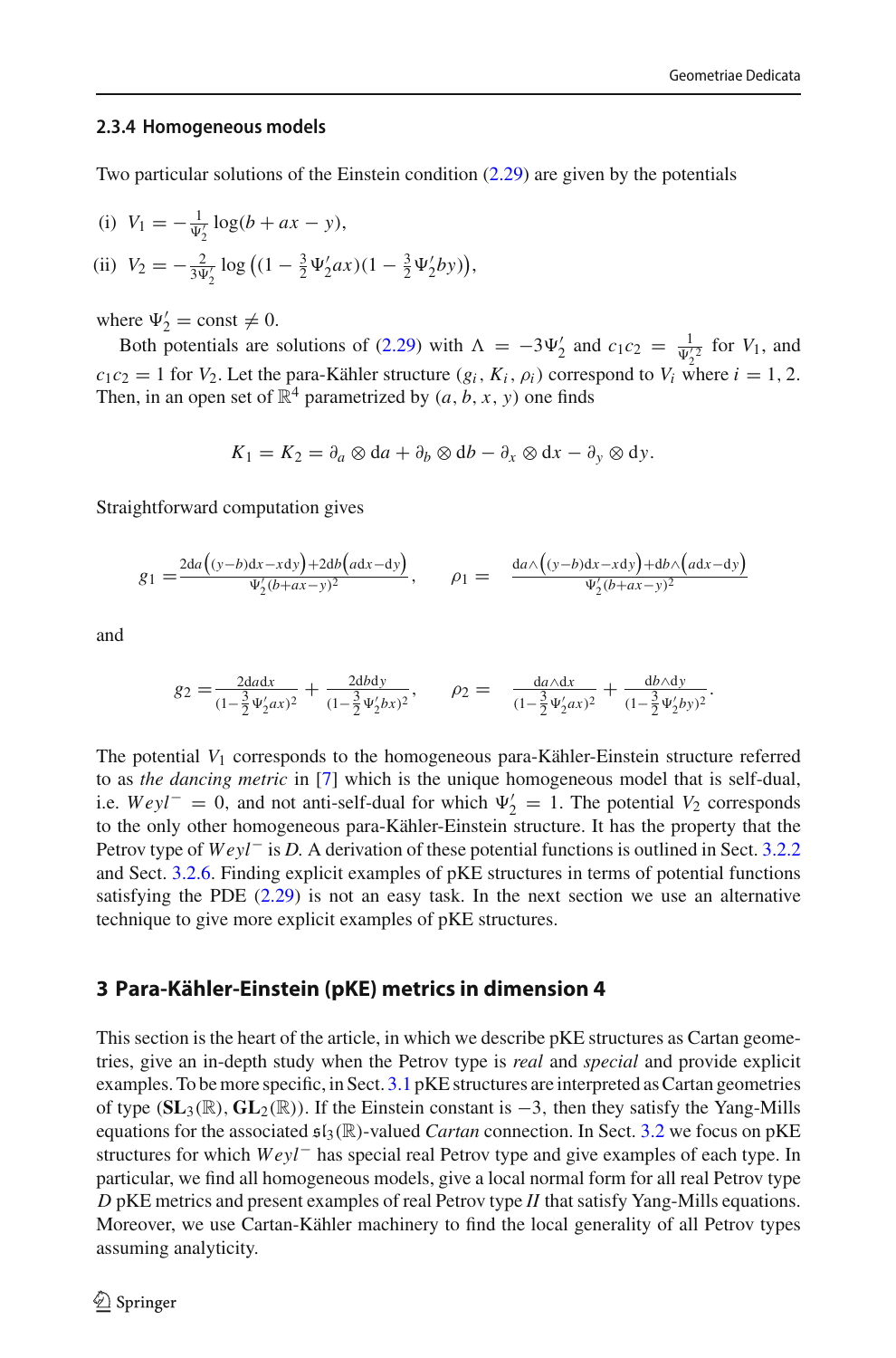#### <span id="page-22-0"></span>**3.1 Cartan geometries of type**  $(SL_3(\mathbb{R}), GL_2(\mathbb{R}))$

In order to view pKE structures as a Cartan geometry, let us specialize the EDS [\(2.8\)](#page-7-0), [\(2.10\)](#page-8-1)– [\(2.11\)](#page-8-2) to the case of para-Kähler-Einstein metrics. We have

<span id="page-22-1"></span>
$$
d\alpha^{1} = -\Gamma_{1}^{1} \wedge \alpha^{1} - \Gamma_{2}^{1} \wedge \alpha^{2},
$$
  
\n
$$
d\alpha^{2} = -\Gamma_{1}^{2} \wedge \alpha^{1} - \Gamma_{2}^{2} \wedge \alpha^{2},
$$
  
\n
$$
d\bar{\alpha}^{1} = \Gamma_{1}^{1} \wedge \bar{\alpha}^{1} + \Gamma_{1}^{2} \wedge \bar{\alpha}^{2},
$$
  
\n
$$
d\bar{\alpha}^{2} = \Gamma_{2}^{1} \wedge \bar{\alpha}^{1} + \Gamma_{2}^{2} \wedge \bar{\alpha}^{2},
$$
  
\n
$$
d\Gamma_{1}^{1} = -\Gamma_{2}^{1} \wedge \Gamma_{1}^{2} + (-2\Psi_{2}' - \Psi_{2})\alpha^{1} \wedge \bar{\alpha}^{1} + \Psi_{1}\alpha^{1} \wedge \bar{\alpha}^{2} - \Psi_{3}\alpha^{2} \wedge \bar{\alpha}^{1} + (\Psi_{2} - \Psi_{2}')\alpha^{2} \wedge \bar{\alpha}^{2}
$$
  
\n
$$
d\Gamma_{2}^{1} = -\Gamma_{1}^{1} \wedge \Gamma_{2}^{1} - \Gamma_{2}^{1} \wedge \Gamma_{2}^{2} - \Psi_{3}\alpha^{1} \wedge \bar{\alpha}^{1} + (\Psi_{2} - \Psi_{2}')\alpha^{1} \wedge \bar{\alpha}^{2} - \Psi_{4}\alpha^{2} \wedge \bar{\alpha}^{1} + \Psi_{3}\alpha^{2} \wedge \bar{\alpha}^{2}
$$
  
\n
$$
d\Gamma_{1}^{2} = \Gamma_{1}^{1} \wedge \Gamma_{1}^{2} + \Gamma_{1}^{2} \wedge \Gamma_{2}^{2} + \Psi_{1}\alpha^{1} \wedge \bar{\alpha}^{1} - \Psi_{0}\alpha^{1} \wedge \bar{\alpha}^{2} + (\Psi_{2} - \Psi_{2}')\alpha^{2} \wedge \bar{\alpha}^{1} - \Psi_{1}\alpha^{2} \wedge \bar{\alpha}^{2}
$$
  
\n
$$
d\Gamma_{2}^{2} = \Gamma_{2}^{1} \wedge \Gamma_{1}^{2} + (\Psi_{2} - \Psi_{2}')\alpha^{1} \wedge \bar{\alpha}^{1} - \Psi_{1}\alpha^{1} \wedge \bar{\alpha}^{2} + \Psi_{3}\alpha^{2
$$

where we have used  $\Gamma^1_4 = \Gamma^4_1 = 0$  from Proposition [2.7](#page-15-3)

<span id="page-22-3"></span>As discussed in Remark  $2.9$  and  $2.1$ , the EDS  $(3.1)$  can be regarded as the structure equations for the coframe on the principal  $GL_2(\mathbb{R})$ -bundle  $\mathcal{F}^8 \to M$  which is the 8-dimensional *bundle of adapted null frames* for para-Kähler-Einstein structures. In fact, one can show that para-Kähler-Einstein structures correspond to Cartan geometries of type (**SL**3(R), **GL**2(R)). First let us define a Cartan geometry [\[12](#page-47-7)[,30\]](#page-47-8).

**Definition 3.1** A *Cartan geometry*  $(\mathcal{G}, S, \psi)$ , of type  $(G, H)$  is a principal *H*-bundle  $\mathcal{G} \rightarrow S$ , equipped with a g-valued 1-form *<sup>A</sup>*, which is a *Cartan connection*, i.e.,

- (1)  $A_u$ :  $T_u \mathcal{G} \rightarrow \mathfrak{g}$  is linear isomorphism for all  $u \in \mathcal{G}$ .
- (2) *A* is *H*-equivariant, i.e.,  $R_h^* A = \text{Ad}(h^{-1}) \circ A$ , where  $R_h$  denotes the right action by  $h \in H$ .
- (3)  $A(X_v) = v$ , for every fundamental vector field  $X_v$  of  $\tau : \mathcal{G} \to S$ ,  $v \in \mathfrak{h}$ .

The curvature of the Cartan connection *A* is given by  $K_A = dA + A \wedge A \in \Omega^2(G, \mathfrak{g})$  which is horizontal and defines the *curvature function*  $\kappa_A : \mathcal{G} \to \bigwedge^2(\mathfrak{g}/\mathfrak{h})^* \otimes \mathfrak{g}$ .

Let us now consider the  $\mathfrak{sl}_3(\mathbb{R})$ -valued 1-form

<span id="page-22-4"></span>
$$
\mathcal{A} := \left( \frac{\Gamma - \frac{1}{3} \text{Tr}(\Gamma) \, \text{id}_{2 \times 2} | \alpha}{\bar{\alpha} \left| -\frac{1}{3} \text{Tr}(\Gamma) \right|} \right),\tag{3.2}
$$

where

$$
\Gamma = \begin{pmatrix} \Gamma^1_1 & \Gamma^1_2 \\ \Gamma^2_1 & \Gamma^2_2 \end{pmatrix}, \qquad \alpha = \begin{pmatrix} \alpha^1 \\ \alpha^2 \end{pmatrix}, \qquad \bar{\alpha} = (\bar{\alpha}^1, \bar{\alpha}^2), \tag{3.3}
$$

Using  $A$ , the structure Eq.  $(3.1)$  can be expressed as

<span id="page-22-2"></span>
$$
K_{\mathcal{A}} = d\mathcal{A} + \mathcal{A} \wedge \mathcal{A},\tag{3.4}
$$

 $\circled{2}$  Springer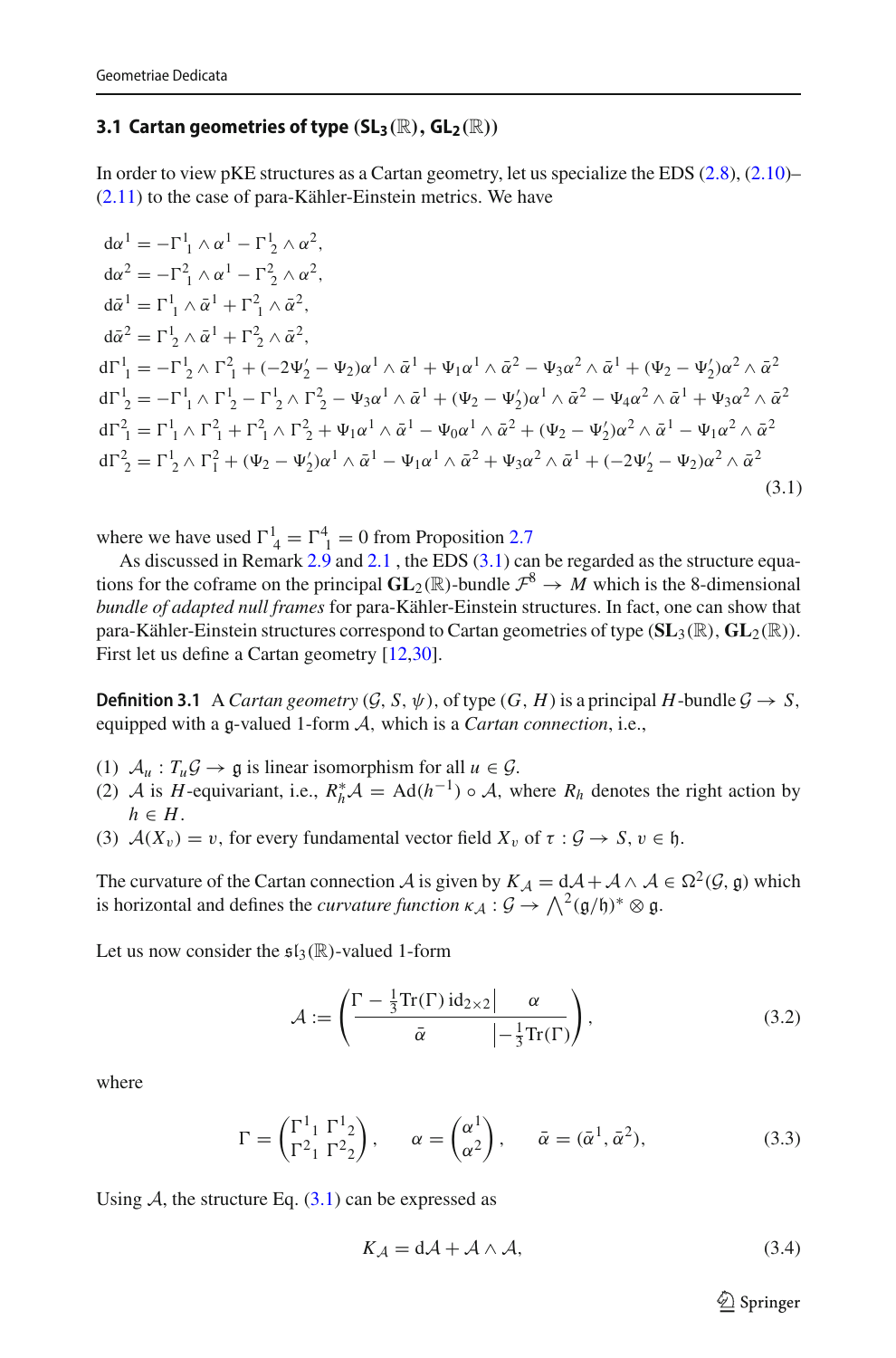where, using the 2-forms  $\sigma_+^i$ 's and  $\sigma_-^i$ 's in [\(2.2\)](#page-5-2), one has

<span id="page-23-2"></span>
$$
K_{A} = \left(\frac{\Psi_{1} \quad 1 + \Psi_{2} - \Psi_{2}'}{-\Psi_{1}}\right) \quad \sigma_{-}^{1} + \left(\frac{\Psi_{3}}{-1 - \Psi_{2} + \Psi_{2} - \Psi_{3}}\right) \quad \sigma_{-}^{2}
$$

$$
+ \left(\frac{\frac{1}{2}(1 - 2\Psi_{2} - \Psi_{2}')}{\Psi_{1}} - \frac{\frac{1}{2}(\Psi_{2}' + 2\Psi_{2} - 1)}{\Psi_{2}}\right) \quad \sigma_{-}^{3}
$$

$$
+ \frac{1}{2}(1 - \Psi_{2}') \left(\frac{\mathrm{id}_{2\times 2} \mid 0}{0 \mid -2}\right) \sigma_{+}^{3}.
$$
(3.5)

One can interpret the 1-form  $A$  as an  $\mathfrak{sl}_3(\mathbb{R})$ -valued Cartan connection on the principal  $GL_2(\mathbb{R})$ -bundle  $\mathcal{F}^8 \to M$  of null frames adapted to a pKE structure. As a result, one obtains the following theorem.

**Theorem 3.2** *Every pKE 4-manifold defines a Cartan geometry of type*  $(SL_3(\mathbb{R}), GL_2(\mathbb{R}))$ *for which the structure bundle*

<span id="page-23-1"></span>
$$
\mathbf{GL}_2(\mathbb{R}) \to \mathcal{F}^8 \to M
$$

*is the bundle of adapted null frames. The curvature K<sup>A</sup> vanishes, i.e. the Cartan geometry is flat, if and only if the Einstein constant is -3 and the anti-self-dual Weyl tensor vanishes, i.e.*

<span id="page-23-0"></span>
$$
\Psi_2' = 1 \quad \text{and} \quad Weyl^- = 0.
$$

*The flat model, i.e.*  $K_A = 0$ , *is locally equivalent to the para-Kähler-Einstein structure induced by the dancing metric discussed in Sect. [2.3.4.](#page-21-0)*

Recall that the exterior derivative of [\(3.4\)](#page-22-2) gives the Bianchi identity

<span id="page-23-3"></span>
$$
DK_{\mathcal{A}} := dK_{\mathcal{A}} + \mathcal{A} \wedge K_{\mathcal{A}} - K_{\mathcal{A}} \wedge \mathcal{A} = 0. \tag{3.6}
$$

As a result of the theorem above one obtains the following.

**Proposition 3.3** *A 4-dimensional para-Kähler-Einstein structure satisfies the Cartan connection Yang-Mills equations,*  $D * K_A = 0$ , *if and only if*  $\Psi'_2 = 1$ .

*Proof* By [\(3.5\)](#page-23-2) and the definition of self-dual and anti-self-dual null planes in [\(2.2\)](#page-5-2), it follows that

$$
\Psi_2' = 1 \Longleftrightarrow *K_{\mathcal{A}} = -K_{\mathcal{A}}.
$$

Since the curvature  $K_A$  of a Cartan connection is always horizontal (see Definition [3.1](#page-22-3) and [\(3.5\)](#page-23-2)), one can apply the Hodge star to  $K_A$  defined on  $\mathcal{F}^8$ . Applying the Bianchi identity [\(3.6\)](#page-23-3), one obtains  $D * K_A = -DK_A = 0$ . Alternatively, by taking a section *s*:  $M \to \mathcal{F}^8$ , computing the curvature and applying the Hodge star one can verify the claim.

Conversely, it is a matter of straightforward computation to show that  $D * K_A = 0$ combined with the Bianchi identities  $(3.6)$ , or equivalently Eq.  $(A.2)$ , and the EDS  $(3.1)$ imply  $\Psi_2' = 1$ .  $\frac{1}{2} = 1.$ 

*Remark 3.4* Note that pKE structures can also be associated to Cartan geometries of type  $(\mathbb{R}^4 \times GL_2(\mathbb{R}), GL_2(\mathbb{R}))$  whose flat model satisfies  $\Psi'_2 = 0$  and  $Weyl^- = 0$ . This point of view is however not desirable for the purpose of this article, since we always assume  $\Psi'_2 \neq 0$ .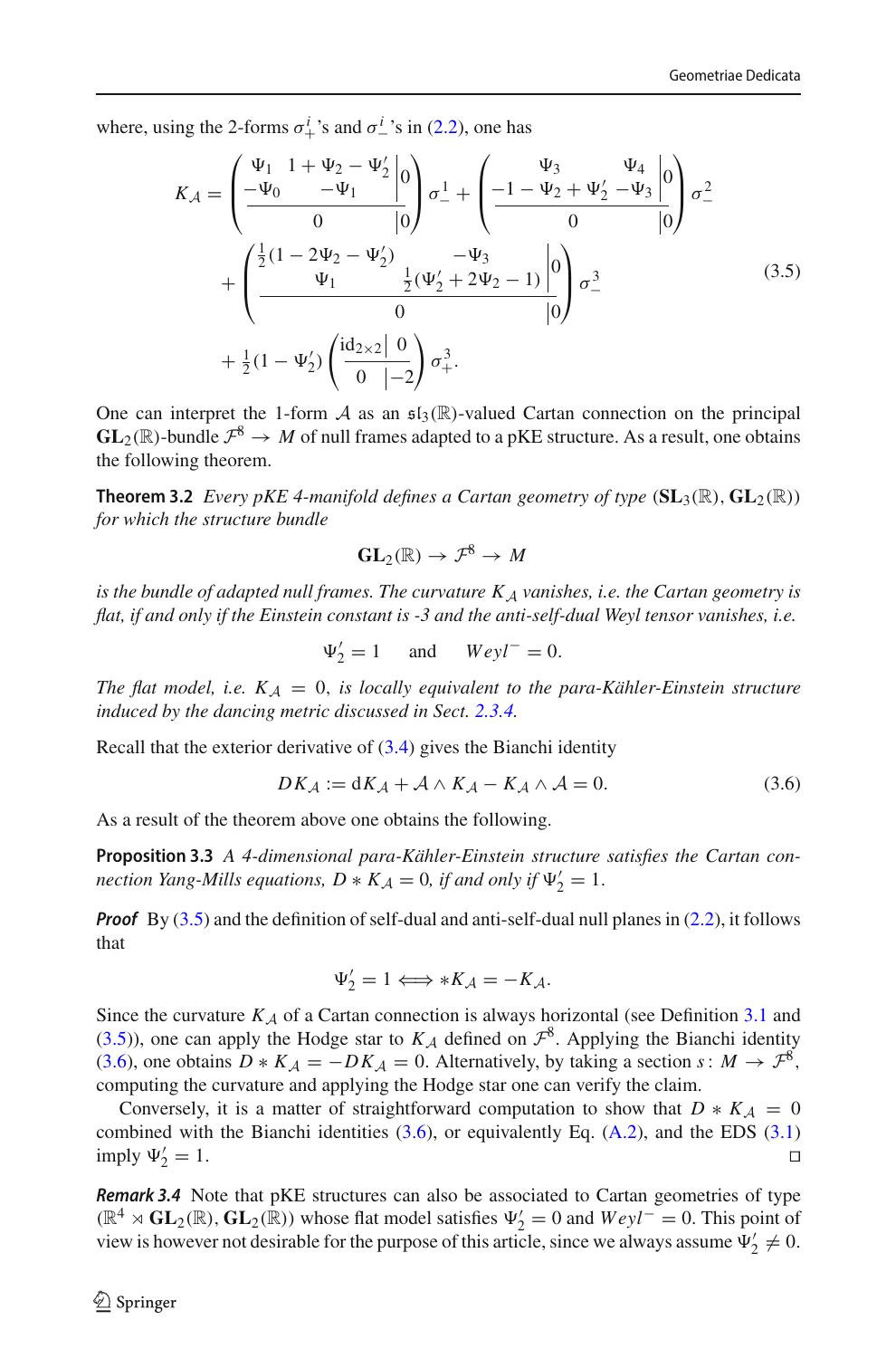## <span id="page-24-0"></span>**3.2 Cartan reduction: homogeneous models, examples and local generality**

In this section we carry out the Cartan reduction procedure for pKE metrics whose anti-selfdual Weyl curvature has non-generic real Petrov type. Our reduction will not be exhaustive and will omit Petrov type *G*. We will describe the reduction procedure for Petrov type *I I* and *D* in detail, give a complete local normal form for type *D* pKE metrics, and use the same method to find examples of Petrov types *III* and *N*. The reduction allows us to find all homogeneous models and use the Cartan-Kähler theory to find the local generality of all Petrov types assuming analyticity.

## <span id="page-24-1"></span>**3.2.1 Reduction for special real Petrov types**

Recall from [\(2.24\)](#page-13-2) the quartic

<span id="page-24-7"></span>
$$
W(\lambda) = \Psi_4 \lambda^4 + 4\Psi_3 \lambda^3 + 6\Psi_2 \lambda^2 + 4\Psi_1 \lambda + \Psi_0
$$
 (3.7)

where  $\lambda$  is the affine parameter for the anti-self-dual null planes in [\(2.3\)](#page-6-2) for a given choice of adapted coframe. Taking a different choice of coframe,  $\theta_1, \ldots, \theta_4$ , by the action of the structure group, as in [\(2.17\)](#page-10-2), one obtains a quartic whose coefficients,  $\tilde{\Psi}_0, \ldots, \tilde{\Psi}_4$ , can be expressed in terms of  $\Psi_i$ 's and the elements  $a_{11}$ ,  $a_{12}$ ,  $a_{21}$ ,  $a_{22}$  of the matrix  $A \in GL_2(\mathbb{R})$ . For instance, one obtains

<span id="page-24-2"></span>
$$
\tilde{\Psi}_0 = \frac{1}{\det(A)} (a_{21}^4 \Psi_4 - 4a_{21}^3 a_{22} \Psi_3 + 6a_{21}^2 a_{22}^2 \Psi_2 - 4a_{21} a_{22}^3 \Psi_1 + a_{22}^4 \Psi_0).
$$
 (3.8)

<span id="page-24-6"></span>*Remark 3.5* Note that the infinitesimal form of the transformation law for  $\Psi_0$  given in [\(3.8\)](#page-24-2) is represented by the Bianchi identity for  $\Psi_0$  in [\(A.2b\)](#page-45-1). For a discussion on obtaining the group action from its infinitesimal see [\[15\]](#page-47-5).

It is clear from [\(3.8\)](#page-24-2) that if  $W(\lambda_0) = 0$  then with respect to the coframe obtained from the action of [\(2.16\)](#page-10-1) where  $a_{11} = a_{22} = 1, a_{12} = 0$ , and  $a_{21} = -\lambda_0$ , the root  $\lambda_0$  would be translated to zero, i.e.  $\tilde{\Psi}_0 = 0$  in this choice of coframe.

If *Weyl*− has a repeated root then by our discussion above, there is a coframe adaptation with respect to which the double root is translated to zero. If the root has multiplicity  $k \leq 4$ , in the newly adapted coframe we have

<span id="page-24-3"></span>
$$
\Psi_0 = \dots = \Psi_{k-1} = 0
$$
, and  $\Psi_k \neq 0$ . (3.9)

Using the group action on  $\Psi_i$ 's or, equivalently the Bianchi identities [\(A.2\)](#page-37-0), it follows that the bundle of adapted coframes that preserves the condition [\(3.9\)](#page-24-3) gives rise to a 7-dimensional principal bundle  $\mathcal{F}^7 \to M$ . More precisely, the new adapted coframes were determined by a choice of  $a_{21}$  in [\(2.16\)](#page-10-1) as a result of which the structure group is reduced to  $H_{(1)} \subset SO_{2,2}$ defined as

<span id="page-24-5"></span><span id="page-24-4"></span>
$$
\mathbf{H}_{(1)} = \left\{ T(U) = \begin{pmatrix} A & 0 \\ 0 & -A^T \end{pmatrix} \middle| A = \begin{pmatrix} a_{11} & a_{12} \\ 0 & a_{22} \end{pmatrix} \in \mathbf{GL}_2(\mathbb{R}) \right\}.
$$
 (3.10)

Using the gauge transformations  $(2.18b)$  arising from the structure group  $\mathbf{H}_{(1)}$  for adapted coframes with respect to which [\(3.9\)](#page-24-3) holds one obtains that the transformation of the connection 1-form  $\Gamma_1^2$  does not involve the inhomogeneous terms  $d(T(U))T(U)^{-1}$  and therefore the following proposition holds.

**Proposition 3.6** *Given a pKE metric, if the anti-self-dual Weyl curvature has special real Petrov type, i.e. it has a repeated root whose multiplicity is at least 2, then the bundle of*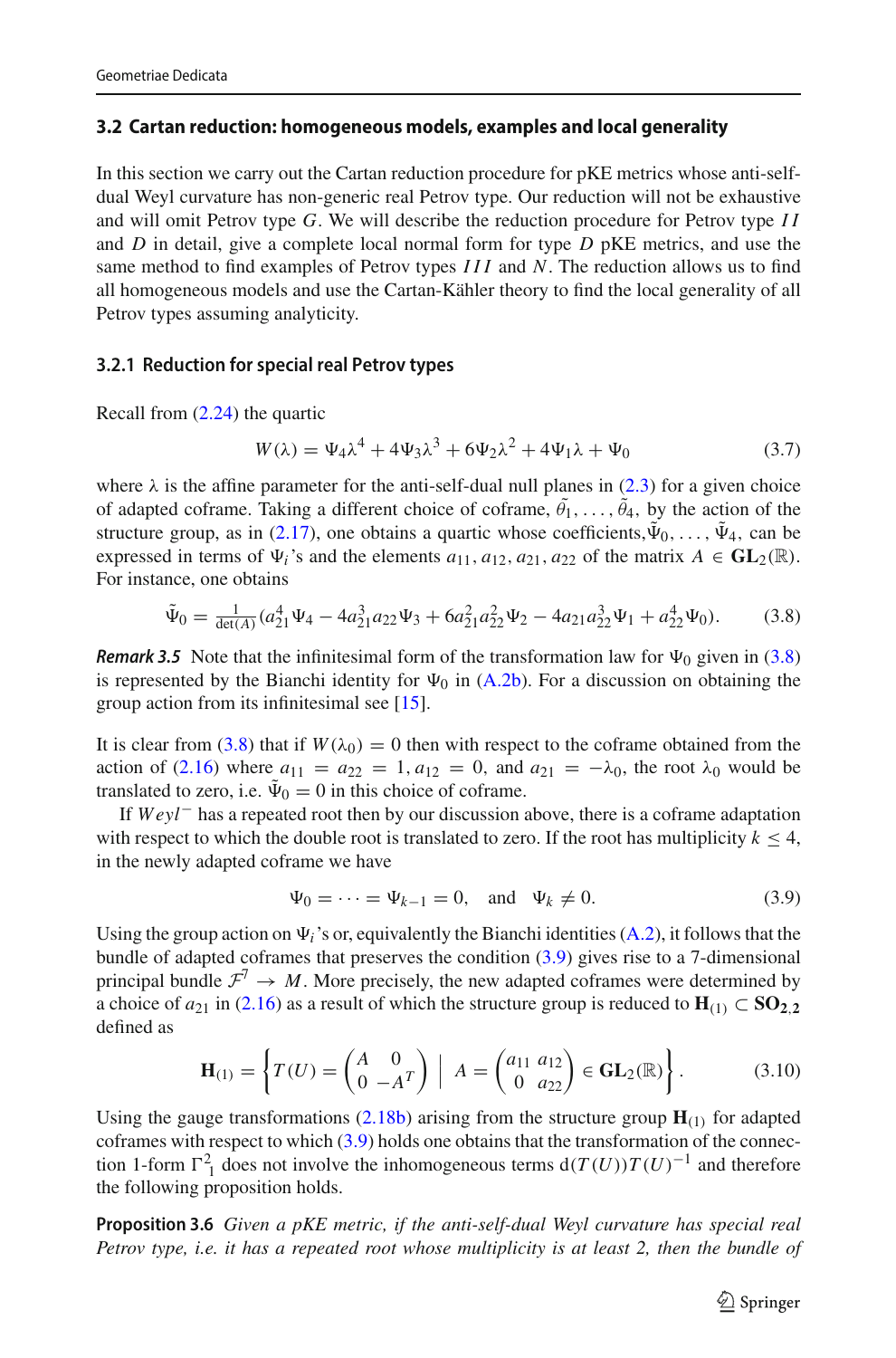*adapted coframes which preserves the condition [\(3.9\)](#page-24-3) is given by a principal*  $H_{(1)}$ *-bundle*  $\mathcal{F}^7 \to M$ . *Adapted coframes*  $(\alpha, \bar{\alpha})$  *arising as sections of*  $\mathcal{F}^7$  *satisfy* [\(3.1\)](#page-22-1) where

<span id="page-25-0"></span>
$$
\Gamma_1^2 = J_1 \alpha^2 + J_2 \bar{\alpha}^1,\tag{3.11}
$$

*for some functions*  $J_1$  *and*  $J_2$  *on*  $M$ *.* 

*Proof* The proof of the proposition simply follows from the Bianchi identity for  $\Psi_{k-1}$  in  $(A.2)$  by inserting  $(3.9)$ , which results in  $(3.11)$ .

**Remark 3.7** As a result of the proof above, one can express the quantities  $J_1$  and  $J_2$  in [\(3.11\)](#page-25-0) in terms of  $\Psi_{ij}$ 's in [\(A.2\)](#page-37-0). For instance, for  $k = 2$  in [\(3.9\)](#page-24-3) one obtains

<span id="page-25-5"></span>
$$
J_1 = \frac{-1}{3\Psi_2}\Psi_{21}, \qquad J_2 = \frac{1}{3\Psi_2}\Psi_{24}.
$$

where  $\Psi_{24}$  and  $\Psi_{21}$  are referred to as the *coframe derivatives* of  $\Psi_2$ . However, we will not take this point of view in order to avoid fractional expressions.

A second coframe adaptation will result in the following proposition.

**Proposition 3.8** *Every 4-dimensional pKE structure whose anti-self-dual Weyl tensor is of special real Petrov type defines a Cartan geometry of type* ( $SO_{2,2}$ ,  $T^2$ ) *where*  $T^2 \cong S^1 \times S^1$ *is the maximal torus in*  $SO_2,2$ *. The structure equations are given by [\(3.1\)](#page-22-1)* where

<span id="page-25-3"></span>
$$
\Gamma^2_{1} = J_1 \alpha^2 + J_2 \bar{\alpha}^1,
$$
  
\n
$$
\Gamma^1_{2} = -J_3 \alpha^1 + J_6 \alpha^2 + J_5 \bar{\alpha}^1 + J_4 \bar{\alpha}^2
$$
\n(3.12)

*for some functions*  $(J_1, J_2, J_3, J_4, J_5, J_6)$  *on M. The*  $\mathfrak{so}_{2,2}$ -valued Cartan connection can be *represented as*

<span id="page-25-4"></span>
$$
\mathcal{B} = \begin{pmatrix} \frac{\frac{1}{2}\Gamma_{1}^{1}}{\frac{3}{2}|\Psi_{2}'|} \frac{\sqrt{\frac{3}{2}|\Psi_{2}'|}}{\alpha^{1}} \frac{-\frac{1}{2}\Gamma_{1}^{1}} & 0\\ 0 & \frac{\frac{1}{2}\Gamma_{2}^{2}}{\sqrt{\frac{3}{2}|\Psi_{2}'|}} \frac{\sqrt{\frac{3}{2}|\Psi_{2}'|}}{\alpha^{2}} \alpha^{2} \end{pmatrix}.
$$
(3.13)

*The flatness condition for the resulting Cartan geometry,*  $K_B = dB + B \wedge B = 0$ *, is equivalent to*  $J_1 = J_2 = J_3 = J_4 = J_5 = J_6 = \Psi_4 = 0$ , and  $\Psi_2 = \Psi'_2$  and implies that  $Weyl<sup>−</sup>$  has *Petrov type D.*

*Proof* Assuming that the Petrov type is *II* or *D*, the adaptation [\(3.9\)](#page-24-3) reads

<span id="page-25-1"></span>
$$
\Psi_0 = \Psi_1 = 0
$$
, and  $\Psi_2 \neq 0$ . (3.14)

If the conditions  $(3.14)$  are to be preserved, by Proposition [3.6,](#page-24-4) one has  $(3.11)$  and, using the Bianchi identities [\(A.2\)](#page-37-0), one obtains the differential relations

<span id="page-25-2"></span>
$$
dJ_1 = J_1 \Gamma_1^1 - J_1^2 \alpha^1 + J_{12} \alpha^2 + J_{13} \bar{\alpha}^1 + J_1 J_2 \bar{\alpha}^2,
$$
  
\n
$$
dJ_2 = -J_2 \Gamma_2^2 - J_1 J_2 \alpha^1 + (J_{13} + \Psi_2 - \Psi_2') \alpha^2 + J_{23} \bar{\alpha}^1 + J_2^2 \bar{\alpha}^2,
$$
  
\n
$$
d\Psi_2' = 0,
$$
  
\n
$$
d\Psi_2 = -3J_1 \Psi_2 \alpha^1 + (2J_1 \Psi_3 + \Psi_{31}) \alpha^2 + (2J_2 \Psi_3 - \Psi_{34}) \bar{\alpha}^1 + 3J_2 \Psi_2 \bar{\alpha}^2,
$$
  
\n
$$
d\Psi_3 = 3\Psi_2 \Gamma_2^1 - \Psi_3 (\Gamma_1^1 - \Gamma_2^2) - \Psi_{31} \alpha^1 - (J_1 \Psi_4 + \Psi_{41}) \alpha^2 + (J_2 \Psi_4 - \Psi_{44}) \bar{\alpha}^1 - \Psi_{34} \bar{\alpha}^2,
$$
  
\n
$$
d\Psi_4 = 4\Psi_3 \Gamma_2^1 - 2\Psi_4 (\Gamma_1^1 - \Gamma_2^2) + \Psi_{41} \alpha^1 + \Psi_{42} \alpha^2 + \Psi_{43} \bar{\alpha}^1 + \Psi_{44} \bar{\alpha}^2
$$
\n(3.15)

 $\mathcal{L}$  Springer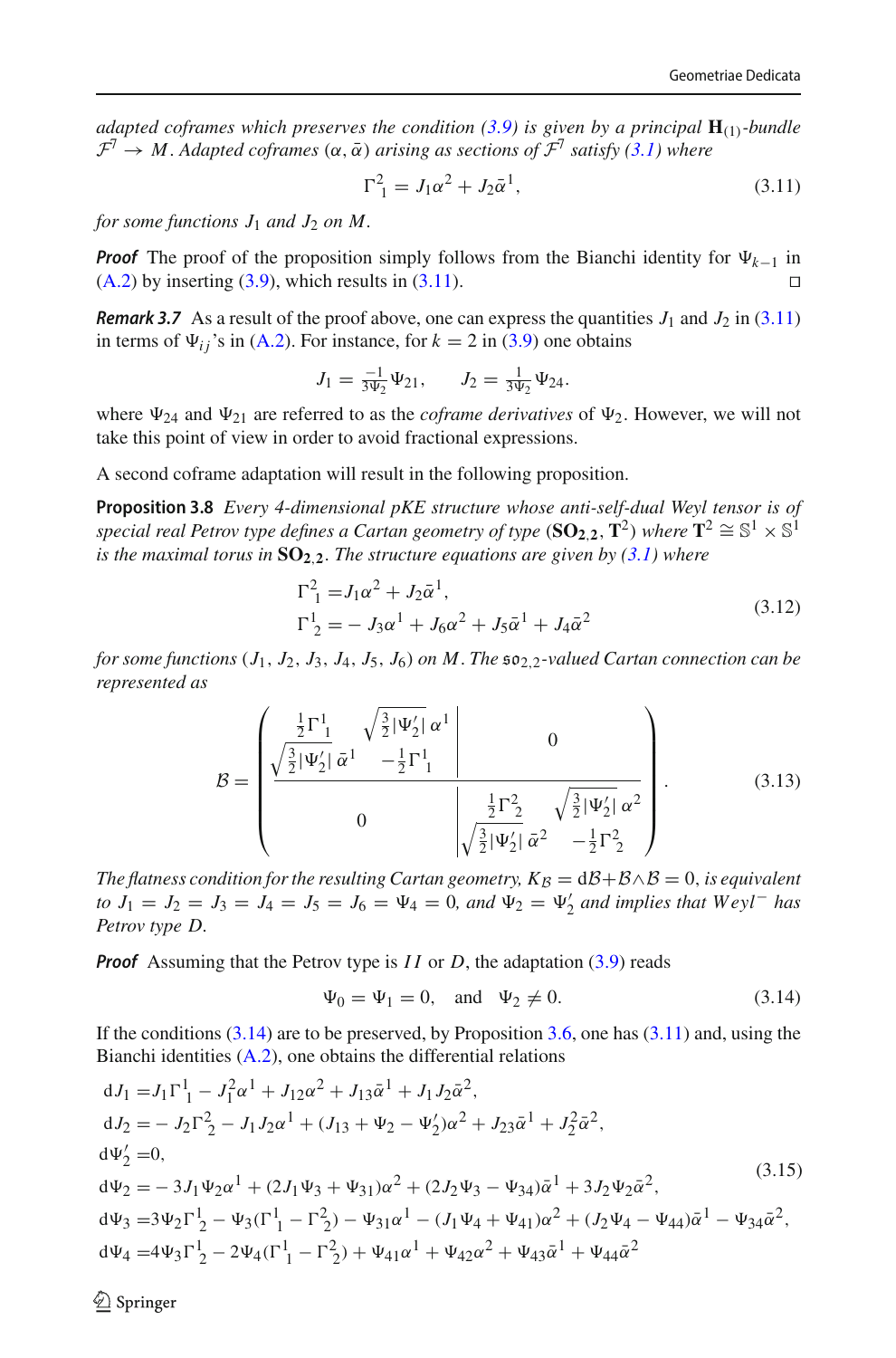for some functions  $J_{12}$ ,  $J_{13}$ ,  $J_{23}$  on *M*. These relations are obtained by inserting [\(3.11\)](#page-25-0) in the structure Eq. [\(3.1\)](#page-22-1) and requiring that the exterior derivative of the right hand side of the equations are zero.

Let the quantities  $J_i$ ,  $\Psi_j$ ,  $\Psi_2'$  and  $J_i$ ,  $\Psi_j$ ,  $\Psi_2'$  be the quantities appearing in the structure equations for two choices of such adapted coframe related via  $\tilde{\theta}^a = T(U)^a{}_b \theta^b$ . Using the structure group  $\mathbf{H}_{(1)}$  as in  $(3.10)$  and its induced gauge transformation  $(2.18)$ , one obtains

<span id="page-26-0"></span>
$$
\tilde{J}_1 = a_{11}^{-1} J_1, \ \tilde{J}_2 = a_{22} J_2,
$$
\n
$$
\tilde{\Psi}'_2 = \Psi'_2, \ \tilde{\Psi}_2 = \Psi_2,
$$
\n
$$
\tilde{\Psi}_3 = \frac{1}{a_{22}} (-3a_{12}\Psi_2 + a_{11}\Psi_3), \ \tilde{\Psi}_4 = \frac{1}{a_{22}^2} (6a_{12}^2\Psi_2 - 4a_{11}a_{12}\Psi_3 + a_{11}^2\Psi_4).
$$
\n(3.16)

As was mentioned in Remark [3.5,](#page-24-6) the infinitesimal version of the transformations above are given by the Bianchi identities [\(3.15\)](#page-25-2).

Consequently, using the transformation law for  $\Psi_3$  given in [\(3.16\)](#page-26-0), we can further restrict to the bundle of adapted coframes with respect to which

<span id="page-26-1"></span>
$$
\Psi_0 = \Psi_1 = \Psi_3 = 0, \qquad \Psi_2 \neq 0. \tag{3.17}
$$

This can be seen explicitly from  $(3.16)$  by setting

$$
a_{12} = \frac{\Psi_3}{3\Psi_2} a_{11}.
$$

As a result, when the Petrov type of *Weyl*− is *I I* or *D*, the bundle of adapted coframes preserving [\(3.17\)](#page-26-1) gives rise to a principal  $H_{(2)}$ -bundle  $\mathcal{F}^6 \rightarrow M$  where

<span id="page-26-2"></span>
$$
\mathbf{H}_{(2)} := \left\{ T(U) = \begin{pmatrix} A & 0 \\ 0 & -A^T \end{pmatrix} \middle| A = \begin{pmatrix} a_{11} & 0 \\ 0 & a_{22} \end{pmatrix} \in \mathbf{GL}_2(\mathbb{R}) \right\}. \tag{3.18}
$$

Since for such coframes the gauge transformations [\(2.18b\)](#page-10-4) do not affect  $\Gamma^1_2$  and  $\Gamma^2_1$  by the inhomogeneous term  $d(T(U))T(U)^{-1}$ , one obtains the expressions [\(3.12\)](#page-25-3) for some functions  $(J_1, J_2, J_3, J_4, J_5, J_6)$  satisfying the Bianchi identities  $(A.3)$ .

It follows that the set of coframes adapted to the condition  $(3.17)$  gives a principal  $\mathbf{T}^2$ bundle which is equipped by the Cartan connection *B*. The flatness condition follows from a straightforward computation.

For real Petrov types *III* and *N* one needs to find the appropriate reduction of the structure bundle for pKE metrics and proceeds analogously to find the Cartan connection  $(3.13)$ . If the Petrov type of *Weyl*<sup>−</sup> is *III*, the desired principal **T**2-bundle is given by the set of adapted null coframes with respect to which

$$
\Psi_0 = \Psi_1 = \Psi_2 = \Psi_4 = 0, \quad \Psi_3 \neq 0.
$$

If the Petrov type is *N*, by Proposition [3.6](#page-24-4) one can consider the bundle of adapted coframes with respect to which

$$
\Psi_3 = \Psi_2 = \Psi_1 = \Psi_0 = 0, \quad \Psi_4 \neq 0.
$$

For such adapted coframes the 1-forms  $\Gamma_1^2$  is reduced as in [\(3.11\)](#page-25-0). Subsequently, one can use identities [\(A.2\)](#page-37-0) to obtain

$$
d\Psi_{43} = (2\Gamma_2^2 - 3\Gamma_1^1) \Psi_{43} - 5J_2\Psi_4\Gamma_2^1 + (-3\Psi_2'\Psi_4 - \Psi_{442}) \alpha^1 + \Psi_{432}\alpha^2 + \Psi_{433}\bar{\alpha}^1 + \Psi_{434}\bar{\alpha}^2,
$$

 $\circled{2}$  Springer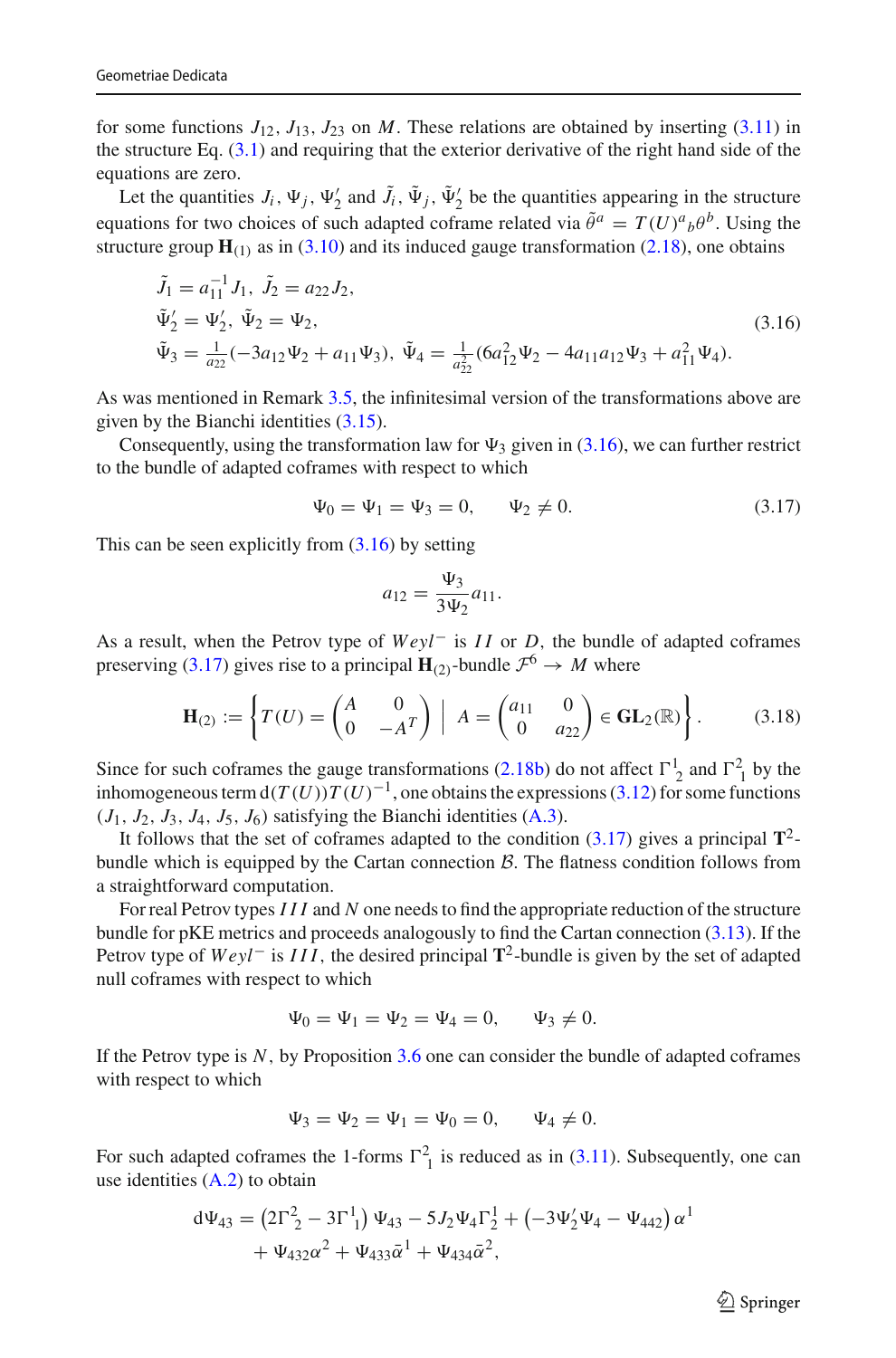where  $\Psi_{43}$  is the coframe derivative of  $\Psi_4$  with respect to  $\bar{\alpha}^1$ . Therefore the principal  $\mathbf{T}^2$ bundle  $\mathcal{F}^6 \to M$  is given by adapted null coframes with respect to which one additionally has  $\Psi_{43} = 0$ . After these reductions  $\Gamma_2^1$  and  $\Gamma_1^2$  can be expressed as [\(3.12\)](#page-25-3) for some functions  $J_1, \ldots, J_6$  on *M*. We will not express the Bianchi identities for  $J_i$ 's when the Petrov type is *III* or *N*. It is a matter of straightforward computation to show that  $K_{\beta} = 0$  for real Petrov types *III* and *N* implies  $\Psi_2' = 0$  which is not being considered in this article.

 $\Box$ 

## <span id="page-27-0"></span>**3.2.2 Petrov type** *D*

PKE metrics of real Petrov type *D* are particularly interesting because we find an explicit local normal form for them as shown below. Suppose that *Weyl*− has Petrov type *D* i.e. the quartic [\(3.7\)](#page-24-7) has two real roots with double multiplicity. Although Proposition [3.8](#page-25-5) describes such pKE metrics as a Cartan geometry of type  $(\mathbf{SO}_{2,2}, \mathbf{T}^2)$ , here we carry out the reduction procedure further and describe all such pKE metrics in some normal coordinate system. First, we have the following.

**Proposition 3.9** *Given a pKE metric whose anti-self-dual Weyl curvature has real Petrov type D* everywhere, the Cartan connection  $\beta$  on  $\mathcal{F}^6 \to M$  satisfies the structure Eq. [\(3.1\)](#page-22-1) where

<span id="page-27-3"></span><span id="page-27-2"></span>
$$
\Gamma^1_{\ 2} = -J_3\theta^1 + J_4\theta^4, \qquad \Gamma^2_{\ 1} = J_1\theta^2 + J_2\theta^3. \tag{3.19}
$$

*The EDS obtained from the reduced structure equations together with the differential relations* among the functions  $J_1, \ldots, J_4, \Psi_2, \Psi'_2$  given by

<span id="page-27-1"></span>
$$
dJ_1 = -J_1^2 \theta^1 + J_1 J_2 \theta^4 + \Gamma^1_1 J_1 + 2J_1 J_3 \theta^2 - J_{41} \theta^3
$$
  
\n
$$
dJ_2 = -\Gamma^2_2 J_2 - J_1 J_2 \theta^1 + (-J_{41} + \Psi_2 - \Psi'_2) \theta^2 + 2J_2 J_4 \theta^3 + J_2^2 \theta^4
$$
  
\n
$$
dJ_3 = \Gamma^2_2 J_3 - 2J_1 J_3 \theta^1 + J_3^2 \theta^2 + J_3 J_4 \theta^3 + (-J_{41} + \Psi_2 - \Psi'_2) \theta^4
$$
  
\n
$$
dJ_4 = J_3 J_4 \theta^2 + J_4^2 \theta^3 - \Gamma^1_1 J_4 + J_{41} \theta^1 + 2J_2 J_4 \theta^4
$$
  
\n
$$
dJ_{41} = (-2J_1 J_{41} - 2J_1 \Psi'_2 - J_1 \Psi_2 + 2J_1 J_2 J_3) \theta^1 + (2J_3 J_{41} - 2J_1 J_3 J_4) \theta^2
$$
  
\n
$$
+ (-2J_2 J_3 J_4 + 2J_4 J_{41} + 2J_4 \Psi'_2 + J_4 \Psi_2) \theta^3 + (-2J_1 J_2 J_4 + 2J_2 J_{41}) \theta^4
$$
  
\n
$$
d\Psi_2 = -3J_1 \Psi_2 \theta^1 + 3J_2 \Psi_2 \theta^4 + 3J_3 \Psi_2 \theta^2 + 3J_4 \Psi_2 \theta^3
$$
  
\n
$$
d\Psi'_2 = 0
$$

*for some function J*<sup>41</sup> *is closed under the exterior derivative operator* d*. As a result, the local moduli space of type D pKE metrics is 5-dimensional.*

*Proof* The differential identities [\(3.20\)](#page-27-1) are obtained via straightforward computations discussed previously. The fact that the space of such pKE metrics is 5-dimensional follows from the Frobenius theorem applied to the resulting closed EDS. More precisely, define the 13-dimensional bundle  $\tilde{\mathcal{E}}^{13} \rightarrow \mathcal{F}^6$  whose fibers are parametrized by  $J =$  $(J_1, J_2, J_3, J_4, J_{41}, \Psi_2, \Psi'_2)$ . Since the Pfaffian system  $(3.20)$  is integrable, its leaf space is 7-dimensional parametrized by  $J$ . As the infinitesimal group actions in  $(3.20)$  suggests, one obtains that the action of the structure group  $\mathbf{H}_{(2)}$  transforms the quantities  $J_2$  and  $J_4$  by

$$
\tilde{J}_2 = a_{22} J_2, \qquad \tilde{J}_4 = a_{11} J_4.
$$

To find the local generality one considers generic pKE metrics of type *D*. As a result, it can be assumed that  $J_2$ ,  $J_4 \neq 0$ , after restricting to sufficiently small neighborhoods. Hence,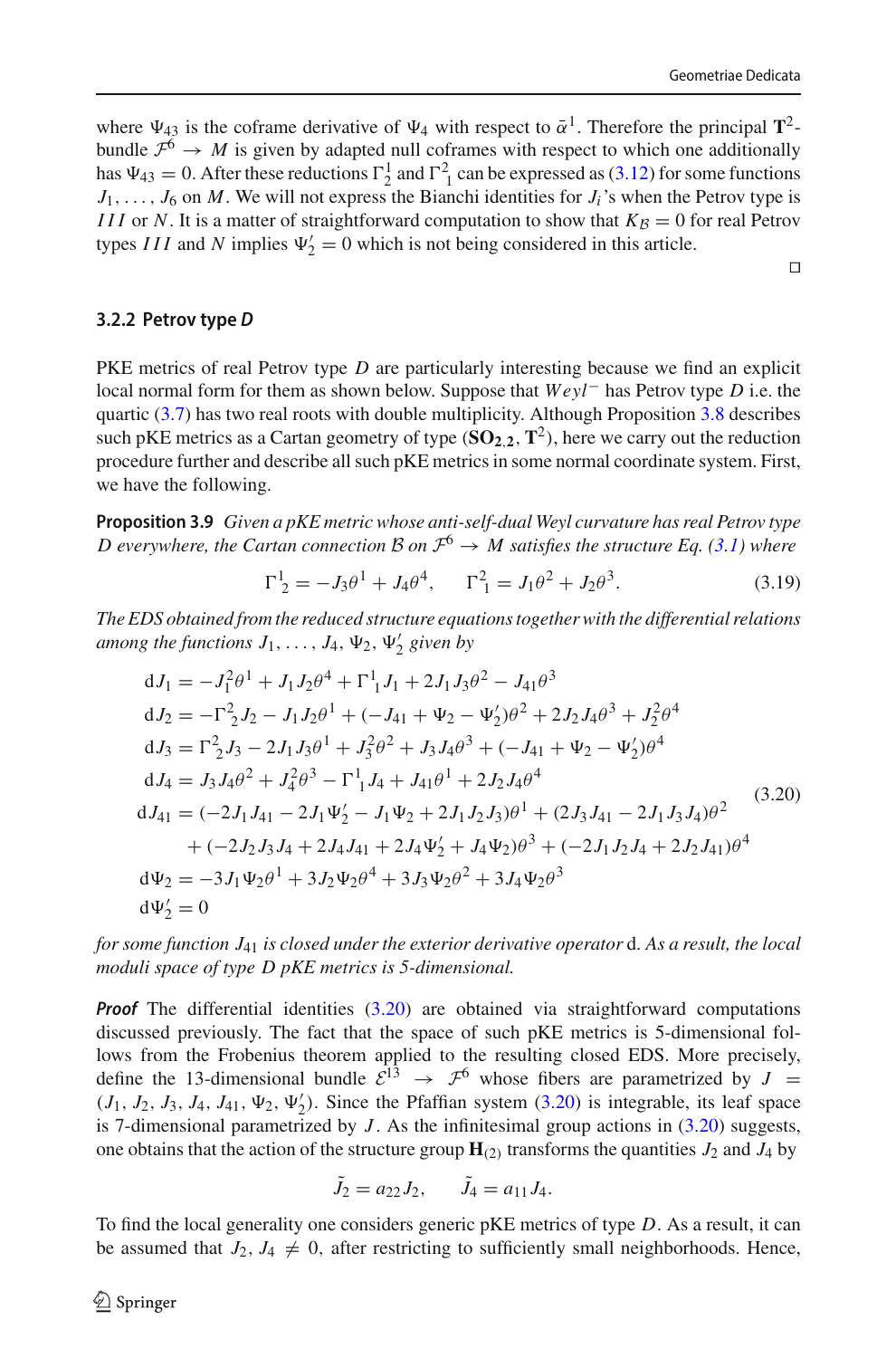setting  $a_{11} = \frac{1}{J_4}$  and  $a_{22} = \frac{1}{J_2}$ , one can normalize  $J_2 = J_4 = 1$  and obtain a canonical coframe at each point of such pKE metrics. Consequently, the remaining 5 parameters of *J* can be used to distinguish every generic type *D* pKE metric up to isomorphism. Therefore, the local generality of type  $D$  pKE metrics depends on 5 constants.  $\square$ 

It turns out that the pKE metrics of type *D* locally belong to one of four branches which can be characterized according to the vanishing of the quantities  $J_2$  and  $J_4$ . Each branch can be locally expressed using normal coordinates given below.

**Theorem 3.10** *In sufficiently small open sets, every pKE metric*

<span id="page-28-0"></span>
$$
g = 2\theta^1\theta^3 + 2\theta^2\theta^4,
$$

*whose anti-self-dual Weyl curvature has real Petrov type D, belongs to one of the following four branches. The first branch is characterized by the property that J*<sup>2</sup> *and J*<sup>4</sup> *are nonvanishing and is comprised of 5-parameter family of pKE metrics for which a choice of normalized coframe can be expressed as*

<span id="page-28-3"></span>
$$
\theta^{1} = (y^{4})^{2} (1 - y^{3}) dy^{1} - y^{4} dy^{2},
$$
  
\n
$$
\theta^{2} = (y^{4})^{2} dy^{1} - \theta^{1},
$$
  
\n
$$
\theta^{3} = \left( -\Psi_{2}'(y^{3})^{3} + \frac{k_{1}(y^{3})^{2}}{y^{4}} - \frac{k_{2}y^{3}}{(y^{4})^{2}} - \frac{k_{3} + \frac{1}{2}k_{4}}{(y^{4})^{3}} \right) \theta^{1} - dy^{3} - \frac{y^{3}}{y^{4}} dy^{4}
$$
\n
$$
\theta^{4} = \left( \Psi_{2}'(y^{3} - 1)^{3} - \frac{k_{1}(y^{3} - 1)^{2}}{y^{4}} + \frac{k_{2}(y^{3} - 1)}{(y^{4})^{2}} + \frac{k_{3}}{(y^{4})^{3}} \right) \theta^{2} + dy^{3} + \frac{y^{3} - 1}{y^{4}} dy^{4}
$$
\n(3.21)

*for some constants k*1,..., *k*<sup>4</sup> *and* <sup>2</sup>. *The second branch is characterized by the condition that J*<sup>4</sup> = 0 *and J*<sup>2</sup> *non-vanishing and is comprised of a 3-parameter family of pKE metrics for which a choice of coframe can be expressed as*

<span id="page-28-1"></span>
$$
\theta^{1} = k_{2}(y^{1})^{2}y^{4}dy^{3} + \frac{y^{1}}{y^{4}}dy^{4} + dy^{1}, \quad \theta^{2} = y^{1}dy^{3} + \frac{1}{y^{4}}dy^{2}, \quad \theta^{3} = dy^{3}
$$
\n
$$
\theta^{4} = -\frac{k_{1}(y^{4})^{3} + 2k_{2}y^{4} + 2\Psi'_{2}}{2y^{4}}dy^{2} - \frac{k_{1}(y^{4})^{3} + 2k_{2}y^{4} + 2\Psi'_{2}}{2}y^{1}dy^{3} + \frac{1}{y^{4}}dy^{4}
$$
\n(3.22)

where  $k_1, k_2$  and  $\Psi'_2$  are constants. Similarly, the third branch is characterized by  $J_2 = 0$ *and J*<sup>4</sup> *non-vanishing, which is comprised of 3-parameter family of pKE metrics and can be expressed as in [\(3.22\)](#page-28-1) after switching*  $\theta^1 \leftrightarrow \theta^2$  *and*  $\theta^3 \leftrightarrow \theta^4$ .

Lastly, the fourth branch, characterized by  $J_2 = J_4 = 0$ , is comprised of the only *homogeneous pKE metrics of type D*. *They form a 1-parameter family parametrized by* 2, *for which a choice of coframe is given by*

<span id="page-28-4"></span>
$$
\theta^1 = \frac{dy^1}{1 - \frac{3}{2}\Psi_2' y^1 y^3}, \qquad \theta^2 = \frac{dy^2}{1 - \frac{3}{2}\Psi_2' y^2 y^4}, \qquad \theta^3 = \frac{dy^3}{1 - \frac{3}{2}\Psi_2' y^1 y^3}, \qquad \theta^4 = \frac{dy^4}{1 - \frac{3}{2}\Psi_2' y^2 y^4},
$$
\n(3.23)

*Proof* Let us first work in a neighborhood *U* in which *J*2, *J*<sup>4</sup> are nowhere vanishing. Using the action of  $a_{11}$  and  $a_{22}$ , whose infinitesimal version is given in [\(3.20\)](#page-27-1), there is a unique coframe with respect to which  $J_2 = J_4 = 1$  and therefore

<span id="page-28-2"></span>
$$
\Gamma^1_{1} = J_{41}\theta^1 + J_{3}\theta^2 + \theta^3 + 2\theta^4, \qquad \Gamma^2_{2} = -J_{1}\theta^1 + (-J_{41} + \Psi_2 - \Psi_2')\theta^2 + 2\theta^3 + (\theta^4\theta^4)
$$

To find our normal coordinate system we make use of the orbits of the Killing vector fields of these pKE metrics. Let  $v = v^i \frac{\partial}{\partial \theta^i}$  be a Killing vector field i.e.  $\mathcal{L}_v \theta^i = 0$  where  $\mathcal L$  denotes the Lie derivative. It is straightforward to use the structure Eq.  $(3.1)$  and reductions  $(3.19)$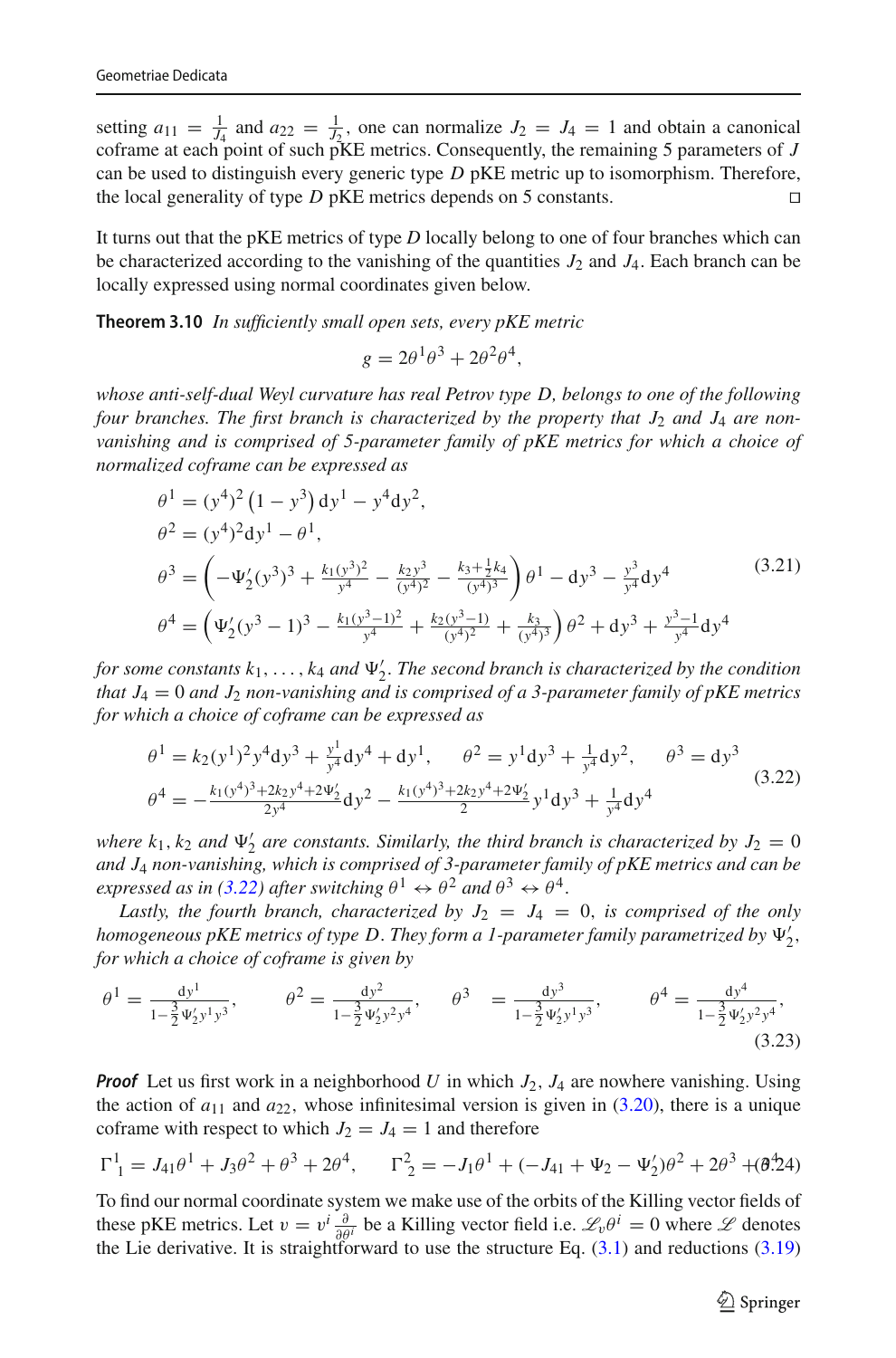and [\(3.24\)](#page-28-2) when  $J_2 = J_4 = 1$  to obtain  $dv^i$  for  $i = 1, ..., 4$ . Subsequently, the identities  $d^2v^i = 0$  imply that the isometry group for such pKE metrics is two dimensional since

$$
v = v^1 \left( \frac{\partial}{\partial \theta^1} + J_1 \frac{\partial}{\partial \theta^3} \right) + v^2 \left( \frac{\partial}{\partial \theta^2} - J_3 \frac{\partial}{\partial \theta^4} \right),
$$

where

<span id="page-29-0"></span>
$$
dv^{1} = v^{1} (J_{1}\theta^{1} - \theta^{3}) - (2v^{1} + v^{2}) (J_{3}\theta^{2} + \theta^{4}), dv^{2} = v^{1} (\theta^{1} + J_{1}\theta^{3}) + v^{2} (\theta^{2} - J_{3}\theta^{4}).
$$
\n(3.25)

Because of the relation  $\frac{d(v^1+v^2)}{2(v^1+v^2)} = J_1\theta^1 - J_3\theta^2 - \theta^3 - \theta^4$ , we restrict ourselves to an open set where  $d(v^1 + v^2)$  and  $v^1 + v^2$  are non-zero. As a result, one can assume  $v^1 + v^2 > 0$  and define

$$
y^3 = \frac{v^2}{v^1 + v^2}
$$
,  $y^4 = \sqrt{v^1 + v^2}$ .

From [\(3.25\)](#page-29-0) it follows that

<span id="page-29-1"></span>
$$
\theta^3 = J_1 \theta^1 - dy^3 - \frac{y^3}{y^4} dy^4, \qquad \theta^4 = -J_3 \theta^2 + dy^3 + \frac{y^3 - 1}{y^4} dy^4 \tag{3.26}
$$

Using the reduced 1-forms [\(3.24\)](#page-28-2) and normalized values  $J_2 = J_4 = 1$  in the Bianchi identities [\(3.20\)](#page-27-1) together with the expressions [\(3.26\)](#page-29-1), it follows that  $J_1$ ,  $J_3$ ,  $J_{41}$  and  $\Psi_2$  are functions of  $y^3$  and  $y^4$ . For instance, one obtains  $d\Psi_2 = -\frac{3\Psi_2}{y^4} dy^4$  which implies  $\Psi_2 = \frac{k_4}{(y^4)^3}$  for a constant  $k_4$ . Similarly, elementary calculations can be carried out to show

$$
J_1 = -\Psi_2'(y^3)^3 + \frac{k_1}{y^4}(y^3)^2 - \frac{k_2}{(y^4)^2}y^3 - \frac{2k_3 + k_4}{2(y^4)^3},
$$
  
\n
$$
J_3 = -\Psi_2'(y^3)^3 + (3\Psi_2' + \frac{k_1}{y^4})(y^3)^2 - (3\Psi_2' + \frac{2k_1}{y^4} + \frac{k_2}{(y^4)^2})y^3 + \Psi_2' + \frac{k_1}{y^4} + \frac{k_2}{(y^4)^2} - \frac{k_3}{(y^4)^3},
$$
  
\n
$$
J_{41} = 2\Psi_2'(y^3)^3 - (3\Psi_2' + \frac{2k_1}{y^4})(y^3)^2 + (\frac{2k_1}{y^4} + \frac{2k_2}{(y^4)^2})y^3 - \frac{k_2}{(y^4)^2} + \frac{2k_3 + k_4}{(y^4)^3},
$$
  
\n(3.27)

for constants  $k_1, k_2, k_3$  and  $k_4$ . To express  $\theta^1$  and  $\theta^2$  in a local normal form, one makes use of the structure Eq. [\(3.1\)](#page-22-1) and the reductions [\(3.19\)](#page-27-2) and [\(3.24\)](#page-28-2) when  $J_2 = J_4 = 1$  to obtain

$$
d(\theta^1 + \theta^2) = \frac{2}{y^4} dy^4 \wedge (\theta^1 + \theta^2).
$$

By Darboux' theorem, locally one obtains  $\theta^1 = (y^4)^2 dy^1 - \theta^2$  for a local coordinate  $y^1$ . Lastly, the relation

$$
d\theta^2 = \frac{1}{y^4} dy^4 \wedge \theta^2 + y^4 \left( y^3 dy^4 + y^4 dy^4 \right) \wedge dy^1
$$

implies that  $\theta^2 = (y^4)^2 y^3 dy^1 + y^4 dy^2$  for a local coordinate  $y^2$ . This proves the local normal form presented in [\(3.21\)](#page-28-3). Furthermore, it is straightforward to verify that  $\frac{\partial}{\partial y^1}$  and  $\frac{\partial}{\partial y^2}$  are the Killing vector fields for these pKE metrics.

For the second branch we restrict ourselves to open sets  $U \subseteq M$  in which  $J_4 = 0$  and  $J_2$ is nowhere vanishing. Over *U* one obtains  $J_{41} = J_1 = 0$ . Using the relations [\(3.20\)](#page-27-1), consider the set of coframes with respect to which  $J_2 = 1$  and

<span id="page-29-2"></span>
$$
\Gamma_2^2 = (\Psi_2 - \Psi_2')\theta^2 + \theta^4. \tag{3.28}
$$

As described before, it is straightforward to express the Killing vector fields of such pKE metrics which are of the form

<span id="page-29-3"></span>
$$
v = v^1 \frac{\partial}{\partial \theta^1} + v^2 \frac{\partial}{\partial \theta^2} + v^3 \frac{\partial}{\partial \theta^1} + J_3 v^2 \frac{\partial}{\partial \theta^4} + v^5 \frac{\partial}{\partial \Gamma^1_{1}} \tag{3.29}
$$

 $\circledcirc$  Springer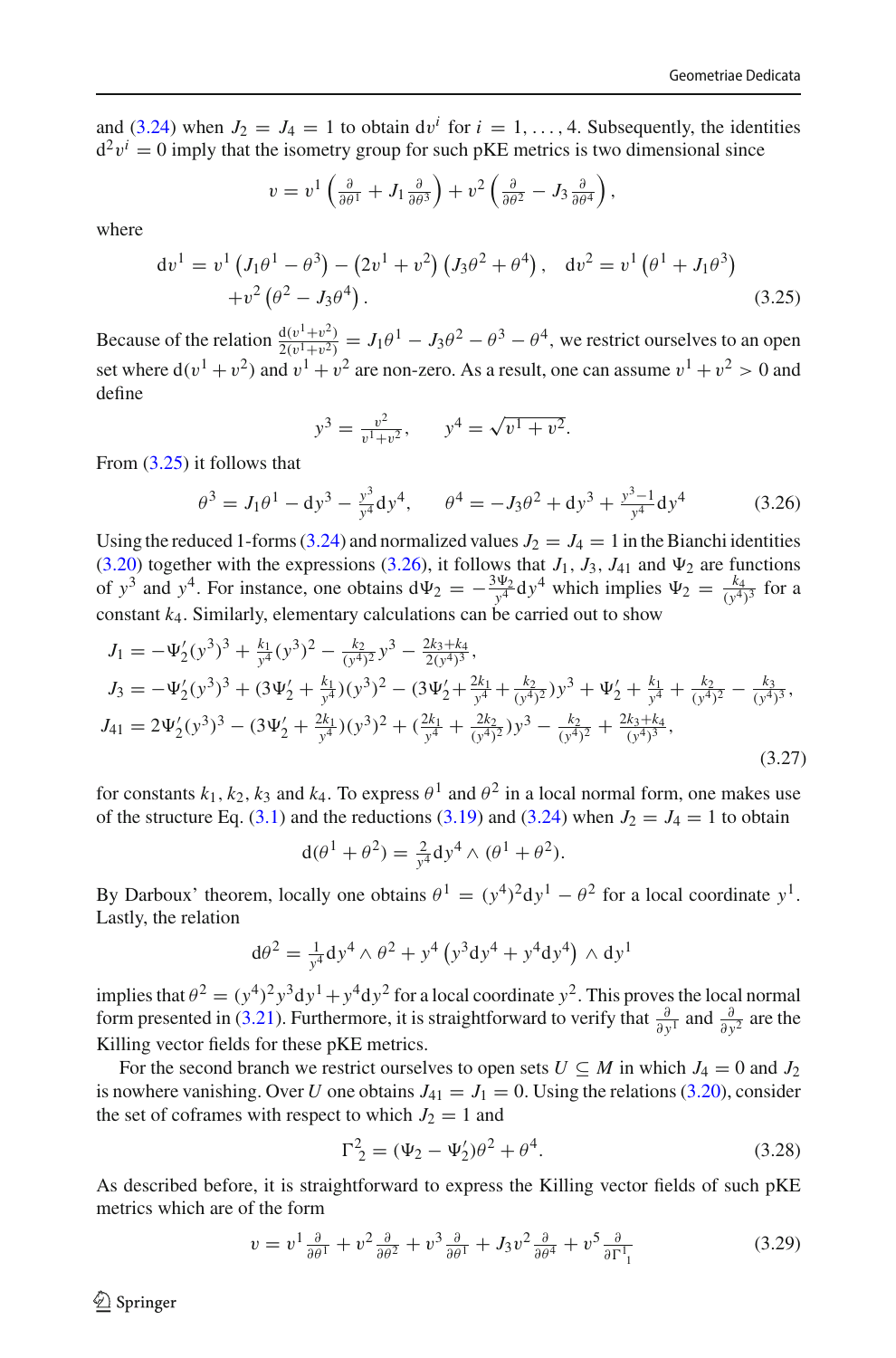and, as a result, have to satisfy the differential relations

<span id="page-30-0"></span>
$$
dv1 = -v1 \Gamma11 + (J3v2 + v5)\theta1 - v1 J3\theta2,\n dv2 = -J3v2\theta2 - v1\theta3 - v2\theta4 + v3\theta1,\n dv3 = v3 \Gamma11 - (J3v2 + v5)\theta3 - v3\theta4,\n dv5 = (J3 - 2\Psi'2 - \Psi2)(v3\theta1 - v1\theta3) + v2(\Psi'2 - \Psi2)(J3\theta2 + \theta4).
$$
\n(3.30)

Using the structure Eq. [\(3.1\)](#page-22-1) and the reduced 1-forms [\(3.19\)](#page-27-2) and [\(3.28\)](#page-29-2) when  $J_4 = 0$  and  $J_2 = 1$ , together with the Bianchi identities [\(3.20\)](#page-27-1), it follows that

<span id="page-30-1"></span>
$$
d(J_3\theta^2 + \theta^4) = 0 \Rightarrow \theta^4 = \frac{1}{y^4}dy^4 - J_3\theta^2
$$
 (3.31)

for a local coordinate  $y^4$ . It follows from  $(3.29)$  that the orbits of the isometry group for such pKE metrics are level sets of  $y^4$ . This implies that such pKE metrics have cohomogeneity one. Using the Bianchi identities  $(3.20)$  and the reduction  $(3.28)$ , one obtains that  $J_3$  and  $\Psi_2$ are given by

$$
\Psi_2 = k_1 (y^4)^3
$$
,  $J_3 = \frac{1}{2} k_1 (y^4)^3 + k_2 y^4 + \Psi'_2$ .

It remains to express  $\theta^1$ ,  $\theta^2$ ,  $\theta^3$  in a local normal form which will be done using [\(3.30\)](#page-30-0). Restricting to open sets where  $v^3 \neq 0$ , the relations [\(3.30\)](#page-30-0) imply that

<span id="page-30-2"></span>
$$
\theta^{1} = \frac{v^{1}}{v^{3}} \theta^{3} + \frac{v^{2}}{v^{3} y^{4}} dy^{4} + \frac{1}{v^{3}} dv^{2}
$$
\n
$$
\Gamma_{1}^{1} = -(\Psi_{2}^{\prime} + \frac{(y^{4})^{3}}{2k_{1}} + k_{2} y^{4}) \theta^{2} + \frac{v^{2} (\frac{1}{2}k_{1}(y^{4})^{3} + k_{2} y^{+} \Psi_{2}^{\prime}) + v^{5}}{v^{3}} \theta^{3} + \frac{dy^{4}}{y^{4}} + \frac{dv^{3}}{v^{3}} \tag{3.32}
$$

Using  $(3.31)$ ,  $(3.32)$  in  $(3.30)$ , it is a matter of elementary calculation to show

$$
v^{1} = \frac{k_{2}y^{4}(v^{2})^{2}}{v^{3}}, \qquad v^{5} = -\frac{k_{1}(y^{4})^{3} - 2k_{2}y^{4} + 2\Psi'_{2}}{2}v^{2}.
$$

Lastly, the reduced structure equations imply that

$$
d\theta^2 = -\theta^3 \wedge (\frac{dv^2}{v^3} - \frac{v^2 dy^4}{v^3 y^4}) + \theta^2 \wedge \frac{dy^4}{y^4}, \quad d\theta^3 = -\theta^3 \wedge \frac{dv^3}{v^3}.
$$

Using Darboux' theorem, one can find local coordinate system with respect to which

$$
\theta^2 = \frac{dy^2}{y^4} + v^2 dy^3
$$
,  $\theta^3 = v^3 dy^3$ .

As a result, we have a local coordinate system  $(y^1, \ldots, y^5)$ , where  $y^1 = v^2$  and  $y^5 = v^3$ with respect to which we have expressed  $\theta^i$ 's and  $\Gamma^1$ <sub>1</sub>. It is clear that  $v^3$  acts by scaling on  $\theta^1$ and  $\theta^3$  and therefore, corresponds to the element  $a_{11}$  in the reduced structure group [\(3.18\)](#page-26-2). The coframe [\(3.22\)](#page-28-1) is obtained by setting  $v^3 = 1$ . Finally, note that in terms of the local coordinates  $(y^1, \ldots, y^4)$ , the trajectories of the Killing vector fields are given by the level sets of *y*<sup>2</sup> and *y*<sup>3</sup> and  $(y^{1})^{2}-(y^{3})^{2}$ . The third branch characterized by *J*<sub>2</sub> = 0 and *J*<sub>4</sub> nowhere vanishing can be treated similarly.

Finally, when  $J_2 = J_4 = 0$ , straightforward computation shows that all  $J_i$ 's vanish and  $\Psi_2 = \Psi'_2$ . As a result, such metrics are homogeneous. The structure equations are given by

$$
d\theta^{1} = -\Gamma_{1}^{1} \wedge \theta^{1}, \quad d\theta^{3} = \Gamma_{1}^{1} \wedge \theta^{3}, \quad d\Gamma_{1}^{1} = -3\Psi_{2}'\theta^{1} \wedge \theta^{3},
$$
 (3.33a)

$$
d\theta^2 = -\Gamma_2^2 \wedge \theta^2, \quad d\theta^4 = \Gamma_2^2 \wedge \theta^4, \quad d\Gamma_2^2 = -3\Psi_2'\theta^2 \wedge \theta^4. \tag{3.33b}
$$

<span id="page-30-3"></span> $\circled{2}$  Springer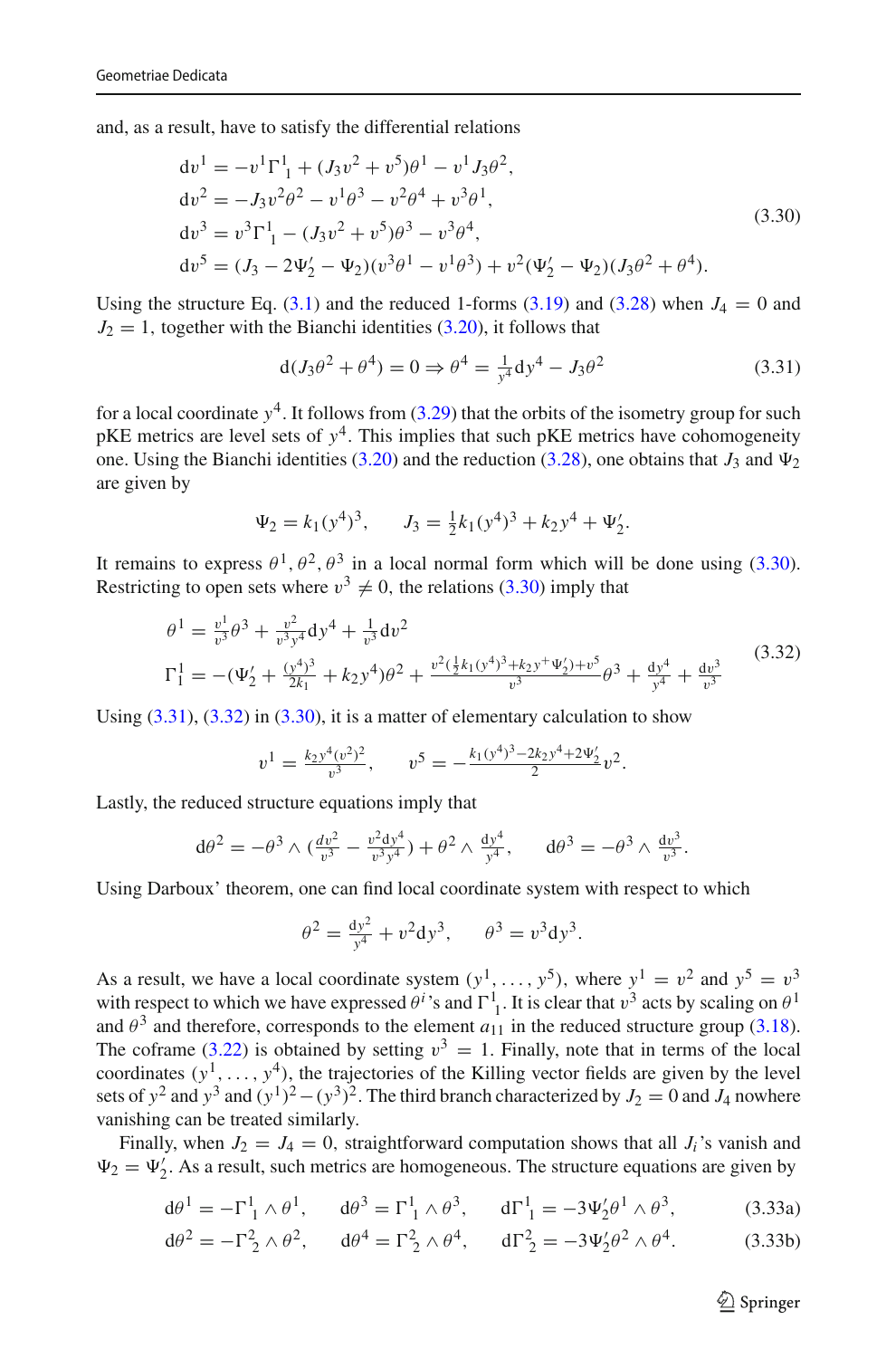Hence, it is sufficient to find a normal form for [\(3.33a\)](#page-30-3). Using Darboux's theorem, [\(3.33a\)](#page-30-3) imply that there are coordinates  $y^1$ ,  $y^3$ ,  $y^5$  with respect to which

$$
\theta^1 = e^{-y^5 + F_1} dy^1, \qquad \theta^3 = e^{y^5 - F_1 + F_2} dy^3, \qquad \Gamma^1_{1} = dy^5 - \frac{\partial (F_1 - F_2)}{\partial y^1} dy^1 - \frac{\partial F_1}{\partial y^3} dy^3
$$

for arbitrary functions  $F_1 = F_1(y^1, y^3)$  and  $F_2 = F_2(y^1, y^3)$  which satisfy

$$
\frac{\partial^2}{\partial y^1 \partial y^3} F_2 - 3\Psi'_2 e^{F_2} = 0.
$$
 (3.34)

The equation above is known as Liouville's equation [\[18\]](#page-47-9) whose solutions can be expressed as

$$
F_2(y^1, y^3) = \ln\left(\frac{2p'q'}{-3\Psi_2'(p-q)^2}\right)
$$
\n(3.35)

for two arbitrary functions  $p = p(y^1)$  and  $q = q(y^3)$ . Setting

$$
p(y^1) = 6\Psi'_2 y^1
$$
,  $q(y^3) = \frac{4}{y^3}$ ,  $F_1(y^1, y^3) = \ln\left(\frac{1}{1-\frac{3}{2}\Psi'_2 y^1 y^3}\right)$ ,  $y^5 = 0$ 

one obtains the expression [\(3.23\)](#page-28-4) for  $\theta^1$  and  $\theta^3$ . The expressions of  $\theta^2$  and  $\theta^4$  are obtained  $\Box$  similarly.

It is straightforward to use the coframe  $(3.23)$  in order to arrive at the potential function  $V_2$ in Sect. [2.3.4.](#page-21-0) Moreover, one can characterize the branchings in Theorem [3.10](#page-28-0) in terms of the vanishing of  $J_1$  and  $J_3$ .

*Remark 3.11* Theorem [3.10](#page-28-0) is yet another instance of explicit local normal form for certain classes of (pseudo-)Riemannian metrics whose Weyl curvature has algebraic type *D*, which includes the Plebański-Demiański metrics  $[13,21,28]$  $[13,21,28]$  $[13,21,28]$  $[13,21,28]$  in the Lorentzian signature (see  $[17,22]$  $[17,22]$ ) for a survey of all the results), and ambitoric metrics in Riemannian signature [\[1\]](#page-46-6).

#### <span id="page-31-0"></span>**3.2.3 Petrov type** *II*

Now we proceed to pKE metrics whose anti-self-dual Weyl curvature has Petrov type *I I*.

**Theorem 3.12** *Given a pKE metric of Petrov type I I , the* **SO2**,**2***-valued Cartan connection B on the principal bundle*  $\mathbb{S}^1 \times \mathbb{S}^1 \to \mathcal{F}^6 \to M$ , *as defined in Proposition* [3.8,](#page-25-5) *satisfies the Yang-Mills equations*  $D * K_B = 0$ *, where*  $K_B = d\mathcal{B} + \mathcal{B} \wedge \mathcal{B}$ *, if and only if* 

<span id="page-31-2"></span><span id="page-31-1"></span>
$$
\Psi_2 = \Psi'_2
$$
, and  $J_1 = J_2 = J_3 = J_4 = 0$ . (3.36)

*in* [\(3.12\)](#page-25-3)*. Examples of such pKE structure are given by*  $g = 2\theta^1\theta^3 + 2\theta^2\theta^4$  *where* 

<span id="page-31-3"></span>
$$
\theta^{1} = dx - \frac{3}{2} \Psi'_{2} (x^{2} + xf_{1}(a) + f_{2}(b)) da
$$
  
\n
$$
\theta^{2} = db
$$
  
\n
$$
\theta^{3} = da
$$
  
\n
$$
\theta^{4} = dy - \frac{3}{2} \Psi'_{2} (y^{2} + yf_{3}(b) + f_{4}(a)) db
$$
  
\n(3.37)

*for some arbitrary functions*  $f_1, \ldots, f_4$  *where*  $f'_2, f'_4$  *are nowhere vanishing.*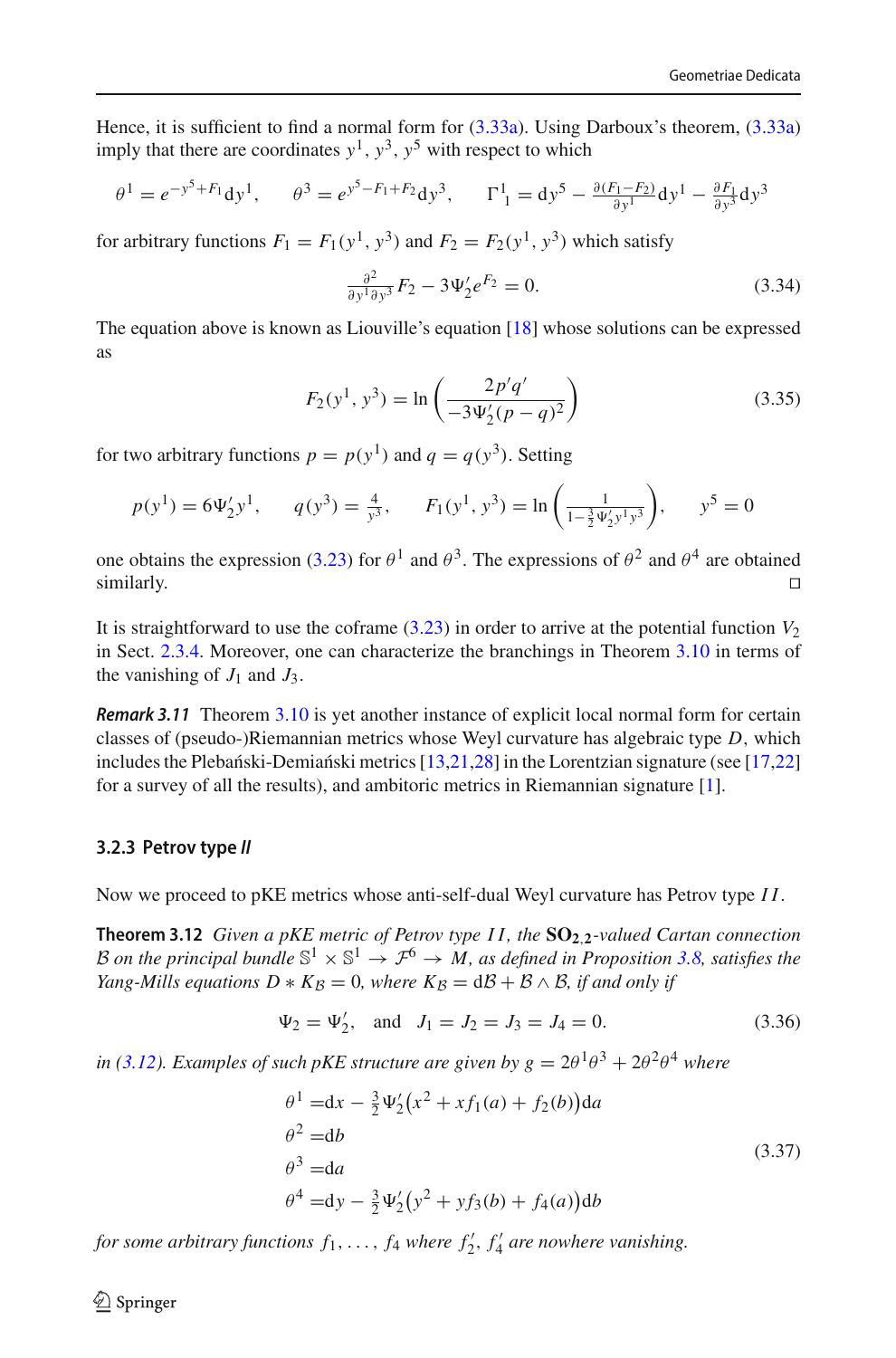**Proof** Using the expression of  $K_B$  in [\(A.4\)](#page-37-2), one immediately obtains [\(3.36\)](#page-31-2) (see Remark [3.13\)](#page-32-2). One can integrate the structure equations for pKE metrics of Petrov type *I I* that are Yang-Mills assuming some simplifying conditions. The integration procedure can be carried out similarly to what was explained in Theorem [3.9](#page-27-3) and will not be explained here. It turns out that pKE metrics arising from the coframe  $(3.37)$  satisfy

$$
\Psi_2 = \Psi'_2 = \text{const}, \qquad \Psi_0 = \Psi_1 = \Psi_3 = 0,
$$
  
\n
$$
\Psi_4 = -\frac{3}{4} \left( 3 \left( f_3 f'_2 + f_1 f'_4 + 2 x f'_4 + 2 y f'_2 \right) \Psi'_2 - 2 f''_4 - 2 f''_2 \right) \Psi'_2
$$
  
\n
$$
J_5 = -\frac{3}{2} \Psi'_2 f'_2, \qquad J_6 = \frac{3}{2} \Psi'_2 f'_4
$$

Note that if  $f_2' = f_4' = 0$  one obtains homogeneous pKE metrics of type *D*.

The  $SO_2$ <sub>2</sub>-valued Cartan connection *B*, as defined in [\(3.13\)](#page-25-4), has curvature

$$
K_B = \begin{pmatrix} 0 & \frac{3}{2}\sqrt{\frac{3}{2}}|\Psi_2'|^{3/2} & f_2' \\ 0 & 0 & 0 \\ 0 & 0 & 0 \\ 0 & -\frac{3}{2}\sqrt{\frac{3}{2}}|\Psi_2'|^{3/2} & f_4' & 0 \end{pmatrix} \sigma^2_{-},
$$

which is anti-self-dual, and therefore satisfies the Yang-Mills equations  $D * K_B = 0$ .

<span id="page-32-2"></span>*Remark 3.13* Note that if the conditions  $(3.36)$  for  $J_1, \ldots, J_6$  in  $(3.12)$ , which arise from the Yang-Mills equation, are replaced by  $J_5 = J_6 = 0$ , then the  $Weyl^-\,$  of the pKE metric has type *D* as discussed in Theorem [3.9.](#page-27-3) Furthermore, as shown in Proposition [3.8,](#page-25-5) one can always associate a Cartan geometry of type  $(SO_2, 2, T^2)$ , with a canonical Cartan connection, to pKE metrics of any Petrov type by appropriately reducing the structure group. However, except for type *I I*, it can be shown that the set of Yang-Mills solutions among other types is empty.

#### <span id="page-32-0"></span>**3.2.4 Petrov type** *III*

Assume that the quartic  $W(\lambda)$  in [\(3.7\)](#page-24-7) has a repeated root of multiplicity three. As we did in Sect. [3.2.2,](#page-27-0) by coframe adaptation one can translate the multiple root to zero, which is equivalent to finding an adapted coframe with respect to which

$$
\Psi_0 = \Psi_1 = \Psi_2 = 0
$$
, and  $\Psi_3 \neq 0$ .

In this case Proposition [3.6](#page-24-4) still remains valid and the following differential relations hold

<span id="page-32-3"></span>
$$
d\Psi_3 = -\Gamma^1_1 \Psi_3 + \Gamma^2_2 \Psi_3 - 2J_1 \Psi_3 \theta^1 + (J_1 \Psi_4 + \Psi_{41}) \theta^2 + (J_2 \Psi_4 - \Psi_{44}) \theta^3 + 2J_2 \Psi_3 \theta^4
$$
  
\n
$$
d\Psi_4 = -2\Gamma^1_1 \Psi_4 + 4\Gamma^1_2 \Psi_3 + 2\Gamma^2_2 \Psi_4 + \Psi_{41} \theta^1 + \Psi_{42} \theta^2 + \Psi_{43} \theta^3 + \Psi_{44} \theta^4
$$
\n(3.38)  
\n
$$
dJ_2 = -J_1 J_2 \theta^1 + J_2^2 \theta^4 - \Gamma^2_2 J_2 + J_{22} \theta^2 + J_{23} \theta^3
$$

for some functions  $J_{22}$ ,  $J_{23}$ .

<span id="page-32-1"></span>Using the action of  $a_{11}$  and  $a_{22}$ , one can find the set of adapted coframes with respect to which the quantities  $\Psi_3$  and  $J_2$  are normalized to constants. The set of such adapted coframes give rise to a line bundle  $\mathcal{F}^5 \to M$  with the group parameter  $a_{12}$  in [\(3.10\)](#page-24-5) as the fiber coordinate.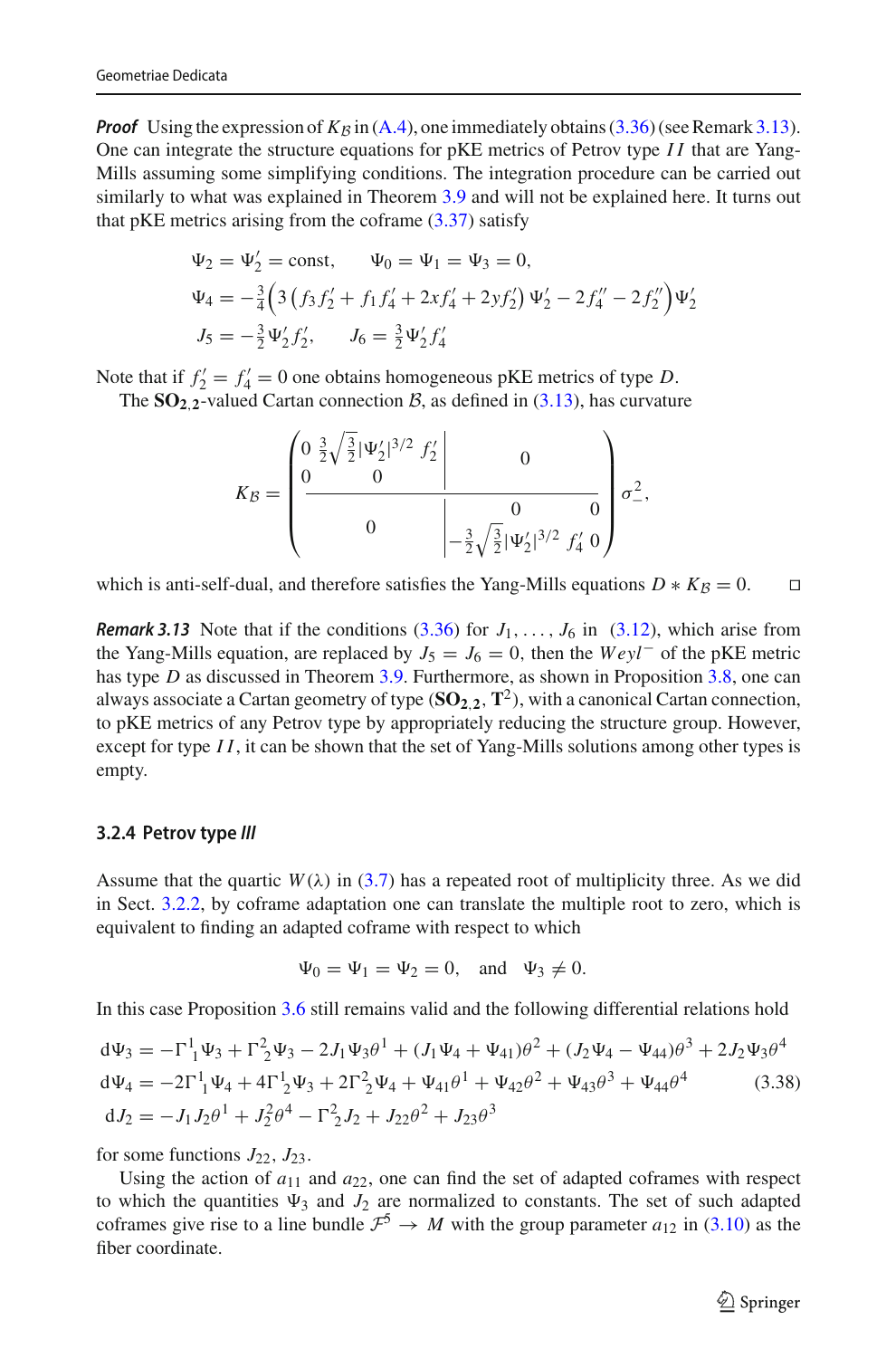**Proposition 3.14** *Given a pKE metric whose anti-self-dual Weyl curvature has Petrov type III and for which*  $J_2 \neq 0$ *, the bundle of adapted coframes preserving* 

$$
\Psi_0 = \Psi_1 = \Psi_2 = 0
$$
,  $\Psi_3 = \text{const} \neq 0$ ,  $J_2 = \text{const} \neq 0$ 

*is a line bundle*  $\mathcal{F}^5 \to M$ , *whose sections satisfy the structure Eq.* [\(3.1\)](#page-22-1) *wherein* 

$$
\Gamma_1^2 = J_1 \theta^2 + J_2 \theta^3, \qquad \Gamma_1^1 = -3J_1 \theta^1 + J_3 \theta^2 + J_4 \theta^3 + 3J_2 \theta^4,
$$
  

$$
\Gamma_2^2 = -J_1 \theta^1 + J_5 \theta^3 + J_6 \theta^2 + J_2 \theta^4.
$$

*Examples of such pKE metrics for which*  $J_1 = 0$ ,  $J_6 = -\Psi'_2$ ,  $J_2 = \Psi_3 = 1$  are given by  $g = 2\theta^1\theta^3 + 2\theta^2\theta^4$  where

$$
\theta^{1} = -\frac{1}{4} \left( 3e^{\frac{1}{2}y^{4}} \Psi_{2}' y^{1} + y^{2}e^{\frac{1}{2}y^{4}} \Psi_{2}' + 6\Psi_{2}^{2}y^{1} + 2y^{2}e^{y^{4}} - 2e^{\frac{1}{2}y^{4}} W_{y^{3}} - \Psi_{2}' W_{y^{3}} + e^{y^{4}} - U_{y^{1}} + U_{y^{1},y^{1}} \right) e^{-2y^{4}} dy^{1}
$$
\n
$$
+ e^{y^{4}} dy^{2} + \frac{1}{2}e^{-\frac{3}{2}y^{4}} \left( y^{2}e^{\frac{1}{2}y^{4}} - 2W_{y^{3},y^{4}} \right) dy^{4}
$$
\n
$$
- \frac{1}{4} \left( 6\Psi_{2}^{2}y^{1}y^{2}e^{\frac{1}{2}y^{4}} - 9y^{2}e^{y^{4}} \Psi_{2}'y^{1} + e^{y^{4}} \Psi_{2}'(y^{2})^{2} + 9\Psi_{2}' y^{1} W_{y^{3}} e^{\frac{1}{2}y^{4}} - 2W_{y^{3}} \Psi_{2}' y^{2}e^{\frac{1}{2}y^{4}} - 6\Psi_{2}^{2}y^{1} W_{y^{3}}
$$
\n
$$
+ 4y^{2}e^{y^{4}} W_{y^{3}} - 2W_{y^{3}}^{2}e^{\frac{1}{2}y^{4}} - U_{y^{1}} y^{2}e^{\frac{1}{2}y^{4}} + U_{y^{1},y^{1}} y^{2}e^{\frac{1}{2}y^{4}} + W_{y^{3}}^{2} \Psi_{2}' - 2(y^{2})^{2}e^{\frac{3}{2}y^{4}} - e^{y^{4}} W_{y^{3}}
$$
\n
$$
- 4Ue^{\frac{1}{2}y^{4}} + 4W_{y^{3},y^{3}}e^{\frac{1}{2}y^{4}} + U_{y^{1}} W_{y^{3}} - W_{y^{3}} U_{y^{1},y^{1}} + y^{2}e^{\frac{3}{2}y^{4}} \right) e^{-2y^{4}} dy^{3}
$$
\n
$$
\theta^{2} = e^{-\frac{1}{2}y^{4}} dy^{3}
$$
\n
$$
\theta^{3} = e^{y^{4}} dy^{3}
$$
\n
$$
\theta^{4}
$$

*where*  $U = U(y^1, y^3)$ ,  $W = W(y^3, y^4)$  *are arbitrary functions.* 

*Proof* We skip the proof due to its similarity to that of Theorems [3.9](#page-27-3) and [3.12](#page-31-1) . □

*Remark 3.15* We point out that by the action of the structure group, infinitesimally given in  $(3.38)$ , one can reduce the structure group to identity by translating  $\Psi_4$  to zero and obtain a unique choice of coframe at each point. However, to obtain examples above one does not need to carry out full reduction. Some solutions satisfying these conditions where obtained earlier by A. Chudecki in [\[11](#page-47-15)].

#### <span id="page-33-0"></span>**3.2.5 Petrov type** *N*

Assume that the quartic  $W(\lambda)$  in [\(3.7\)](#page-24-7) has a repeated root of multiplicity four. As we did in Sect. [3.2.2,](#page-27-0) by coframe adaptation one can translate the multiple root to zero, which is equivalent to finding an adapted coframe with respect to which

$$
\Psi_0 = \Psi_1 = \Psi_2 = \Psi_3 = 0
$$
, and  $\Psi_4 \neq 0$ .

In this case Proposition [3.6](#page-24-4) still remains valid and the following differential relations hold

$$
d\Psi_4 = -2\Gamma_1^1 \Psi_4 + 2\Gamma_2^2 \Psi_4 - J_1 \Psi_4 \theta^1 + \Psi_{42} \theta^2 + \Psi_{43} \theta^3 + J_2 \Psi_4 \theta^4
$$
  
\n
$$
dJ_2 = -J_1 J_2 \theta^1 + J_{22} \theta^2 + J_{23} \theta^3 + J_2^2 \theta^4 - \Gamma_2^2 J_2
$$
\n(3.39)

 $\circledcirc$  Springer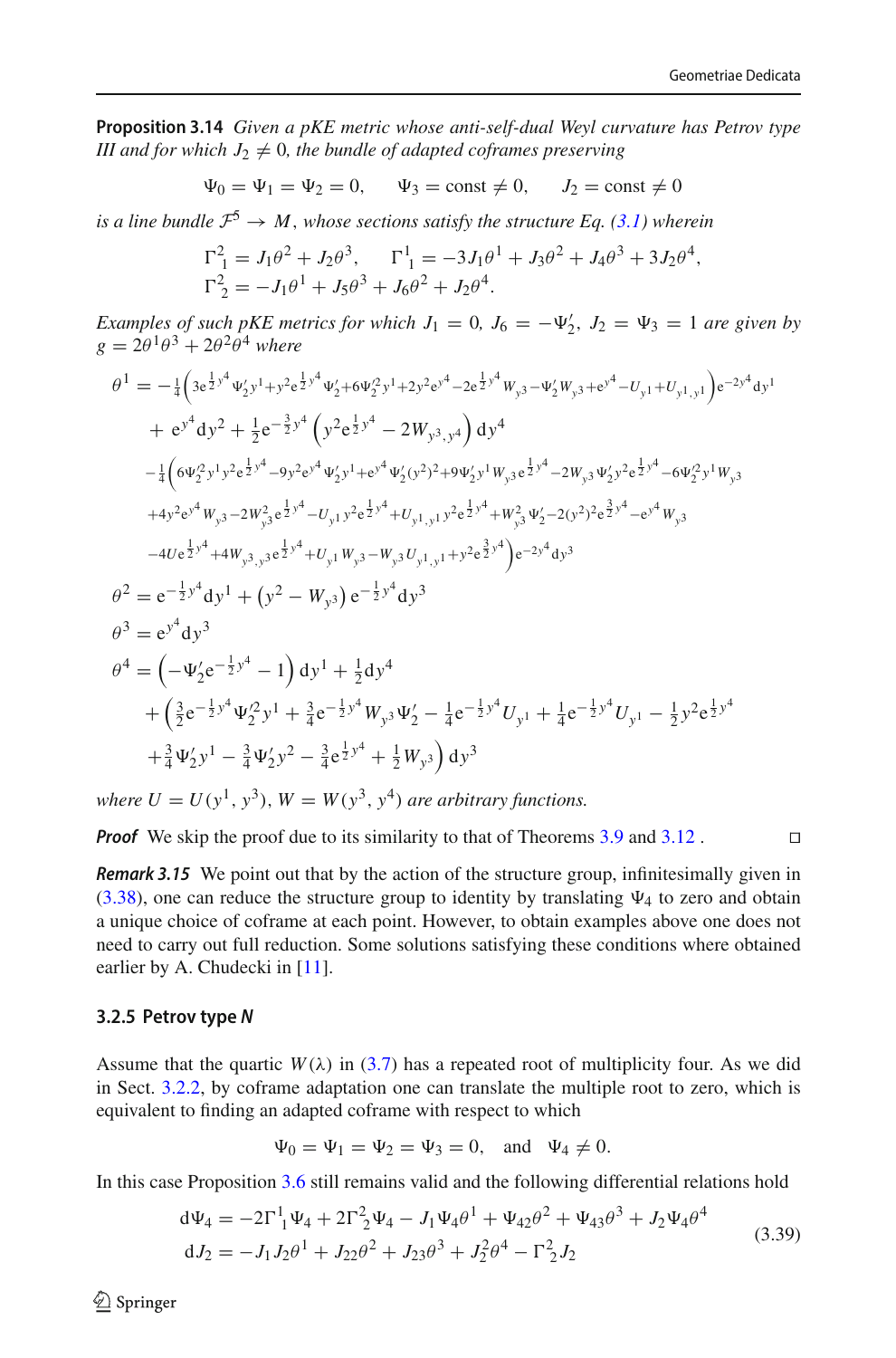As a result, by normalizing  $\Psi_4$  and  $J_2$  to non-zero constants we can reduce the parameters  $a_{11}$  and  $a_{22}$  in the structure group [\(3.10\)](#page-24-5) which reduces the bundle of adapted coframes to a line bundle  $\mathcal{F}^5 \to M$  with the element  $a_{12}$  in [\(3.10\)](#page-24-5) as the fiber coordinate. It follows that

<span id="page-34-2"></span>
$$
\Gamma_1^1 = -\frac{3}{2}J_1\theta^1 + J_3\theta^2 + J_4\theta^3 + \frac{3}{2}J_2\theta^4, \quad \Gamma_2^2 = -J_1\theta^1 + J_5\theta^2 + J_6\theta^3 + J_2\theta^4. \tag{3.40}
$$

for some functions  $J_3, \ldots, J_6$ . It is straightforward to obtain

<span id="page-34-1"></span>
$$
dJ_4 \equiv -\frac{5}{2}J_2\Gamma_2^1 \quad \text{mod} \quad {\theta}^1, \theta^2, \theta^3, \theta^4.
$$

Because the quantity  $J_2$  is normalized to a non-zero constant, the above differential relation can be interpreted as the infinitesimal action of the 1-dimensional structure group on  $J_4$  (see Remark [3.5\)](#page-24-6). Hence, by choosing  $a_{12}$  appropriately, one can translate  $J_4$  to zero which would reduce the structure group to identity. In other words there is a unique coframe at each point with respect to which one has the relations Eqs.  $(3.11)$ ,  $(3.40)$  and

<span id="page-34-3"></span>
$$
\Gamma^1_{2} = -\frac{1}{5} \left( 2J_3 + 3J_5 + 7\frac{\Psi_2'}{J_2} \right) \theta^1 + J_7 \theta^2 + J_8 \theta^3 + \frac{3}{5} J_6 \theta^4. \tag{3.41}
$$

for some functions  $J_7$  and  $J_8$  on  $M$ . As a result we obtain the following.

**Theorem 3.16** *Given a pKE metric whose anti-self-dual Weyl curvature has Petrov type N and for which*  $J_2 \neq 0$ *, there is a unique adapted coframe that preserves* 

$$
\Psi_0 = \Psi_1 = \Psi_2 = \Psi_3 = 0,
$$
  $\Psi_4 = \text{const} \neq 0,$   $J_2 = \text{const} \neq 0,$   $J_4 = 0$ 

*with respect to which the relations [\(3.11\)](#page-25-0), [\(3.40\)](#page-34-2) and [\(3.41\)](#page-34-3) hold. A class of examples for which*  $J_1 = J_6 = J_7 = 0$ ,  $\Psi'_2 = -8J_3 = 4J_5$ ,  $J_2 = -4$ , and  $\Psi_3 = 1$  is given by  $g = 2\theta^1\theta^3 + 2\theta^2\theta^4$  *where* 

$$
\theta^{1} = 2e^{-3y^{4}} dy^{1} + (-16(y^{3})^{2} + F_{1}(y^{2}) + y^{3} F_{2}(y^{2})) dy^{2}
$$
  
\n
$$
\theta^{2} = 8e^{-2y^{4}} (dy^{3} - y^{1} dy^{2})
$$
  
\n
$$
\theta^{3} = e^{y^{4}} dy^{2}
$$
  
\n
$$
\theta^{4} = -\frac{1}{2} dy^{4} - \frac{1}{2} \Psi_{2}' e^{-2y^{4}} (dy^{3} - y^{1} dy^{2})
$$

*where*  $F_1(y^2)$  *and*  $F_2(y^2)$  *are arbitrary functions.* 

*Proof* We skip the proof due to its similarity to that of Theorems [3.9](#page-27-3) and [3.12](#page-31-1). □

### <span id="page-34-0"></span>**3.2.6 Petrov type** *O*

The Petrov type O corresponds to pKE metrics for which  $\Psi_0 = \cdots = \Psi_4 = 0$ . Since the only non-zero quantity in the structure Eq. [\(3.1\)](#page-22-1) is the constant  $\Psi_2'$ , it follows that such metrics are homogeneous and therefore no reduction of the structure bundle is possible. Nevertheless, one can follow the procedure explained before and integrate the structure equations from which the following choice of coframe is obtained

<span id="page-34-4"></span>
$$
\theta^{1} = \frac{dy^{1}}{\Psi_{2}'(y^{2} + y^{1}y^{3} - y^{4})}, \quad \theta^{2} = \frac{dy^{2}}{\Psi_{2}'(y^{2} + y^{1}y^{3} - y^{4})}, \quad \theta^{3} = \frac{(y^{4} - y^{2})dy^{3} - y^{3}dy^{4}}{\Psi_{2}'(y^{2} + y^{1}y^{3} - y^{4})},
$$
\n
$$
\theta^{4} = \frac{y^{1}dy^{3} - dy^{4}}{\Psi_{2}'(y^{2} + y^{1}y^{3} - y^{4})}
$$
\n(3.42)

Using the coframe above one can recover the potential function *V*<sup>1</sup> given in Sect. [2.3.4](#page-21-0) for the so-called dancing metric.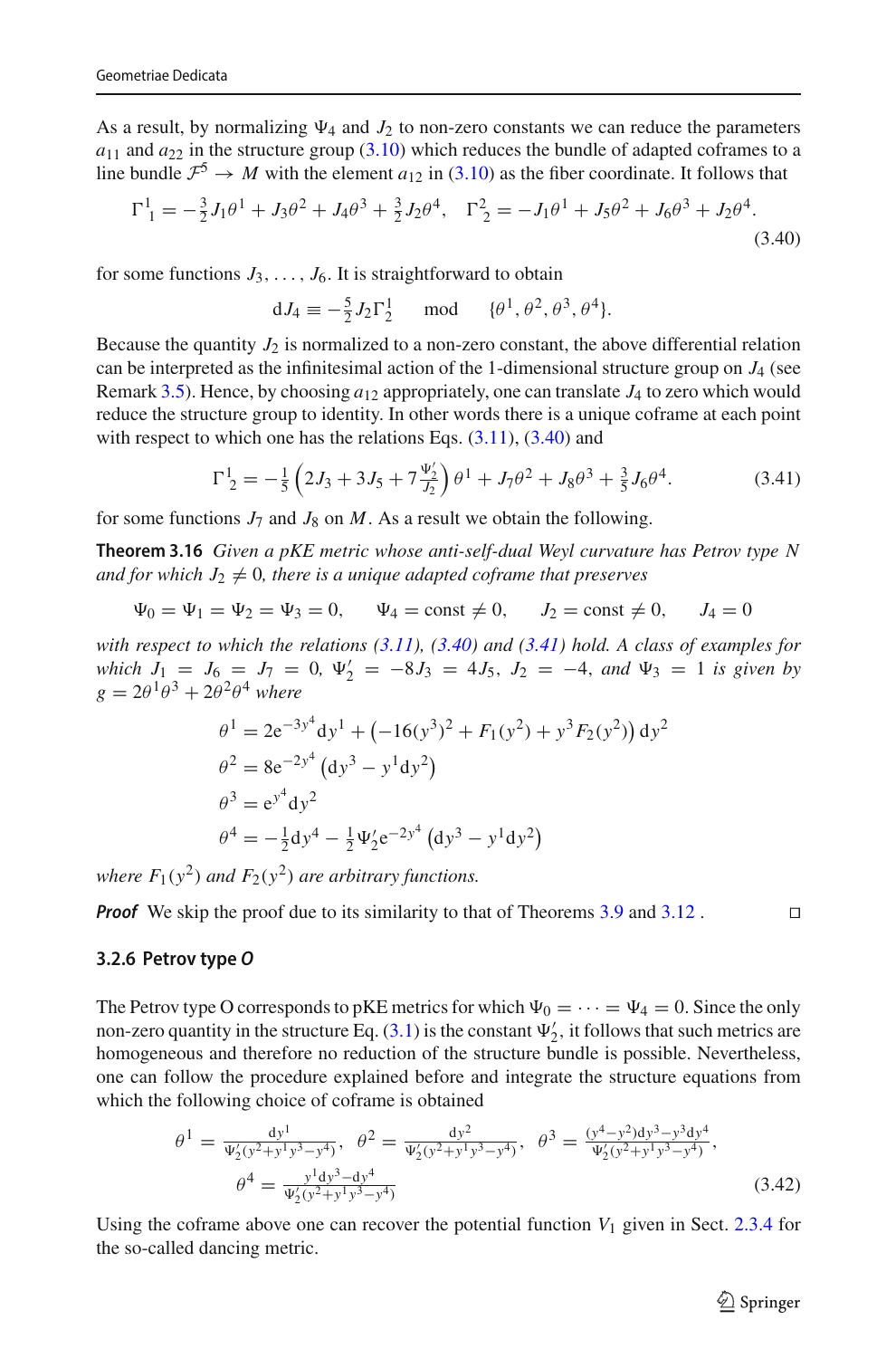## <span id="page-35-0"></span>**3.2.7 Homogeneous models and local generality of various Petrov types**

The structure equations of pKE metrics in dimension four and reduced structure equations obtained for non-generic Petrov types enable one to use the Cartan-Kähler theory and obtain the local generality of analytic pKE metrics of each Petrov type. We will not give the details of how Cartan-Kähler theory is implemented and refer the reader to [\[8](#page-46-7)] for details.

Assuming analyticity for pKE metrics, the following table gives the local generality of various Petrov types.

| Petrov type              | Local generality           |  |
|--------------------------|----------------------------|--|
| G                        | 2 functions of 3 variables |  |
| II                       | 4 functions of 2 variables |  |
| III                      | 3 functions of 2 variables |  |
| N                        | 2 functions of 2 variables |  |
| <i>II</i> and Yang-Mills | 2 functions of 2 variables |  |
| D                        | 5 constants                |  |
| $\overline{O}$           | 1 constant                 |  |

<span id="page-35-2"></span>**Table 1** Local generality of pKE metrics

Furthermore, the reduced structure equations for each Petrov types allows one to look for homogeneous models. Finding homogeneous models involves a straightforward inspection of structure equations considering all possible normalizations which can be carried out algorithmically. We will not present all the necessary computation here. It turns out that the only homogeneous models of pKE metrics satisfying  $\Psi'_2 \neq 0$  are the 1-parameter families of pKE metrics of type *D* and *O* which correspond to the coframes [\(3.23\)](#page-28-4) and [\(3.42\)](#page-34-4). In particular, there is no homogeneous pKE metric of type *G*, *II*, *III* and *N* for which  $\Psi_2' \neq 0$ .

## <span id="page-35-1"></span>**4 (2,3,5)-distributions arising from pKE metrics**

This section contains the highlight of the article. In Sect. [4.1](#page-36-0) we give a brief review of the geometry of (2,3,5)-distributions. In Sect. [4.2](#page-38-0) we show that the naturally induced rank 2 twistor distribution on the space of self-dual null planes of any pKE metric is (2,3,5) in an open subset if  $\Psi'_2 \neq 0$ . Furthermore, the root type of the Cartan quartic of this twistor distribution agrees with the root type of the quartic representation of *Weyl*−. This remarkable and surprising coincidence is contrasted with the case of twistor distribution naturally arising on the space of anti-self-dual null planes of pKE metrics satisfying *Weyl*<sup>−</sup> ≠ 0, which is considered in Sect. [4.3.](#page-43-0) In the latter case, the coefficients of the Cartan quartic depend on the fourth jet of the coefficients of *Weyl*− and there is no further simplification from the larger context of twistor distributions arising from indefinite conformal structures in dimension four satisfying  $Weyl^-\neq 0$ . In other words, a priori, no relation between the type of the Cartan quartic and the Petrov type of *Weyl*− or *Weyl*+ can be made (see Remark [4.15\)](#page-44-0). Moreover, our construction in Sect. [4.2](#page-38-0) gives rise to 5-dimensional para-Sasaki-Einstein structures and conformal structures with  $SL_3(\mathbb{R})$  holonomy, as studied in [\[31](#page-47-2)]. Consequently, our explicit examples of pKE metrics of special real Petrov type in Sect. [3.2,](#page-24-0) provide examples of 5 dimensional para-Sasaki-Einstein metrics.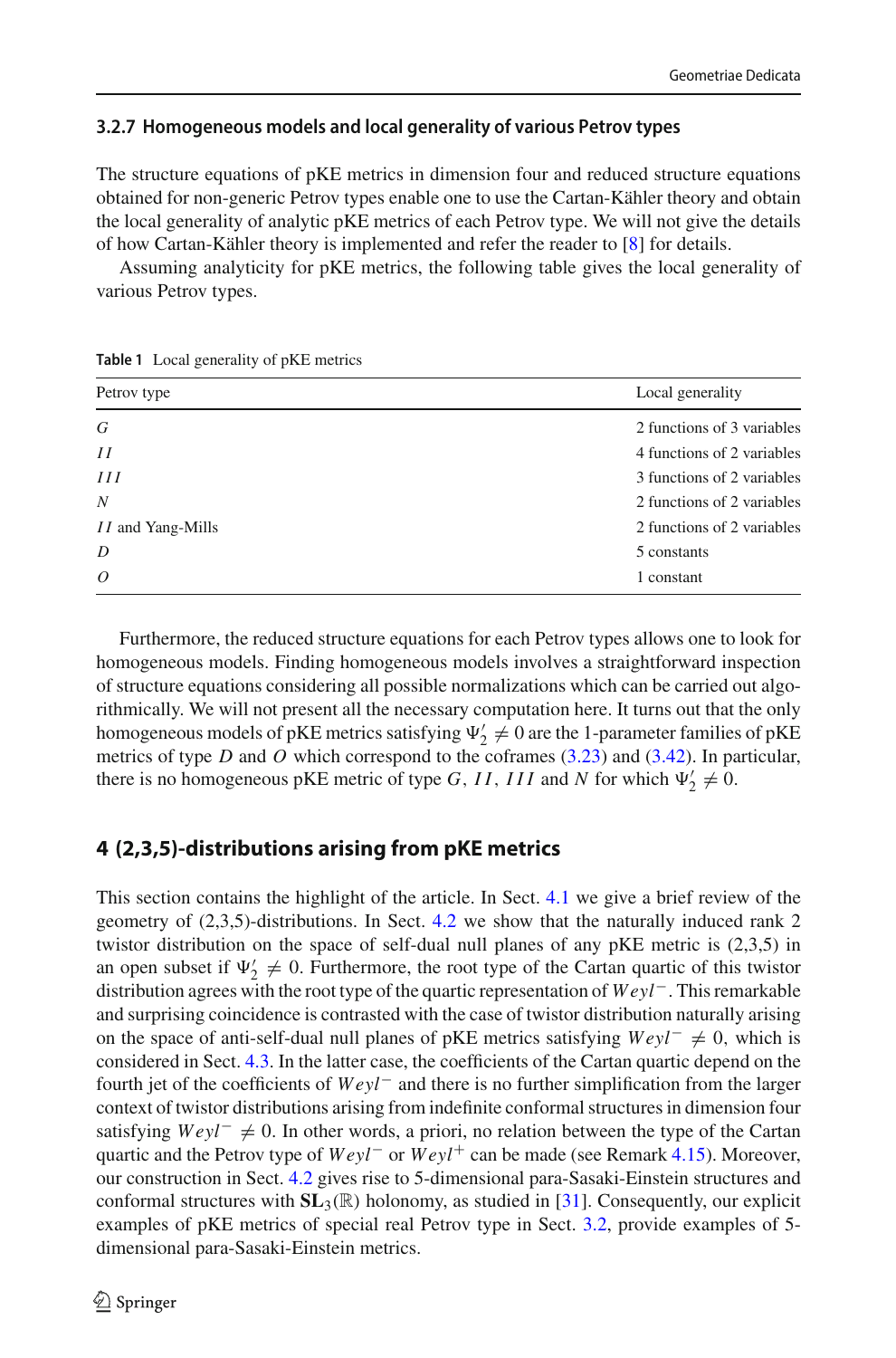## <span id="page-36-0"></span>**4.1 A primer on** *(***2***,* **3***,* **5***)* **distributions**

In this section we recall the basic definitions and theorems about the local geometry of a generic 2-plane field on a 5-dimensional manifold, *Q*, which involves a Cartan connection and a naturally induced conformal structure of signature (3,2).

Given a 5-dimensional manifold, *Q*, with a rank 2 distribution  $\mathscr{D} \subset TQ$  let  $\partial \mathscr{D}$  denote its first derived system defined as the distribution whose sections are given by  $\Gamma(\mathscr{D})$  +  $[\Gamma(\mathscr{D}), \Gamma(\mathscr{D})]$ , where  $\Gamma(\mathscr{D})$  denotes the sheaf of sections of the distribution  $\mathscr{D}$ . Moreover, define  $\partial^2 \mathscr{D} = \partial(\partial \mathscr{D})$ .

**Definition 4.1** A rank 2 distribution in dimension 5,  $\mathcal{D} \subset TQ$ , is called a (2,3,5)-distribution if

$$
rank(\partial \mathcal{D}) = 3
$$
, and  $rank(\partial^2 \mathcal{D}) = 5$ .

Locally, a generic rank 2 distribution is a (2,3,5)-distribution. Given a (2,3,5)-distribution, locally, one can find a frame  $\{v_1, \dots, v_5\}$  for *M* such that

 $\mathscr{D} = \text{span}\{\mathbf{v}_4, \mathbf{v}_5\}, \quad \partial \mathscr{D} = \text{span}\{\mathbf{v}_3, \mathbf{v}_4, \mathbf{v}_5\}, \quad \partial^2 \mathscr{D} = \text{span}\{\mathbf{v}_1, \cdots, \mathbf{v}_5\}$ 

where

$$
\mathbf{v}_3 = -[\mathbf{v}_4, \mathbf{v}_5], \quad \mathbf{v}_2 = -[\mathbf{v}_3, \mathbf{v}_4], \quad \mathbf{v}_1 = -[\mathbf{v}_3, \mathbf{v}_5].
$$

As a result, the corresponding coframe  $\{\eta^1, \cdots, \eta^5\}$  satisfies

<span id="page-36-1"></span>
$$
d\eta^{1} \equiv \eta^{3} \wedge \eta^{4} \mod {\{\eta^{1}, \eta^{2}\}},
$$
  
\n
$$
d\eta^{2} \equiv \eta^{3} \wedge \eta^{5} \mod {\{\eta^{1}, \eta^{2}\}},
$$
  
\n
$$
d\eta^{3} \equiv \eta^{4} \wedge \eta^{5} \mod {\{\eta^{1}, \eta^{2}, \eta^{3}\}}.
$$
\n(4.1)

Cartan in his famous 'five-variables' paper  $[9]$  $[9]$  solved the equivalence problem for  $(2,3,5)$ distributions and explicitly introduced the distribution *Do* whose algebra of infinitesimal symmetries is given by the split real form of the exceptional Lie algebra  $\mathfrak{g}_{2}^{*}$ . Recall that the noncompact exceptional simple Lie group of dimension 14.  $\mathbf{C}^{*} \subset \mathbf{SO}_{4,2}$  acts transitively on noncompact exceptional simple Lie group of dimension 14, **G**∗ <sup>2</sup> ⊂ **SO**4,<sup>3</sup> acts transitively on the projective quadric  $Q_{3,2} \subset \mathbb{P}^6$  defined by the (3,2)-signature diagonal matrix. Let  $P_1$  be the parabolic subgroup of  $\mathbf{G}_2^*$  that preserves a null line in  $Q_{3,2}$ . Using his method of equivalence, Cartan associated an {*e*}-structure on a 14-dimensional  $P_1$ -principal bundle  $\pi : \mathcal{G} \to \mathcal{Q}$  to any (2,3,5)-distribution.

Using the appropriate transformation Cartan's original construction results in the following theorem.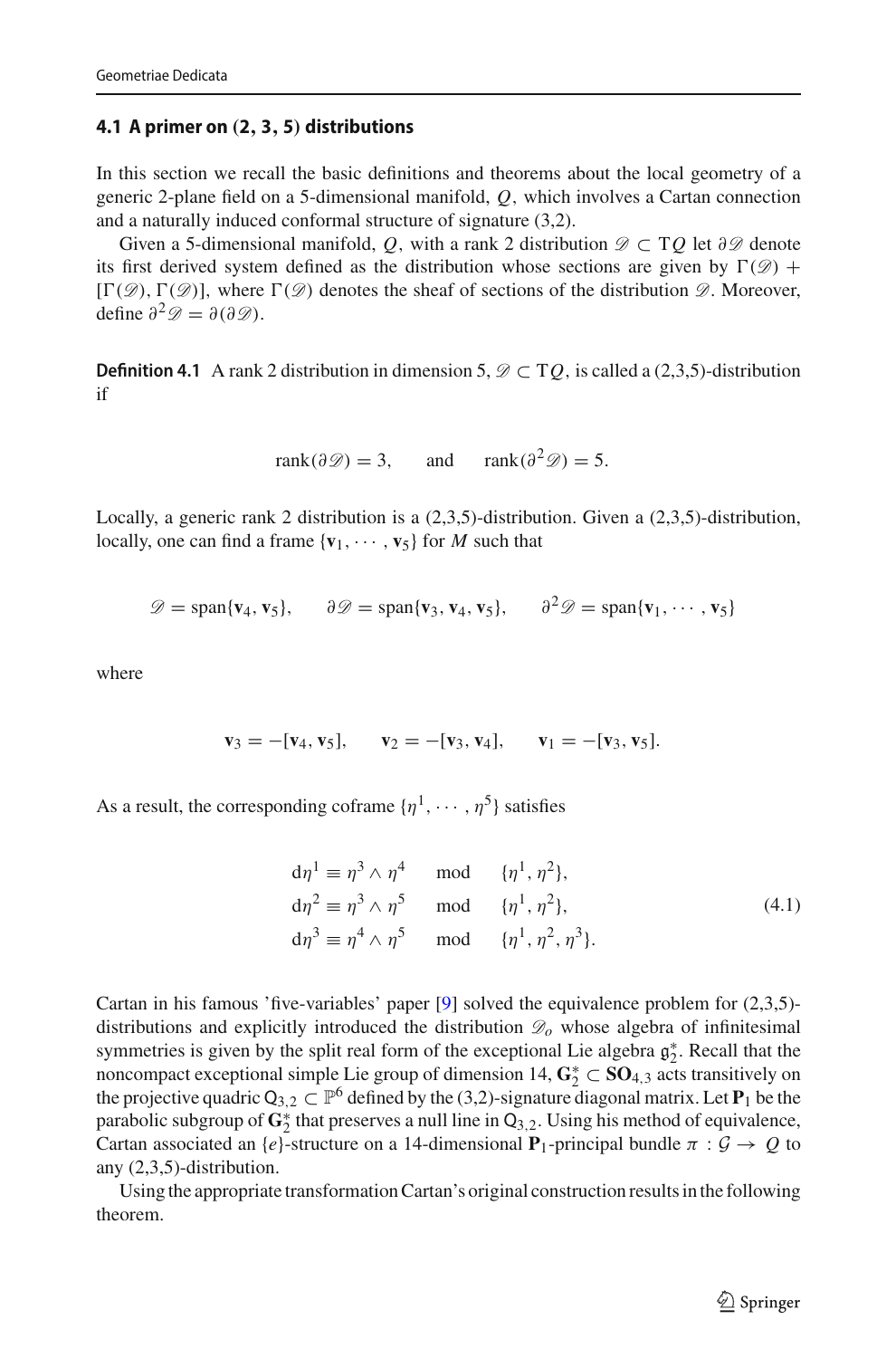**Theorem 4.2** *[*  $[9,26]$  $[9,26]$  $[9,26]$ ] Any (2,3,5)-distribution,  $\mathcal{D}$  ⊂ TQ, defines a Cartan geometry  $(G, Q, \omega_{\mathbf{G}_2^*})$  *of type*  $(\mathbf{G}_2^*, \mathbf{P}_1)$ *. Expressing the*  $\mathfrak{g}_2^*$ -valued Cartan connection as

<span id="page-37-0"></span>
$$
\omega_{\mathbf{G}_{2}^{*}} = \begin{pmatrix}\n-\zeta_{1} - \zeta_{4} & -\zeta_{8} & -\zeta_{9} & -\frac{1}{\sqrt{3}}\zeta_{7} & \frac{1}{3}\zeta_{5} & \frac{1}{3}\zeta_{6} & 0 \\
\eta^{1} & \zeta_{1} & \zeta_{2} & \frac{1}{\sqrt{3}}\eta^{4} & -\frac{1}{3}\eta^{3} & 0 & \frac{1}{3}\zeta_{6} \\
\eta^{2} & \zeta_{3} & \zeta_{4} & \frac{1}{\sqrt{3}}\eta^{5} & 0 & -\frac{1}{3}\eta^{3} & -\frac{1}{3}\zeta_{5} \\
\frac{2}{\sqrt{3}}\eta^{3} & \frac{2}{\sqrt{3}}\zeta_{5} & \frac{2}{\sqrt{3}}\zeta_{6} & 0 & \frac{1}{\sqrt{3}}\eta^{5} & -\frac{1}{\sqrt{3}}\eta^{4} & -\frac{1}{\sqrt{3}}\zeta_{7} \\
\eta^{4} & \zeta_{7} & 0 & \frac{2}{\sqrt{3}}\zeta_{6} & -\zeta_{4} & \zeta_{2} & \zeta_{9} \\
\eta^{5} & 0 & \zeta_{7} & -\frac{2}{\sqrt{3}}\zeta_{5} & \zeta_{3} & -\zeta_{1} & -\zeta_{8} \\
0 & \eta^{5} & -\eta^{4} & \frac{2}{\sqrt{3}}\eta^{3} & -\eta^{2} & \eta^{1} & \zeta_{1} + \zeta_{4}\n\end{pmatrix}
$$
(4.2)

*the distribution*  $\mathscr D$  *is the projection of*  $\text{Ker}\{\eta^1, \eta^2, \eta^3\}$  *from*  $\mathscr G$  *to*  $\mathscr Q$ *.* 

**Remark 4.3** Cartan realized that the curvature  $K_{\omega_{\mathbf{G}_2^*}} = d\omega_{\mathbf{G}_2^*} + \omega_{\mathbf{G}_2^*} \wedge \omega_{\mathbf{G}_2^*}$  can be interpreted as a ternary quartic form  $W \in Sym^4(\partial \mathcal{D})^*$  and expressed as

<span id="page-37-1"></span>
$$
\mathbf{W} = \sum_{i=0}^{4} {i \choose 4} a_i (\eta^4)^{4-i} (\eta^5)^i + \sum_{i=0}^{3} {i \choose 3} b_i (\eta^4)^{3-i} (\eta^5)^i \eta^3
$$
  
+ 
$$
\sum_{i=0}^{2} {i \choose 2} c_i (\eta^4)^{2-i} (\eta^5)^i (\eta^3)^2 + \sum_{i=0}^{1} d_i (\eta^4)^{1-i} (\eta^5)^i (\eta^3)^3 + e(\eta^3)^4
$$
 (4.3)

where the coefficients  $a_0, \dots, e$  are components of the curvature  $K_{\omega_{\mathbf{G}_2^*}}$  (see [\[26\]](#page-47-16)). Moreover, the fundamental curvature tensor is a binary quartic form  $C \in Sym^4(\mathcal{D}^*)$ , referred to as the *Cartan quartic*, given by the first 5 terms in [\(4.3\)](#page-37-1). If **C** is identically zero it follows that  $K_{\omega_{\mathbf{G}_2^*}} = 0$  i.e. the (2,3,5)-distribution is flat. It is convenient to express the Cartan quartic in 1-variable *z* as follows

<span id="page-37-2"></span>
$$
C(z) := \mathbf{C} \left( \frac{\partial}{\partial \eta^4} + z \frac{\partial}{\partial \eta^5}, \frac{\partial}{\partial \eta^4} + z \frac{\partial}{\partial \eta^5}, \frac{\partial}{\partial \eta^4} + z \frac{\partial}{\partial \eta^5}, \frac{\partial}{\partial \eta^4} + z \frac{\partial}{\partial \eta^5} \right)
$$
  
=  $a_0 + 4a_1z + 6a_2z^2 + 4a_3z^3 + a_4z^4.$  (4.4)

Using Cartan's result and the embedding  $G_2^* \hookrightarrow SO_{4,3}$ , the following non-trivial link between (2,3,5)-distributions and conformal structures of signature (3, 2) can be obtained.

**Theorem 4.4** ([\[26\]](#page-47-16)) *Any (2,3,5)-distribution*  $\mathcal{D} \subset TQ$  *defines a conformal structure* [ $\tilde{h}$ ] *of signature (3,2) on Q, which can be expressed as*  $\tilde{h} = s^*h$  for any section s:  $Q \rightarrow \mathcal{G}$ , where

<span id="page-37-4"></span><span id="page-37-3"></span>
$$
h = \eta^1 \eta^5 - \eta^2 \eta^4 + \frac{2}{3} \eta^3 \eta^3 \in \text{Sym}^2(\text{T}^*Q). \tag{4.5}
$$

*The conformal holonomy of this conformal structure takes value in* **G**∗ <sup>2</sup> *and its Weyl curvature* can be expressed in terms of  $K_{\omega_{\mathbf{G}_2^*}}.$ 

<span id="page-37-5"></span>*Remark 4.5* Using Theorem [4.4,](#page-37-3) we give another interpretation of the Cartan quartic [\(4.4\)](#page-37-2) which will be important for analyzing non-integrable twistor distributions. At each point  $q \in Q$ , consider the  $\mathbb{S}^1$ -family of planes

<span id="page-37-6"></span>
$$
\mathcal{Z}_q := \text{Ker}\left\{\eta^2 - z\eta^1, \eta^5 - z\eta^4, \eta^3\right\} \subset T_q Q,\tag{4.6}
$$

 $\circledcirc$  Springer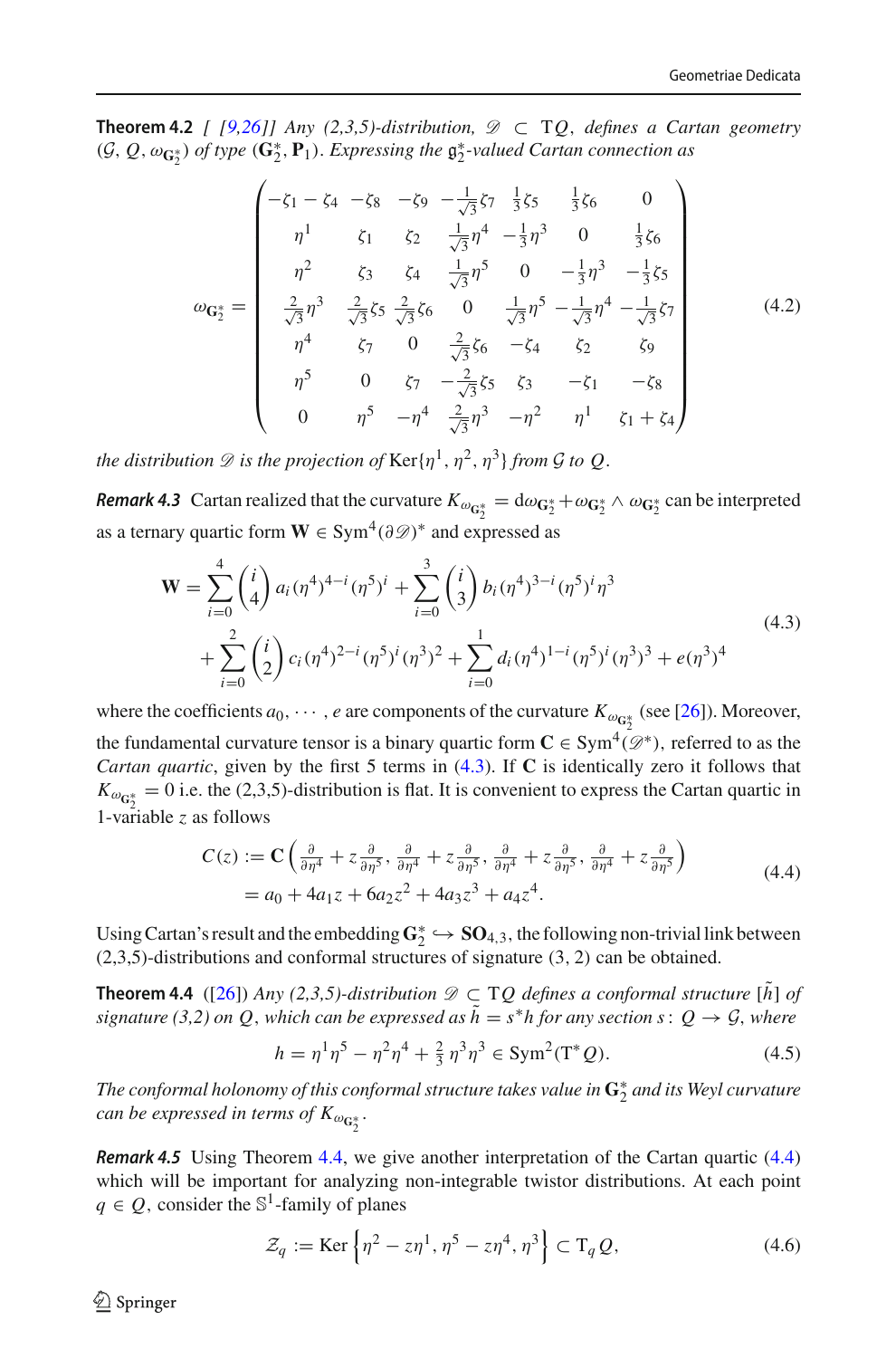where *<sup>z</sup>* <sup>∈</sup> <sup>R</sup>∪ {∞}. Such planes are null with respect to the conformal structure [*h*], defined in [\(4.5\)](#page-37-4), and intersect the distribution  $\mathscr{D}_q$  along the lines  $\langle \frac{\partial}{\partial \eta^4} + z \frac{\partial}{\partial \eta^5} \rangle$ . The bundle

<span id="page-38-1"></span>
$$
\gamma: \mathcal{Z} \to \mathcal{Q},\tag{4.7}
$$

where  $\gamma^{-1}(q) = \mathcal{Z}_q$ , is the circle bundle of such null planes. Denote the components of the Weyl curvature for the conformal structure [*h*] by  $W^i_{jkl}$  where  $1 \le i, j, k, l \le 5$ . Following our discussion in Sect. [2.2.4,](#page-13-0) let  $W_{ijkl} = h_{im} W^m_{jkl}$  and define the multilinear map

$$
\widetilde{\mathbf{W}} := W_{ijkl}(\eta^i \wedge \eta^j) \circ (\eta^k \wedge \eta^l) \in \mathrm{Sym}^2(\Lambda^2 T Q) \to C^\infty(Q).
$$

Restricting to  $Z$ , one obtains the quartic polynomial

$$
C(z) = \widetilde{\mathbf{W}} \left( \frac{\partial}{\partial \eta^4} + z \frac{\partial}{\partial \eta^5}, \frac{\partial}{\partial \eta^1} + z \frac{\partial}{\partial \eta^2}, \frac{\partial}{\partial \eta^4} + z \frac{\partial}{\partial \eta^5}, \frac{\partial}{\partial \eta^1} + z \frac{\partial}{\partial \eta^2} \right)
$$
  
=  $a_4 z^4 + 4a_3 z^3 + 6a_2 z^2 + 4a_1 z + a_0$ ,

where

 $a_4 = W_{5225}$ ,  $a_3 = W_{4225}$ ,  $a_2 = W_{4125}$ ,  $a_1 = W_{4124}$ ,  $a_0 = W_{4114}$ .

Let us point out that the circle bundle  $Z$  is not preserved by the action of the full structure group for the geometry of  $(2,3,5)$ -distributions. In order to remedy this issue and define  $Z$ one can make a choice of splitting for ∂*D* given by ∂*D* = *D* ⊕ . Such splitting will reduce the structure group and allows one to define  $Z$  invariantly. We will see in the next section that twistor distributions arising from pKE metrics are naturally equipped with such splitting therefore enable one to define *Z*.

*Remark 4.6* Using Theorem [4.4,](#page-37-3) the rank 2 distribution  $\mathscr{D} = \text{Ker}\{\eta^1, \eta^2, \eta^3\}$  is null with respect to the conformal structure  $[h]$ . In fact, it has been shown [\[20](#page-47-17)] that  $\mathscr D$  induces a parallel spin tractor. Conversely, it has been shown that conformal structures of signature (3,2) which are equipped with a parallel spin-tractor arise from the construction of Theorem [4.4.](#page-37-3) The existence of such parallel objects implies that the conformal holonomy of the conformal structure is a subgroup of  $\mathbf{G}_2^*$  (see [\[19](#page-47-18)[,20\]](#page-47-17) for more details.) This is an instance of an extension of the holonomy principle in pseudo-Riemannian geometry, as explained in Remark [2.9,](#page-16-3) to the context of Cartan geometries (see [\[12](#page-47-7)].)

As was mentioned in Remark [2.1,](#page-8-3) in order to find the Cartan connection [\(4.2\)](#page-37-0), one can either work with a lifted coframe defined on the bundle *G* or start with a choice of coframe on the manifold *Q* and impose the structure equations to find the Cartan connection in terms of the coframe, which, if needed, can consequently be equivariantly lifted to *G*. In this article we will follow the latter approach, as we did for the pKE structures.

#### <span id="page-38-0"></span>**4.2 Null self-dual planes and a remarkable coincidence**

In this section we show the main result of this article by finding the Cartan connection of the twistor distribution on the space of self-dual null planes and showing that the root type of its Cartan quartic is the same as the root type of *Weyl*−. Furthermore, as a by-product of our construction, one obtains para-Sasaki-Einstein metrics in dimension five and 5-dimensional conformal structures with **SL**3(R)-holonomy.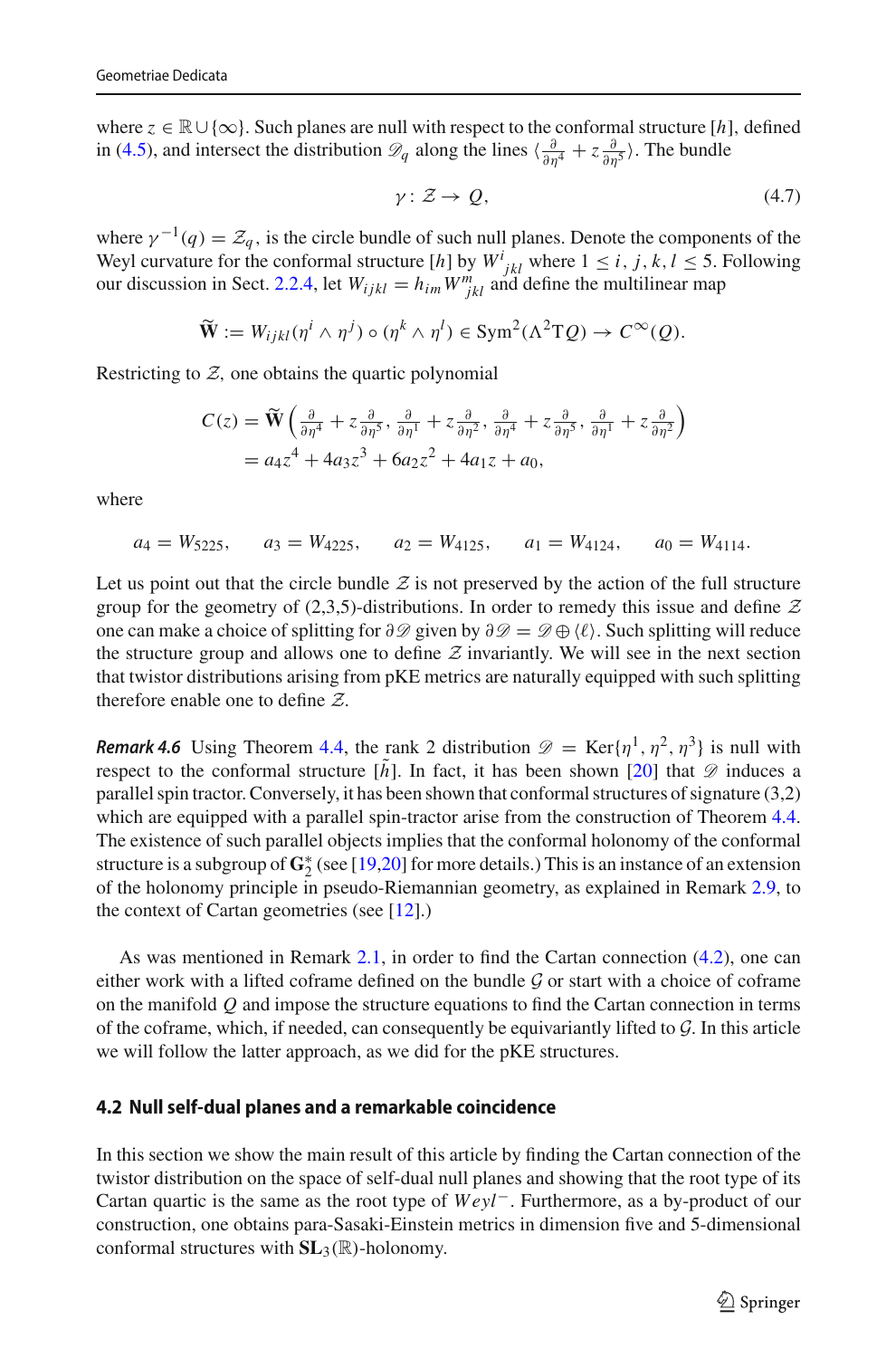## <span id="page-39-0"></span>**4.2.1 Twistor distribution on** *N***<sup>+</sup>**

It was observed in [\[3](#page-46-3)] that for a 4-dimensional conformal structure of split signature the circle bundles of self-dual and anti-self-dual null planes, *N*<sup>+</sup> and *N*−, are each equipped with a naturally defined rank 2 distribution which is referred to as the *twistor distribution.* The twistor distribution on  $\mathcal{N}_+$  and  $\mathcal{N}_-$  is (2,3,5) in an open set  $U \subset M$  if the self-dual and anti-self-dual Weyl curvature of the conformal structure is nowhere vanishing in *U*.

Given a pKE structure, in order to define the twistor distribution on  $\mathcal{N}_+$  we make use of the parametrization [\(2.3\)](#page-6-2), where  $\mu \in \mathbb{R} \cup \{\infty\}$ . As a result, on  $\mathcal{N}_+$  one obtains the *0-adapted* coframe

$$
\eta_0^1 = \theta^1 + \mu \theta^4, \quad \eta_0^2 = \theta^2 - \mu \theta^3, \quad \eta_0^3 = d\mu, \quad \eta_0^4 = \theta^4, \quad \eta_0^5 = \theta^3,
$$

where the subscript 0 refers to the adaptation with respect to which the 2-distribution will be defined.

A coframe  $(\eta^1, \ldots, \eta^5)$  defines a (2,3,5) distribution  $\mathscr{D} = \text{Ker}\{\eta^1, \eta^2, \eta^3\}$  if

<span id="page-39-3"></span><span id="page-39-2"></span><span id="page-39-1"></span>
$$
d\eta^1 \equiv \eta^3 \wedge \eta^4, \quad \text{mod} \quad \{\eta^1, \eta^2\},\tag{4.8a}
$$

$$
d\eta^2 \equiv \eta^3 \wedge \eta^5, \quad \text{mod} \quad {\eta^1, \eta^2}, \tag{4.8b}
$$

$$
d\eta^3 \equiv \eta^4 \wedge \eta^5, \quad \text{mod} \quad {\{\eta^1, \eta^2, \eta^3\}}.
$$
 (4.8c)

To define the twistor distribution on *N* we further adapt the coframe  $\{\eta_0^1, \ldots, \eta_0^5\}$  so that it satisfies  $(4.8)$ . Using the structure Eq.  $(3.1)$ , one obtains

$$
d\eta_0^1 \equiv (\eta_0^3 + \mu \Gamma_2^2 + \mu \Gamma_1^1) \wedge \eta_0^4, \text{ and } d\eta_0^2 \equiv -(\eta_0^3 + \mu \Gamma_1^1 + \mu \Gamma_2^2) \wedge \eta_0^5,
$$

modulo  $\{\eta_0^1, \eta_0^2\}$ . In order to obtain the relations [\(4.8a\)](#page-39-2), [\(4.8b\)](#page-39-3) define the *1-adapted* coframe as

<span id="page-39-4"></span>
$$
\eta_1^1 = \theta^1 + \mu \theta^4, \quad \eta_1^2 = \theta^2 - \mu \theta^3, \quad \eta_1^3 = d\mu + \mu \Gamma_1^1 + \mu \Gamma_2^2, \quad \eta_1^4 = \theta^4, \quad \eta_1^5 = -\theta^3
$$
\n(4.9)

Using [\(3.1\)](#page-22-1), the 1-adapted coframe satisfies

<span id="page-39-5"></span>
$$
d\eta_1^1 \equiv \eta_1^3 \wedge \eta_1^4, \qquad \text{mod } {\{\eta_1^1, \eta_1^2\}},
$$
  
\n
$$
d\eta_1^2 \equiv \eta_1^3 \wedge \eta_1^5, \qquad \text{mod } {\{\eta_1^1, \eta_1^2\}},
$$
  
\n
$$
d\eta_1^3 \equiv -6\mu^2 \Psi_2' \eta_1^4 \wedge \eta_1^5, \qquad \text{mod } {\{\eta_1^1, \eta_1^2, \eta_1^3\}}.
$$
\n(4.10)

Using the fact that  $\Psi'_2 \neq 0$  and  $d\Psi'_2 = 0$ , the 2-adapted coframe defined by

<span id="page-39-7"></span>
$$
\eta_2^1 = \frac{-1}{6\mu^2 \Psi_2'} \left(\theta^1 + \mu \theta^4\right), \qquad \eta_2^2 = \frac{-1}{6\mu^2 \Psi_2'} \left(\theta^2 - \mu \theta^3\right),
$$
  

$$
\eta_2^3 = \frac{-1}{6\mu \Psi_2'} \left(\frac{d\mu}{\mu} + \Gamma^1_{1} + \Gamma^2_{2}\right), \qquad \eta_2^4 = \theta^4, \qquad \eta_2^5 = -\theta^3
$$
 (4.11)

satisfies [\(4.8\)](#page-39-1), therefore, defines a (2,3,5)-distribution,

<span id="page-39-6"></span>
$$
\mathcal{D} := \text{Ker}\{\eta_2^1, \eta_2^2, \eta_2^3\},\tag{4.12}
$$

on  $\mathcal{N}_+$  for  $\mu \in \mathbb{R}^*$ . It is straightforward to show that  $\mathscr{D}$  is invariant under the induced action of the structure group  $GL_2(\mathbb{R})$ . We have the following theorem.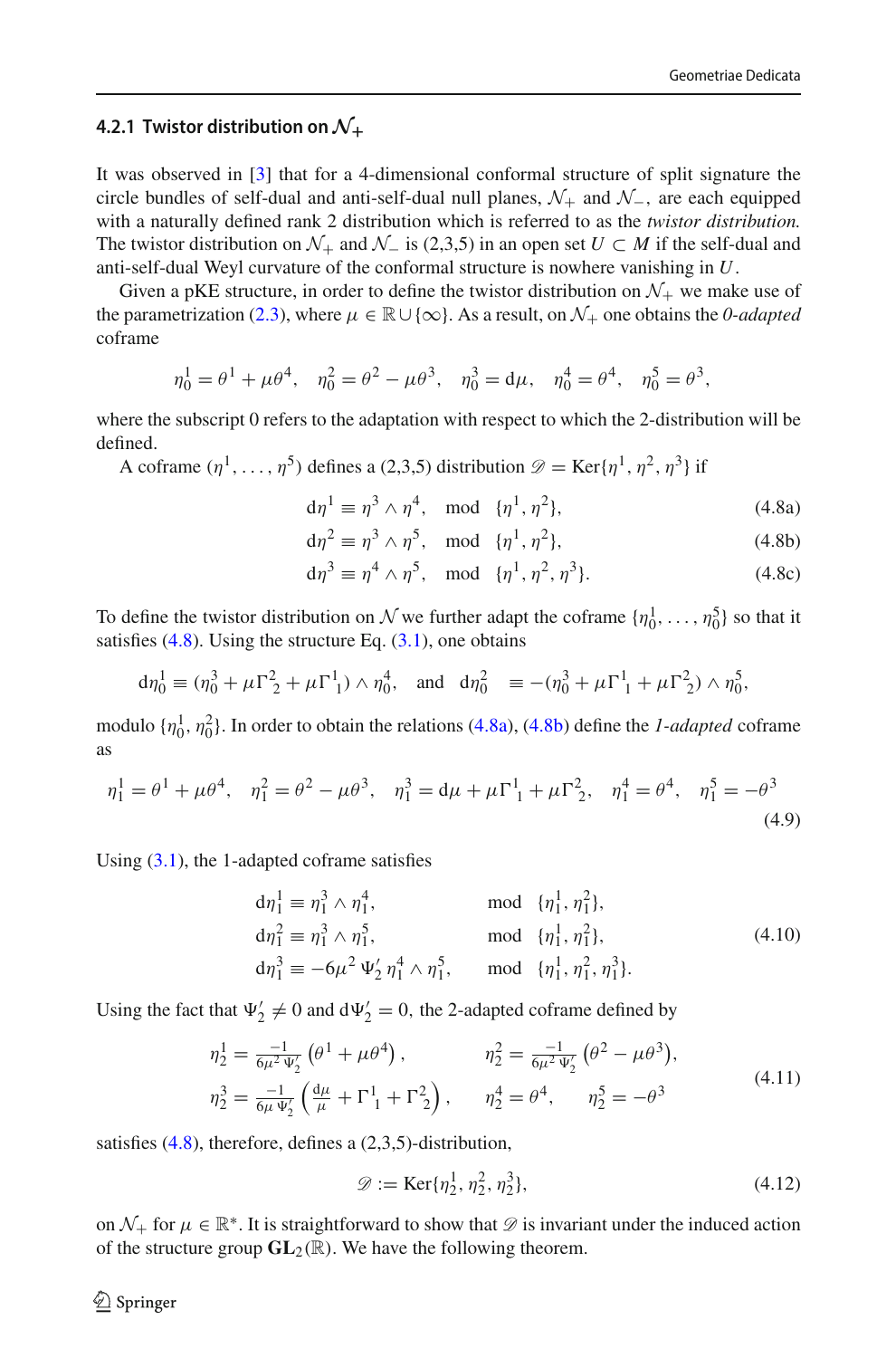**Theorem 4.7** *The*  $\mathbb{S}^1$ -bundle of self-dual null planes of a pKE metric,  $\mathcal{N}_+$ , is naturally *equipped with a rank 2 distribution D*. *If the scalar curvature of the pKE metric is nonzero, the twistor distribution*  $\mathscr D$  *is (2,3,5) on the open subset*  $\mathcal N^*_{+} = \mathcal N_{+}\backslash\{\mathscr H, \mathscr H\}$  where  $\{\mathcal{H}, \bar{\mathcal{H}}\} \subset \mathcal{N}_+$  are the  $\pm 1$ -eigenspaces of the para-complex structure K, as defined in *[\(2.12\)](#page-9-4). In terms of the affine parameter*  $\mu$  *in [\(2.3\)](#page-6-2), the open subset*  $\mathcal{N}_+^*$  *corresponds to*  $\mu \in \mathbb{R}^*$ , *and the conformal structure of signature* (3, 2) *associated to the twistor distribution, as in Theorem [4.4,](#page-37-3) is given by* [*h*] *where*

<span id="page-40-2"></span>
$$
h = \frac{1}{6\mu^2 \Psi_2'} (\theta^1 \theta^3 + \theta^2 \theta^4) + \frac{1}{54\mu^2 (\Psi_2')^2} (\frac{d\mu}{\mu} + \Gamma_1^1 + \Gamma_2^2)^2.
$$
 (4.13)

**Proof** Using the coframe [\(4.9\)](#page-39-4), the relations [\(4.10\)](#page-39-5) imply that the 2-plane field Ker $\{\eta_1^1, \eta_1^2, \eta_1^3\}$ is integrable on the hypersurfaces corresponding to  $\mu = 0$  and  $\mu = \infty$ , which by [\(2.3\)](#page-6-2) are given by Ker{ $\alpha^1$ ,  $\alpha^2$ } and Ker{ $\bar{\alpha}^1$ ,  $\bar{\alpha}^2$ } i.e. 2-plane fields *H* and  $\bar{\mathcal{H}}$ . For  $\mu > 0$  and  $\mu < 0$ the twistor distribution is  $(2,3,5)$  by  $(4.12)$ . Consequently, using the adapted coframe  $(4.11)$ , the metric  $(4.5)$  gives  $(4.13)$ .

*Remark 4.8* The simple expression [\(4.13\)](#page-40-2) for the metric *h* is the key to what follows in Theorem [4.9.](#page-40-1) For general twistor distributions the expression for *h* involves the second jet of the self-dual Weyl curvature of *g*, whose components are denoted by  $\Psi_i$ 's. However, in pKE metrics the only non-zero component of  $Weyl^+$  is the constant  $\Psi_2'$ . This point is explained further in Sect. [4.3,](#page-43-0) in particular Remark [4.15.](#page-44-0)

<span id="page-40-1"></span>Using the theorem above, one obtains the following theorem which is the main result of this section.

**Theorem 4.9** *Given a pKE metric with non-zero scalar curvature, the Cartan quartic*  $C(z)$ *for the twistor distribution*  $\mathscr{D} \subset \mathrm{TV}_+$  *on*  $\mathcal{N}_+^* = \mathcal{N}_+ \setminus \{ \mathscr{H}, \mathscr{H} \}$  *is a non-zero multiple of the quartic representation of the anti-self-dual Weyl curvature W*(*z*)*. More explicitly, one obtains*

$$
C(z) = -6\mu^2 \Psi_2' (\Psi_0 + 4\Psi_1 z + 6\Psi_2 z^2 + 4\Psi_3 z^3 + \Psi_4 z^4) = -6\mu^2 \Psi_2' W(z).
$$

*In particular, the root types of the Cartan quartic and the anti-self-dual Weyl curvature coincide.*

<span id="page-40-0"></span>*Remark 4.10* We point out that there is an underlying bundle map behind Theorem [4.9](#page-40-1) which allows one to express  $C(z)$  as a non-zero multiple of  $W(z)$ . As discussed in Sect. [2.2.4,](#page-13-0)  $W(z)$ is defined on  $N_$  and, by Remark [4.5,](#page-37-5)  $C(z)$  is defined on  $Z$ . However, using the twistorial nature of *D* one can naturally identify *N*<sup>−</sup> and *Z* in the following way. First note that given a pKE structure, the derived system  $\partial \mathcal{D} := \text{Ker}\{\eta_2^1, \eta_2^2\}$  is equipped with a splitting  $\mathcal{D} \oplus \left\{\frac{\partial}{\partial \eta_2^2}\right\}$ which is invariant under the induced action of  $GL_2(\mathbb{R})$ . Therefore, by Remark [4.5,](#page-37-5) the circle bundle *Z*, as defined in [\(4.7\)](#page-38-1), is well-defined on  $\mathcal{N}_{+}^{*}$ . Consequently, via the bundle map  $\nu_+ : \mathcal{N}_+^* \to M$ , it is elementary to check that  $d\nu_+ (\mathcal{Z}_q) = \mathcal{N}_{p-}$ , where  $p = \nu_+(q)$ , for all *q* ∈ *Z*, using definitions [\(2.3\)](#page-6-2) and [\(4.6\)](#page-37-6). Therefore, the property of *W*(*z*) and *C*(*z*) being proportional everywhere is well-defined.

**Proof of Theorem [4.9](#page-40-1)** Having the twistor distribution  $\mathscr{D}$  defined by [\(4.12\)](#page-39-6) on  $\mathcal{N}^*_{+}$ , it is straightforward to find the explicit Cartan connection  $(4.2)$  for  $\mathscr{D}$  starting with the 2-adapted coframe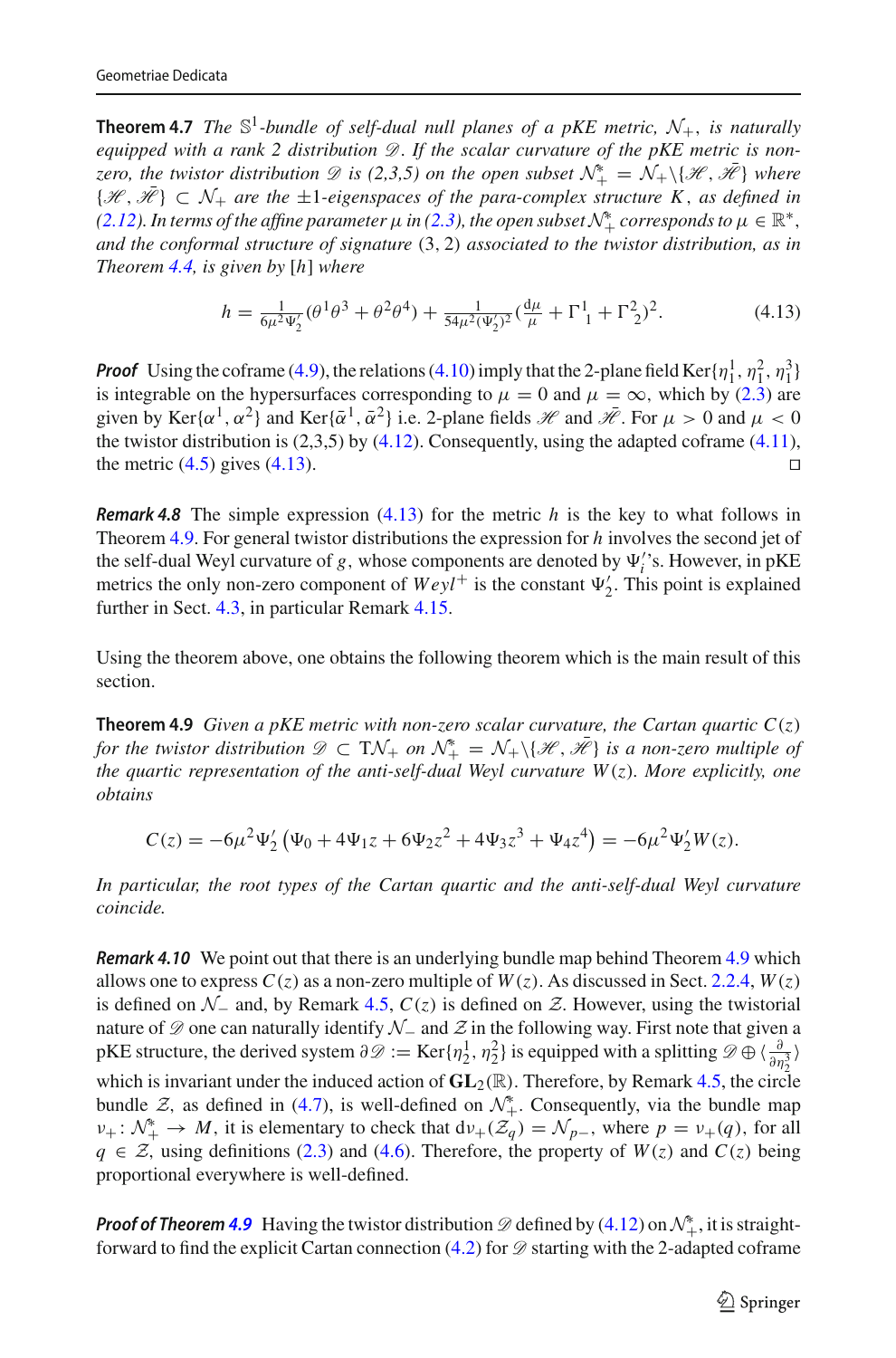[\(4.11\)](#page-39-7). Consequently, one obtains that the Cartan connection [\(4.2\)](#page-37-0) for  $\mathscr D$  is given by

<span id="page-41-2"></span>
$$
\eta^{1} = \frac{-1}{6\mu^{2} \Psi_{2}'} (\theta^{1} + \mu \theta^{4}), \qquad \eta^{2} = \frac{-1}{6\mu^{2} \Psi_{2}'} (\theta^{2} - \mu \theta^{3}),
$$
  
\n
$$
\eta^{3} = \frac{-1}{6\mu^{2} \Psi_{2}'} (d\mu + \mu \Gamma_{1}^{1} + \mu \Gamma_{2}^{2}), \qquad \eta^{4} = \theta^{4}, \qquad \eta^{5} = -\theta^{3},
$$
  
\n
$$
\zeta_{1} = \frac{1}{3} (2\Gamma_{1}^{1} - \Gamma_{2}^{2} + 2\frac{d\mu}{\mu}), \qquad \zeta_{2} = \Gamma_{2}^{1}, \qquad \zeta_{3} = \Gamma_{1}^{2}, \qquad (4.14)
$$
  
\n
$$
\zeta_{4} = \frac{1}{3} (2\Gamma_{2}^{2} - \Gamma_{1}^{1} + 2\frac{d\mu}{\mu}), \qquad \zeta_{5} = -3\mu \Psi_{2}' \theta^{3}, \qquad \zeta_{6} = -3\mu \Psi_{2}' \theta^{4},
$$
  
\n
$$
\zeta_{7} = 0, \qquad \zeta_{8} = 6\mu^{2} (\Psi_{2}')^{2} \theta^{3}, \qquad \zeta_{9} = 6\mu^{2} (\Psi_{2}')^{2} \theta^{4}.
$$
  
\n(4.14)

Using the Cartan connection, one computes the curvature

$$
K_{\mathbf{G}_2^*} = d\omega_{\mathbf{G}_2^*} + \omega_{\mathbf{G}_2^*} \wedge \omega_{\mathbf{G}_2^*}.
$$

Therefore, the coefficients  $a_0, \ldots, a_4$  of the Cartan quartic [\(4.4\)](#page-37-2) are found to be

<span id="page-41-1"></span>
$$
a_i = -6\mu^2 \Psi_2' \Psi_i, \quad i = 0, \dots, 4.
$$
 (4.15)

By the formulas for  $C(z)$  and  $W(z)$ , as given in [\(4.15\)](#page-41-1) and [\(3.7\)](#page-24-7), it follows that

$$
C(z) = -6\mu^2 \Psi_2' W(z).
$$

*Remark 4.11* As was mentioned in the introduction, it was not known whether (2,3,5) distributions that arise as a twistor distribution of split signature metrics can have any fixed (Petrov) root type. Theorem [4.9](#page-40-1) shows that any root type can be achieved via pKE metrics with non-zero scalar curvature for which *Weyl*− has the same root type. Moreover, our examples in Sect. [3.2](#page-24-0) provide explicit metrics whose twistor distributions have Cartan quartics of real root type *I I*, *III*, *N*, *D* and *O*.

#### <span id="page-41-0"></span>**4.2.2 An invariant description**

To have an invariant understanding of  $\mathcal{N}_+^* = \mathcal{N}_+ \setminus \{ \mathcal{H}, \mathcal{H} \}$ , we define another space equipped with a rank 2 distribution which will be shown to be isomorphic to the twistor distribution on  $\mathcal{N}_+^*$ . Consider the principal  $GL_2(\mathbb{R})$ -bundle  $\mathcal{F}^8$  of adapted null coframes for pKE metrics, equipped with the Cartan connection  $A$ , as in  $(3.2)$ . Using the structure Eq. [\(3.1\)](#page-22-1), one can define the 5-dimensional leaf space, *Q*, of the Pfaffian system

$$
I = \{\theta^1, \theta^2, \theta^3, \theta^4, \Gamma_1^1 + \Gamma_2^2\}.
$$

Note that by the structure Eq. [\(3.1\)](#page-22-1) the Pfaffian system *I* is integrable and its 5-dimensional leaf space Q is the quotient of  $\mathcal{F}^8$  by the orbits of  $SL_2(\mathbb{R}) \subset GL_2(\mathbb{R})$ , which would give an  $\mathbb{R}^*$ -bundle over *M*. As a result, *Q* is a cone. Similar to our previous discussion, if  $\Psi'_2 \neq 0$ , after necessary adaptation, one obtains the following coframe on *Q*

<span id="page-41-3"></span>
$$
\eta^{1} = \frac{-1}{6 \Psi_{2}'} \left( \theta^{1} + \theta^{4} \right), \qquad \eta^{2} = \frac{-1}{6 \Psi_{2}'} \left( \theta^{2} - \theta^{3} \right), \n\eta^{3} = \frac{-1}{6 \Psi_{2}'} \left( \Gamma_{1}^{1} + \Gamma_{2}^{2} \right), \quad \eta^{4} = \theta^{4}, \quad \eta^{5} = -\theta^{3},
$$
\n(4.16)

which defines a rank 2 distribution  $\tilde{\mathcal{D}} \subset T\mathcal{Q}$ , by  $\tilde{\mathcal{D}} = \text{Ker}\{\eta^1, \eta^2, \eta^3\}$ . The distribution  $\tilde{\mathcal{D}}$  is invariant under the induced action of the structure group  $GL_2(\mathbb{R})$ .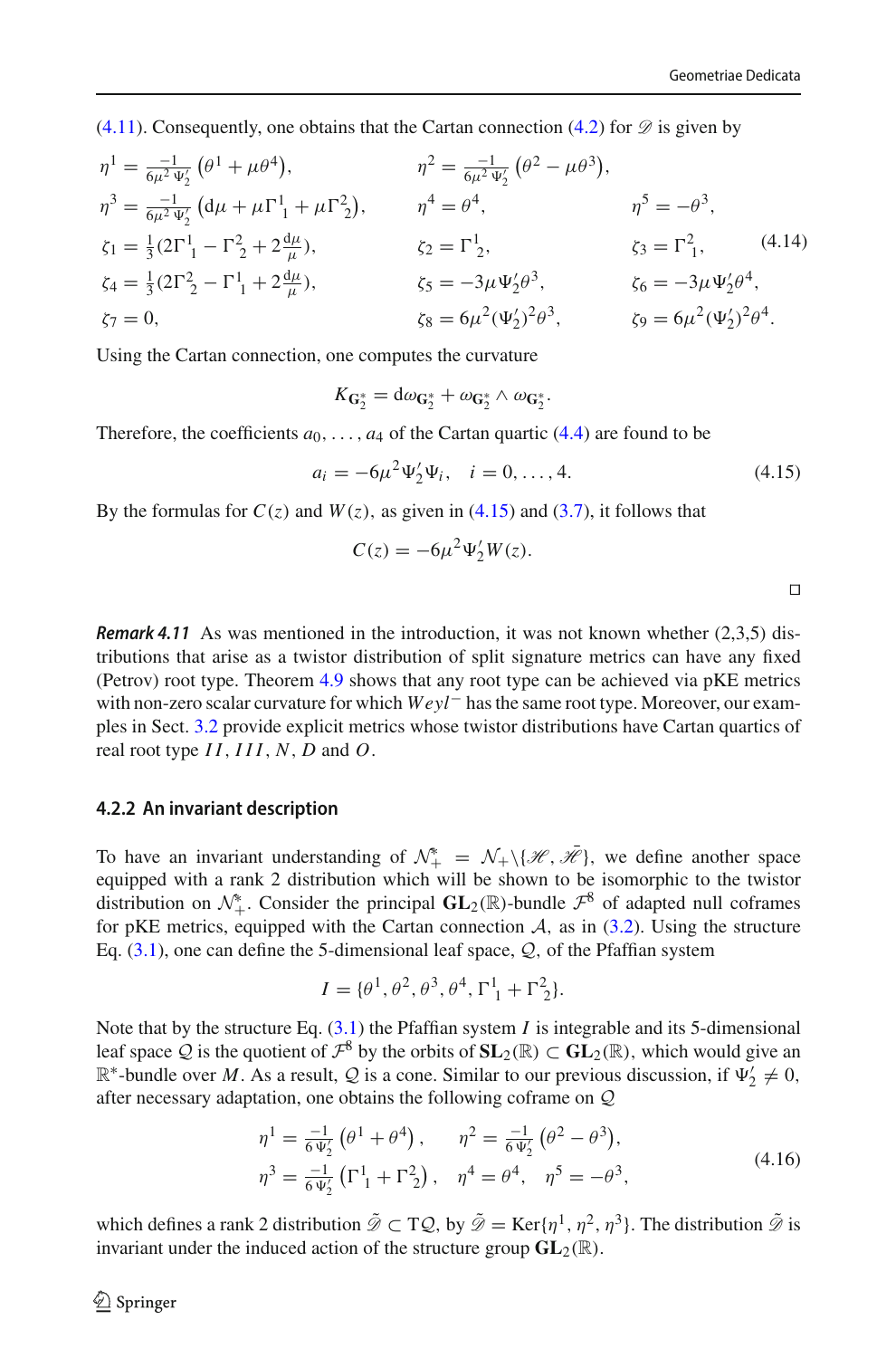The Cartan connection for the  $\tilde{\mathcal{D}}$  is obtainable from [\(4.14\)](#page-41-2) by setting  $\mu = 1$ . In the language of parabolic geometries [\[12](#page-47-7)], this is the explicit form of the extension functor from a pKE structure to the corresponding (2,3,5)-distribution.

To relate our discussion to  $\mathcal{N}_+^* = \mathcal{N}_+ \setminus \{ \mathcal{H}, \mathcal{H} \}$ , note that the structure group of a pKE metric can be decomposed as

$$
\text{GL}_2(\mathbb{R})=\text{SL}_2(\mathbb{R})\times\mathbb{R}^*.
$$

The ℝ<sup>∗</sup>-action transforms the pKE coframe in the following way

$$
\theta^1 \to s\theta^1, \quad \theta^2 \to s\theta^2, \quad \theta^3 \to \frac{1}{s}\theta^3, \quad \theta^1 \to \frac{1}{s}\theta^4,
$$

by setting  $a_{11} = a_{22} = s$  and  $a_{12} = a_{21} = 0$  in the structure group [\(2.16\)](#page-10-1). This action results in the following change of coframe  $(4.11)$  on  $\mathcal{N}_+^*$ 

<span id="page-42-1"></span>
$$
\eta_2^1 = \frac{-1}{6\mu^2 \Psi_2'} \left( s\theta^1 + \frac{\mu}{s} \theta^4 \right), \qquad \eta_2^2 = \frac{-1}{6\mu^2 \Psi_2'} \left( s\theta^2 - \frac{\mu}{s} \theta^3 \right), \n\eta_2^3 = \frac{-1}{6\mu \Psi_2'} \left( \frac{d\mu}{\mu} - \frac{ds}{s} + \Gamma^1_{1} + \Gamma^2_{2} \right), \qquad \eta_2^4 = \frac{1}{s} \theta^4, \qquad \eta_2^5 = -\frac{1}{s} \theta^3.
$$
\n(4.17)

Using the expressions [\(4.17\)](#page-42-1) one finds the bundle isomorphism  $\tau : \mathcal{N}_+^* \to \mathcal{Q}$  in terms of the fiber coordinates *s* and  $\mu$ , given by  $\tau(\mu) = \frac{1}{s^2}$  for  $s > 0$  and  $\tau(\mu) = -\frac{1}{s^2}$  for  $s < 0$ , via which  $\mathscr{D} = \tau_* \mathscr{D}$ . This gives the equivalence of the (2,3,5) distributions induced on  $\mathcal{N}_+^*$  and *Q*

#### <span id="page-42-0"></span>**4.2.3 Para-Sasaki-Einstein structures and SL3***(*R*)* **holonomy**

To state the last result of this section we give the following definition of a *para-Sasaki-Einstein structure*.

**Definition 4.12** A para-Sasaki-Einstein structure on *Q* is  $(\phi, \xi, \beta, h)$ , where  $\phi : TQ \rightarrow TQ$ is an endomorphism,  $\xi$  is a vector field,  $\beta$  is a 1-form, and h is a split signature metric. The quadruple  $(\phi, \xi, \beta, h)$  satisfies

$$
\phi^2 = \text{Id} - \beta \otimes \xi, \quad \beta(\xi) = 1, \quad \phi(\xi) = 0, \quad \beta \circ \phi = 0, \quad h(\xi, .) = \beta. \tag{4.18}
$$

Additionally, the  $\pm 1$ -eigenspaces of  $\phi$  define rank 2 integrable sub-distributions of Ker( $\beta$ ), the metric *h* is Einstein, and the compatibility conditions

$$
h(\phi X, \phi Y) = -h(X, Y) + \beta(X)\beta(Y),
$$
  
\n
$$
d\beta(X, Y) = h(\phi X, Y) \qquad \forall X, Y \in TQ
$$
\n(4.19)

hold.

We have the following proposition.

**Proposition 4.13** *The cone Q is equipped with a para-Sasaki-Einstein structure arising from the para-Kähler-Einstein structure on M*.

*Proof* Using the coframe [\(4.16\)](#page-41-3), the claimed para-Sasakian structure on *<sup>Q</sup>* is given by

$$
\phi = \eta^1 \otimes \frac{\partial}{\partial \eta^1} + \eta^2 \otimes \frac{\partial}{\partial \eta^2} - \eta^4 \otimes \frac{\partial}{\partial \eta^4} - \eta^5 \otimes \frac{\partial}{\partial \eta^5}
$$
  

$$
\xi = \sqrt{\frac{3}{2}} \frac{\partial}{\partial \eta^3}
$$
  

$$
\beta = \sqrt{\frac{2}{3}} \eta^3
$$
  

$$
h = \eta^1 \eta^5 - \eta^2 \eta^4 + \frac{2}{3} (\eta^3)^2
$$

 $\circled{2}$  Springer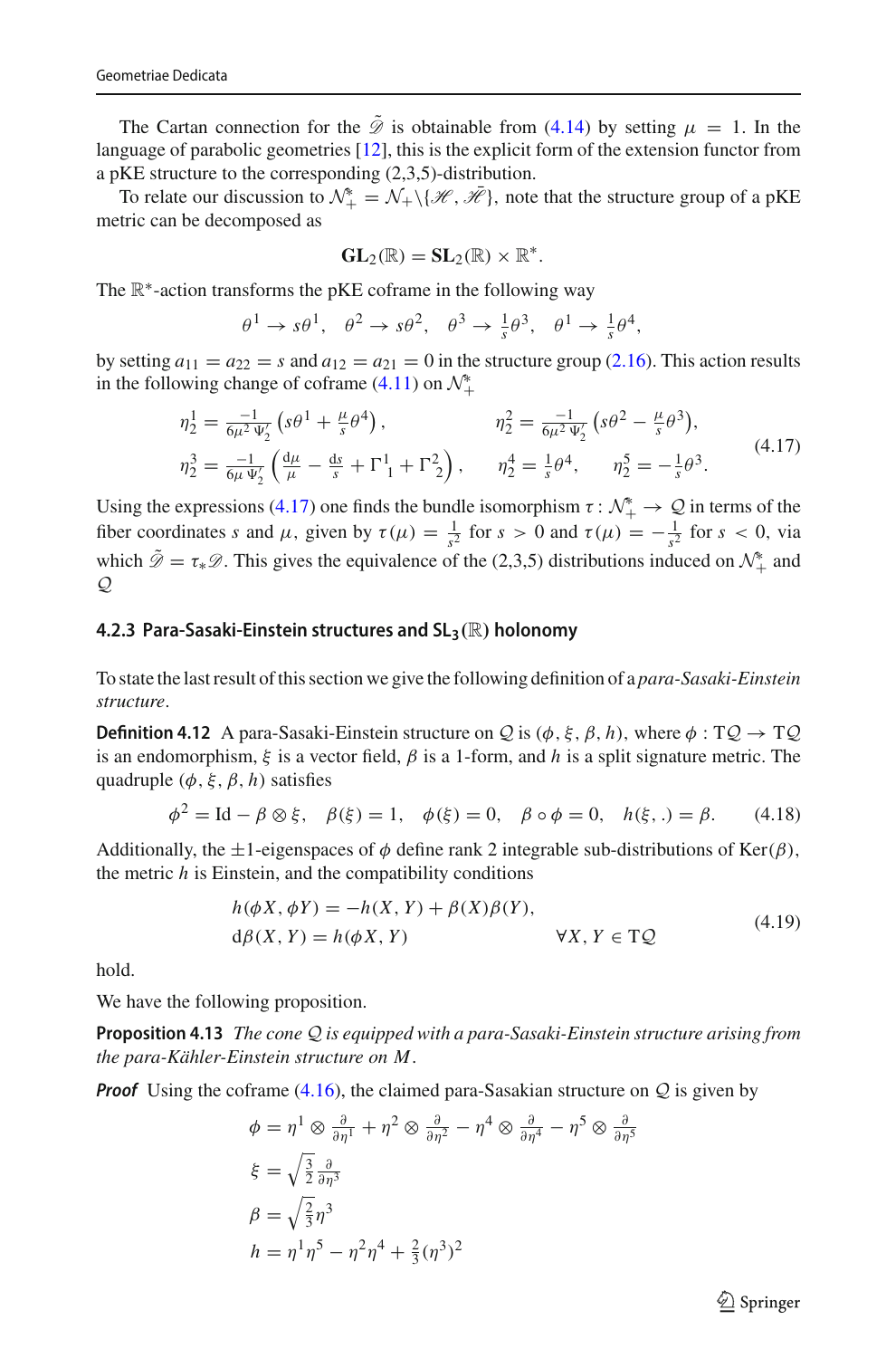The Levi-Civita connection of *h* with respect to the coframe [\(4.16\)](#page-41-3) is

$$
\begin{pmatrix}\n-\Gamma_2^2 - 4\Psi_2'\eta^3 & \Gamma_2^1 & 2\Psi_2'\eta^1 + \frac{2}{3}\eta^4 & -\frac{1}{3}\eta^3 & 0 \\
\Gamma_1^2 & \Gamma_2^2 + 2\Psi_2'\eta^3 & 2\Psi_2'\eta^2 + \frac{2}{3}\eta^5 & 0 & -\frac{1}{3}\eta^3 \\
\frac{3}{2}\Psi_2'\eta^5 & -\frac{3}{2}\Psi_2'\eta^4 & 0 & \frac{3}{2}\Psi_2'\eta^2 + \frac{1}{2}\eta^5 - \frac{3}{2}\Psi_2'\eta^1 - \frac{1}{2}\eta^4 \\
0 & 0 & -2\Psi_2'\eta^4 & -2\Psi_2'\eta^3 - \Gamma_2^2 & \Gamma_2^1 \\
0 & 0 & -2\Psi_2'\eta^5 & \Gamma_1^2 & 4\Psi_2'\eta^3 + \Gamma_2^2\n\end{pmatrix}
$$
\n(4.20)

which is  $\mathfrak{so}_{3,2}$ -valued with respect to the matrix representation of the metric *h* 

$$
\begin{pmatrix}\n0 & 0 & 0 & 0 & 1 \\
0 & 0 & 0 & -1 & 0 \\
0 & 0 & \frac{4}{3} & 0 & 0 \\
0 & -1 & 0 & 0 & 0 \\
1 & 0 & 0 & 0 & 0\n\end{pmatrix}.
$$

It follows that the metric *h* on *Q* is Einstein whose Einstein constant is  $-24(\Psi'_2)^2$ . □

*Remark 4.14* The proposition above is an analogue of the well-known construction of Sasakian structures from Kähler metrics [\[16](#page-47-19)]. Moreover, by the same analogy, following [\[16\]](#page-47-19), it can be checked that using the potential function of a para-Kähler-Einstein metric and the coordinate *s* on the cone, as introduced in Sect. [4.2.2,](#page-41-0) one obtains a potential function for the resulting para-Sasaki-Einstein metric on *Q*.

Finally one can directly verify the well-known relation between the existence of an Einstein representative in the conformal structure  $[h]$  of the metric  $(4.13)$  defined by the  $(2,3,5)$ distribution, and the holonomy reduction of the Cartan conformal connection. This relation goes back to works of many people, including [\[29\]](#page-47-20) (see Section 5.2 in [\[12\]](#page-47-7) for an overview.) One can check that the Cartan connection [\(4.2\)](#page-37-0) given by [\(4.14\)](#page-41-2) takes value in  $\mathfrak{sl}_3(\mathbb{R}) \subset$  $g_2 \text{ }\subset$   $\mathfrak{so}_{4,3}$  for any non-zero value of  $\Psi'_2$ . This implies that the conformal holonomy of the conformal class  $[h]$  must contain at least one conformal structure [*h*] is reduced and the conformal class [*h*] must contain at least one Einstein metric. We refer the reader to [\[31\]](#page-47-2) for a more detailed study of conformally Einstein structures arising from (2,3,5) distributions and their corresponding conformal holonomy reductions.

#### <span id="page-43-0"></span>**4.3 Null anti-self-dual planes**

The purpose of this short section is to justify the remarkable nature of Theorem [4.9](#page-40-1) by examining the twistor distribution induced on the  $\mathbb{S}^1$ -bundle of anti-self-dual null planes of a pKE metric, *N*−. Following the description in Sect. [4.2.2,](#page-41-0) one can identify *N*<sup>−</sup> as the leaf space of the Pfaffian system

$$
I_{asd} = \{\theta^1, \theta^2, \theta^3, \theta^4, \Gamma_2^1\}.
$$

Consequently, if  $Weyl^-\neq 0$ , one can follow the discussion in Sect. [4.2.1](#page-39-0) to find an adapted coframe. An adapted coframe for the twistor distribution satisfying [\(4.8\)](#page-39-1) on the open set of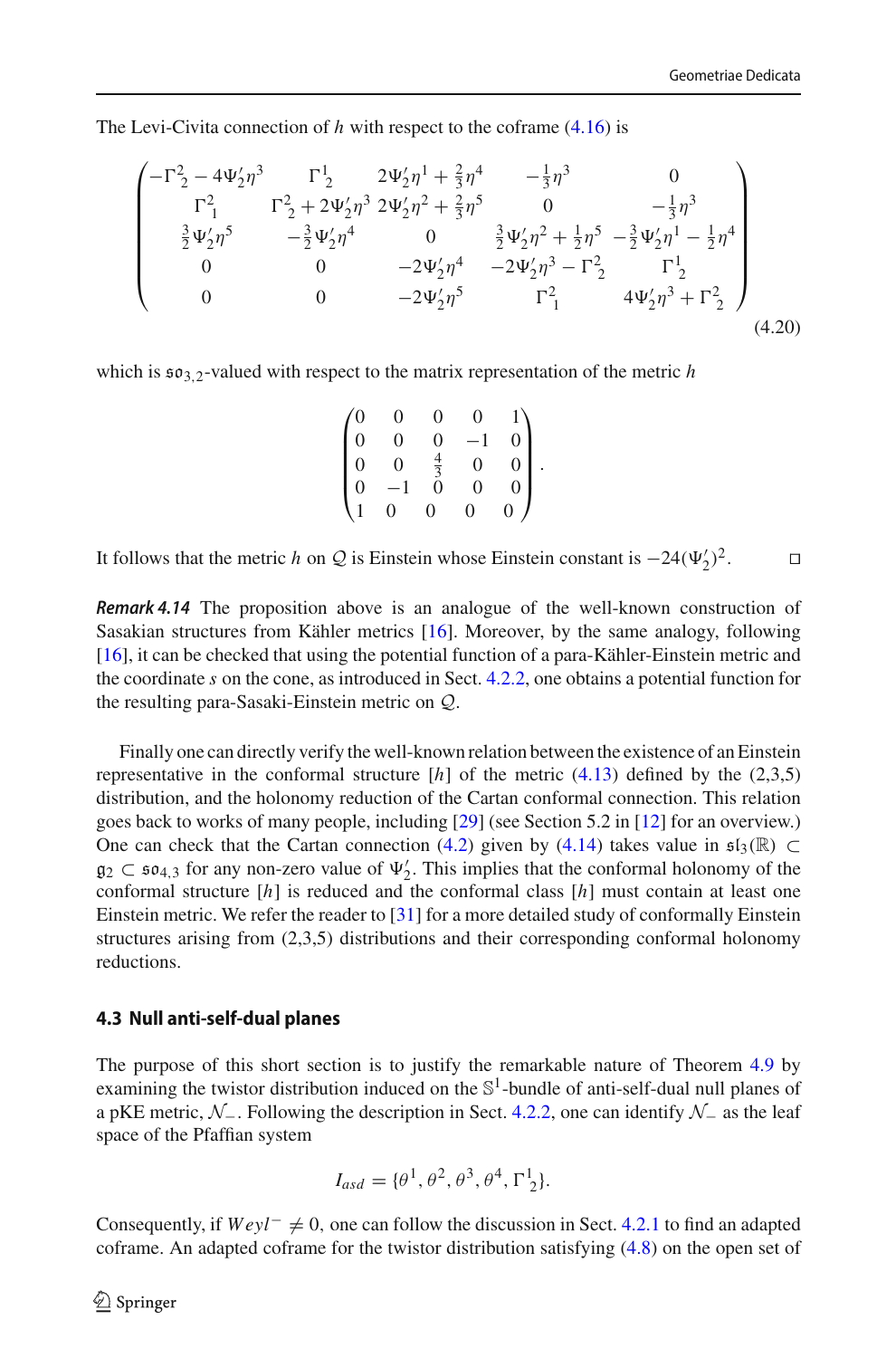$N$ <sup>−</sup> where  $\Psi_4 \neq 0$  is given by

$$
\eta^{1} = \frac{1}{\Psi_{4}} (\alpha^{1} + \bar{\alpha}^{2}) \quad \eta^{2} = \frac{1}{\Psi_{4}} \bar{\alpha}^{2}, \quad \eta^{3} = \frac{1}{\Psi_{4}} \Gamma_{2}^{1},
$$
\n
$$
\eta^{4} = \bar{\alpha}^{1} - \alpha^{2} - \frac{30 \Psi_{3} \Psi_{4}^{2} + 3 \Psi_{4} \Psi_{422} - \Psi_{4} \Psi_{433} - 5 \Psi_{42}^{2} + 4 \Psi_{43}^{2}}{30 \Psi_{4}^{2}} \alpha^{1}
$$
\n
$$
- \frac{15 \Psi_{3} \Psi_{4}^{2} - 3 \Psi_{4} \Psi_{432} - 3 \Psi_{4} \Psi_{433} - 5 \Psi_{42} \Psi_{43} + 5 \Psi_{43}^{2}}{15 \Psi_{4}^{2}} \bar{\alpha}^{2} + \frac{\Psi_{42} + \Psi_{43}}{3 \Psi_{4}^{2}} \Gamma_{2}^{1}
$$
\n
$$
\eta^{5} = \bar{\alpha}^{1} - \frac{3 \Psi_{4} \Psi_{422} - 5 \Psi_{42}^{2}}{30 \Psi_{4}^{3}} \alpha^{1} - \frac{\Psi_{42}}{3 \Psi_{4}^{2}} \Gamma_{2}^{1}
$$
\n
$$
- \frac{30 \Psi_{3} \Psi_{4}^{2} - 6 \Psi_{4} \Psi_{432} - 3 \Psi_{4} \Psi_{433} + 10 \Psi_{43} \Psi_{42} + 5 \Psi_{43}^{2}}{30 \Psi_{4}^{3}} \bar{\alpha}^{2}.
$$

Note that if  $Weyl^-\neq 0$ , one can always find a coframe with respect to which  $\Psi_4\neq 0$ .

Consequently, the expressions for the coefficients of the Cartan quartic,  $a_0, \ldots, a_4$ , are found to be very complicated and depend on the 4th jet of  $\Psi_i$ 's. For instance, in the coframe introduced above, one obtains

<span id="page-44-1"></span>
$$
a_0 = -\frac{10\Psi_4^3\Psi_{42222} - 70\Psi_4^2\Psi_{42}\Psi_{4222} - 49\Psi_4^2\Psi_{422}^2 + 280\Psi_4\Psi_{42}^2\Psi_{422} - 175\Psi_{42}^4}{100\Psi_4^4}.
$$
\n(4.21)

The equation arising from the vanishing of  $a_0$  is referred to as *Noth's equation* and its general solution can be presented by a certain family of rational sextics [\[4](#page-46-9)[,14](#page-47-21)].

<span id="page-44-0"></span>We could not identify any relation between the root types of  $Weyl^{\pm}$  and the root type of the Cartan quartic of the twistor distribution on *N*−, with the exception of the homogeneous  $pKE$  metrics of Petrov type  $D<sup>r</sup>$  where they coincide.

*Remark 4.15* Following our approach in this section, one can find the Cartan quartic for the twistor distribution on *N*<sup>−</sup> and *N*<sup>+</sup> for any conformal structure of split signature provided that  $Weyl^− ≠ 0$  and  $Weyl^+ ≠ 0$ , respectively. The computations are extremely tedious. Restricting to *N*−, if *Weyl*<sup>−</sup> = 0, one obtains that the expression for the metric *h*, as defined in [\(4.5\)](#page-37-4), involves the second jets of *Weyl*−. Furthermore, in an appropriate coframe, *ai*'s can be expressed in terms of the fourth jets of *Weyl*− and zeroth jets of *Weyl*+ at each point. For instance, consider conformal structures [*g*], where  $g = 2\theta^{\frac{1}{1}}\theta^3 + 2\theta^2\theta^4$ , with  $Weyl^{-} \neq 0$ and denote the components of  $Weyl^-\text{ and } Weyl^+\text{ by }\Psi_i$ 's and  $\Psi_i'$ 's respectively, as we did in Sect. [2.1.2.](#page-6-0) Then on the open subset of  $N_$  where  $\Psi_4 \neq 0$ , there is an adapted coframe for the twistor distribution with respect to which

$$
a_0 = -\Psi_0' - \frac{10\Psi_4^3\Psi_{42222} - 70\Psi_4^2\Psi_{42}\Psi_{4222} - 49\Psi_4^2\Psi_{422}^2 + 280\Psi_4\Psi_{42}^2\Psi_{422} - 175\Psi_{42}^4}{100\Psi_4^4}.
$$

Comparing the expression above to [4.21,](#page-44-1) it is clear that the case of twistor distribution induced on *N*<sup>−</sup> for pKE metrics is nearly as complicated as in the case of general conformal structures. As a result, one cannot expect any relation between the root types of  $Weyl^{\pm}$  for a conformal structure and the Cartan quartic of the twistor distribution on  $\mathcal{N}_+$ .

**Acknowledgements** This project benefited from the Simons Semester *Symmetry and Geometric Structures* at IMPAN in 2018. GB was supported by Conacyt grant A1-S-45886. OM would like to thank Kael Dixon and Niky Kamran for their interest and helpful conversations. OM acknowledges the partial support of the grant GA19-06357S from the Czech Science Foundation, GACR. The research leading to these results has also received funding from the Norwegian Financial Mechanism 2014-2021 with project registration number 2019/34/H/ST1/00636.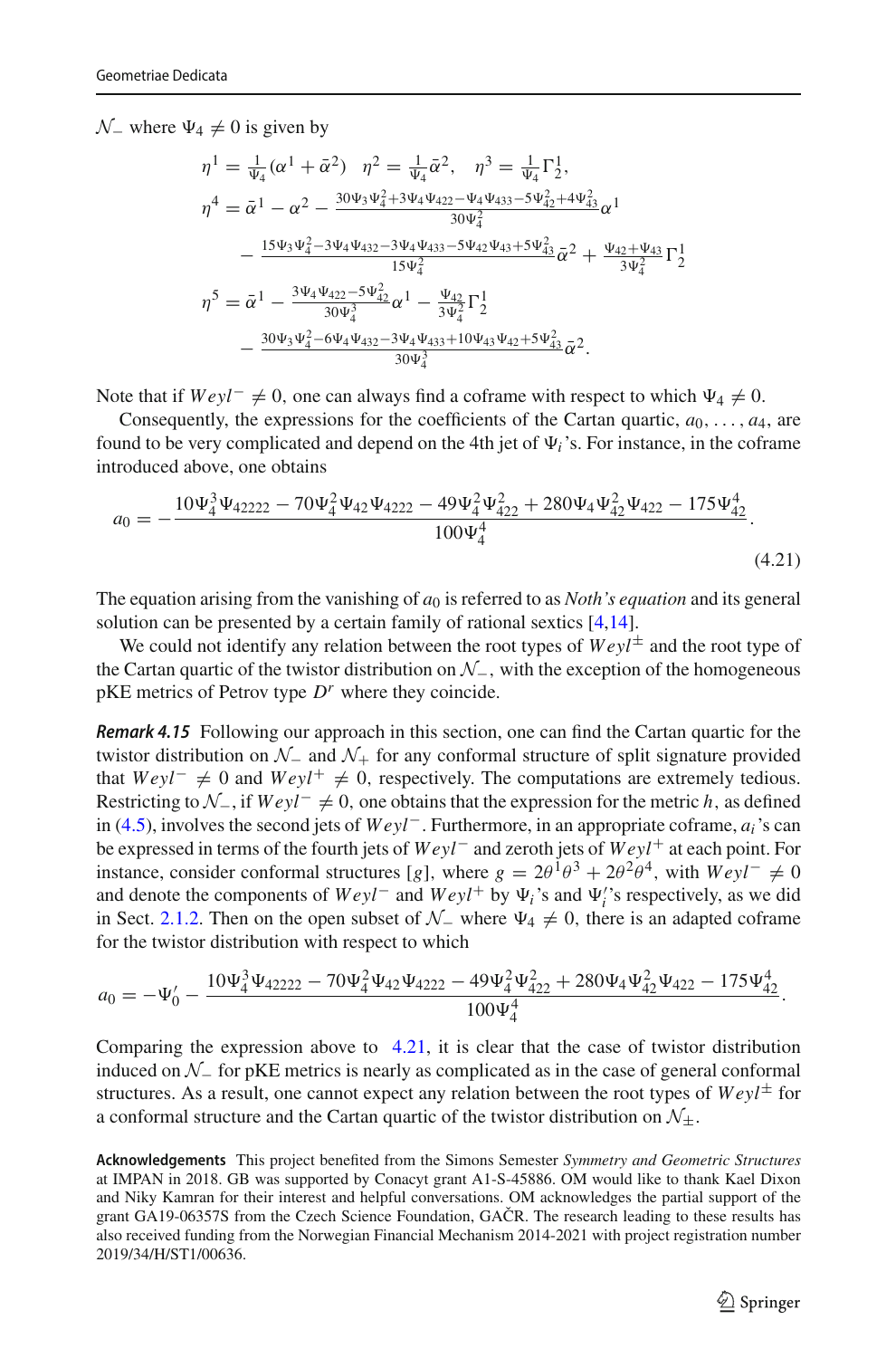**Open Access** This article is licensed under a Creative Commons Attribution 4.0 International License, which permits use, sharing, adaptation, distribution and reproduction in any medium or format, as long as you give appropriate credit to the original author(s) and the source, provide a link to the Creative Commons licence, and indicate if changes were made. The images or other third party material in this article are included in the article's Creative Commons licence, unless indicated otherwise in a credit line to the material. If material is not included in the article's Creative Commons licence and your intended use is not permitted by statutory regulation or exceeds the permitted use, you will need to obtain permission directly from the copyright holder. To view a copy of this licence, visit [http://creativecommons.org/licenses/by/4.0/.](http://creativecommons.org/licenses/by/4.0/)

## <span id="page-45-0"></span>**Appendix**

The connection 1-form referred to in Sect. [2.3.3](#page-18-0) are given by

$$
\Gamma^{a}{}_{a} = \frac{V_{aay}V_{bx} - V_{aax}V_{by}}{V_{ay}V_{bx} - V_{ax}V_{by}} da + \frac{V_{aby}V_{bx} - V_{abx}V_{by}}{V_{ay}V_{bx} - V_{ax}V_{by}} db
$$
\n
$$
\Gamma^{a}{}_{b} = \frac{V_{aby}V_{bx} - V_{aax}V_{by}}{V_{ay}V_{bx} - V_{ax}V_{by}} da + \frac{V_{bby}V_{bx} - V_{bax}V_{by}}{V_{ay}V_{bx} - V_{ax}V_{by}} db
$$
\n
$$
\Gamma^{b}{}_{a} = \frac{V_{aay}V_{ax} - V_{aax}V_{ay}}{-V_{ax}V_{by}} da + \frac{V_{aby}V_{ax} - V_{abx}V_{ay}}{-V_{ay}V_{bx} + V_{ax}V_{by}} db
$$
\n
$$
\Gamma^{b}{}_{b} = \frac{V_{aby}V_{bx} - V_{abx}V_{ay}}{-V_{ay}V_{bx} + V_{ax}V_{by}} da + \frac{V_{bby}V_{ax} - V_{bbx}V_{ay}}{-V_{ay}V_{bx} + V_{ax}V_{by}} db
$$
\n
$$
\Gamma^{x}{}_{x} = \frac{V_{bxx}V_{ay} - V_{axx}V_{by}}{V_{ay}V_{bx} - V_{ax}V_{by}} dx + \frac{V_{bxy}V_{ay} - V_{axy}V_{by}}{V_{ay}V_{bx} - V_{ax}V_{by}} dy
$$
\n
$$
\Gamma^{x}{}_{y} = \frac{V_{bxy}V_{ay} - V_{axy}V_{by}}{V_{ay}V_{bx} - V_{ax}V_{by}} dx + \frac{V_{byy}V_{ay} - V_{axy}V_{by}}{V_{ay}V_{bx} - V_{ax}V_{by}} dy
$$
\n
$$
\Gamma^{y}{}_{x} = \frac{V_{bxx}V_{ax} - V_{ax}V_{bx}}{-V_{ax}V_{bx}} dx + \frac{V_{bxy}V_{ax} - V_{axy}V_{bx}}{-V_{ay}V_{bx} + V_{ax}V_{by}} dy
$$
\n
$$
\Gamma^{y}{}_{y} = \frac{V_{bxy}V_{ax} - V_{axy}V_{bx}}{-V_{ay}V_{bx}} dx + \frac{V_{byy}V_{ax} - V_{axy}V_{bx}}{-V_{ay}V_{bx}
$$

If  $(M, g, K)$  is a para-Kähler-Einstein structure written in a null adapted frame satisfying [\(3.1\)](#page-22-1) then the derivatives of the non-vanishing curvature coefficients are given by

<span id="page-45-1"></span>
$$
d\Psi_2' = 0,\tag{A.2a}
$$

$$
d\Psi_0 = 2\Psi_0(\Gamma^1{}_1 - \Gamma^2{}_2) + 4\Psi_1\Gamma^2{}_1 + \Psi_{01}\alpha^1 + \Psi_{11}\alpha^2 - \Psi_{14}\bar{\alpha}^1 + \Psi_{04}\bar{\alpha}^2, \tag{A.2b}
$$

$$
d\Psi_1 = \Psi_1(\Gamma^1{}_1 - \Gamma^2{}_2) + \Psi_0\Gamma^1{}_2 + 3\Psi_2\Gamma^2{}_1 + \Psi_{11}\alpha^1 + \Psi_{21}\alpha^2 - \Psi_{24}\bar{\alpha}^1 + \Psi_{14}\bar{\alpha}^2,\tag{A.2c}
$$

$$
d\Psi_2 = 2\Psi_1 \Gamma^1{}_2 + 2\Psi_3 \Gamma^2{}_1 + \Psi_{21} \alpha^1 + \Psi_{31} \alpha^2 - \Psi_{34} \bar{\alpha}^1 + \Psi_{24} \bar{\alpha}^2, \tag{A.2d}
$$

$$
d\Psi_3 = -\Psi_3(\Gamma^1{}_1 - \Gamma^2{}_2) + 3\Psi_2\Gamma^1{}_2 + \Psi_4\Gamma^2{}_1 + \Psi_{31}\alpha^1 + \Psi_{41}\alpha^2 - \Psi_{44}\bar{\alpha}^1 + \Psi_{34}\bar{\alpha}^2,\tag{A.2e}
$$

$$
d\Psi_4 = -2\Psi_4(\Gamma^1{}_1 - \Gamma^2{}_2) + 4\Psi_3\Gamma^2{}_1 + \Psi_{41}\alpha^1 + \Psi_{42}\alpha^2 + \Psi_{43}\bar{\alpha}^1 + \Psi_{44}\bar{\alpha}^2, \tag{A.2f}
$$

for some functions  $\Psi_{ia}$  on *M* which represent the coframe derivatives of  $\Psi_i$ 's.

The differential relations among the quantities appearing in proof of the Proposition [3.8](#page-25-5) for Petrov type *I I* is as follows.

$$
dJ_1 = J_1 \Gamma_1^1 - J_1^2 \alpha^1 + J_{12} \alpha^2 + J_{13} \bar{\alpha}^1 + J_1 J_2 \bar{\alpha}^2,
$$

 $\bigcirc$  Springer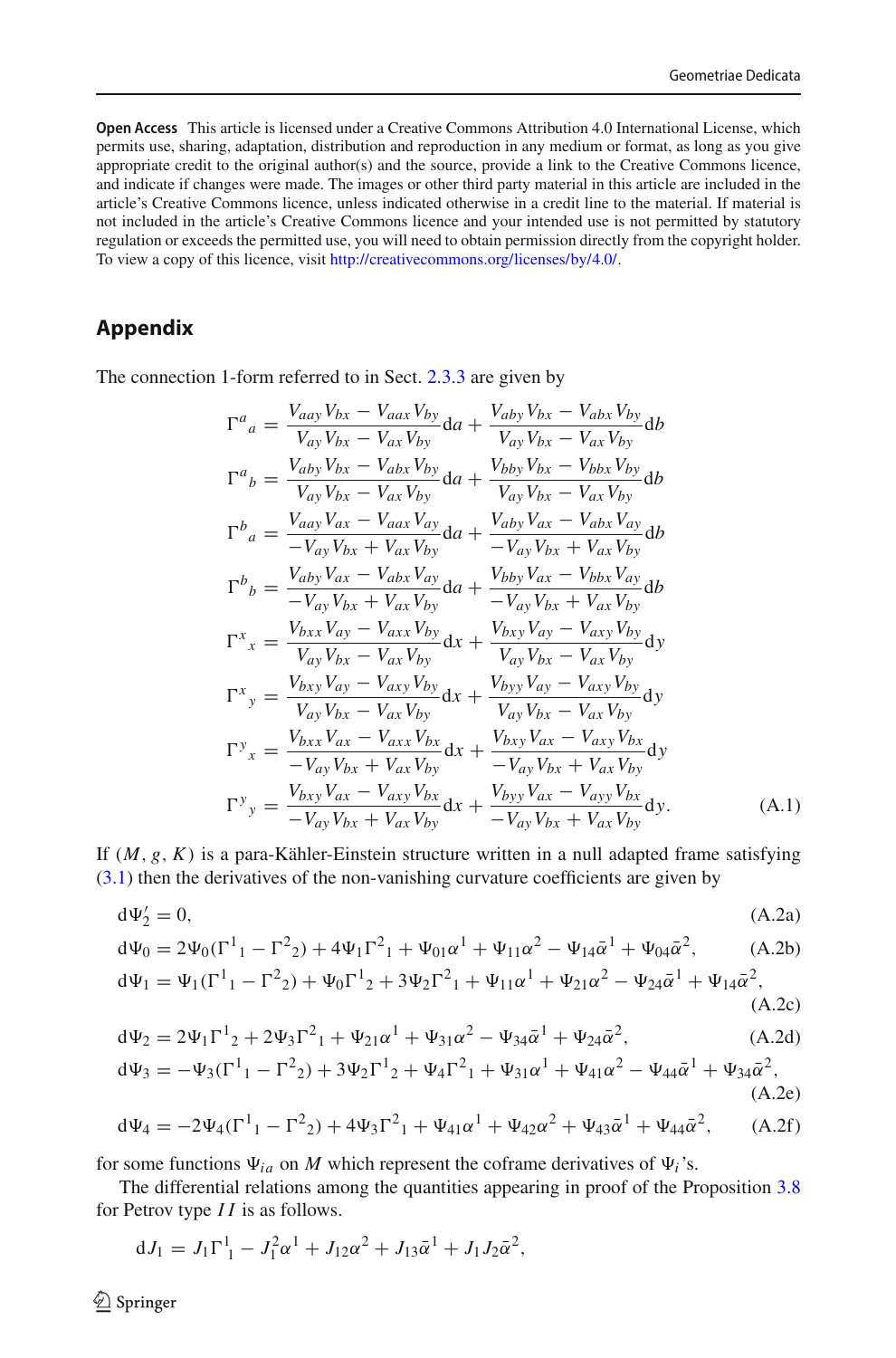$$
dJ_2 = -J_2\Gamma_2^2 - J_1J_2\alpha^1 + (J_{13} + \Psi_2 - \Psi_2')\alpha^2 + J_{23}\bar{\alpha}^1 + J_2^2\bar{\alpha}^2,
$$
  
\n
$$
dJ_3 = J_3\Gamma_2^2 + J_{31}\alpha^1 + J_{32}\alpha^2 + J_{33}\bar{\alpha}^1 + J_{34}\bar{\alpha}^2,
$$
  
\n
$$
dJ_4 = -J_4\Gamma_1^1 - (J_{34} - \Psi_2 + \Psi_2')\alpha^1 + J_{42}\alpha^2 + (J_4^2 - J_2J_5 + J_{54})\bar{\alpha}^1 + J_{44}\bar{\alpha}^2,
$$
  
\n
$$
dJ_5 = -2J_5\Gamma_1^1 + J_5\Gamma_2^2 - (J_{33} - J_3J_4 + J_2J_6)\alpha^1 + J_{52}\alpha^2 + J_{53}\bar{\alpha}^1 + J_{54}\bar{\alpha}^2,
$$
  
\n
$$
dJ_6 = -J_6\Gamma_1^1 + 2J_6\Gamma_2^2 - (J_{32} - J_3^2 + J_1J_6)\alpha^1 + J_{62}\alpha^2
$$
  
\n
$$
+ (J_{52} - J_3J_5 + J_4J_6 + \Psi_4)\bar{\alpha}^1 + (J_{42} + J_1J_5 - J_3J_4)\bar{\alpha}^2,
$$
  
\n
$$
d\Psi_2' = 0,
$$
  
\n
$$
d\Psi_2 = 0,
$$
  
\n
$$
d\Psi_3' = 3L\Psi_3\alpha^1 + 3L\Psi_3\alpha^2 + 3L\Psi_3\bar{\alpha}^1 + 3L\Psi_3\bar{\alpha}^2
$$

$$
d\Psi_2 = -3J_1\Psi_2\alpha^1 + 3J_3\Psi_2\alpha^2 + 3J_4\Psi_2\bar{\alpha}^1 + 3J_2\Psi_2\bar{\alpha}^2,
$$
  
\n
$$
d\Psi_4 = -2\Psi_4\Gamma_1^1 + 2\Psi_4\Gamma_2^2 - (3J_6\Psi_2 + J_1\Psi_4)\alpha^1 + \Psi_{42}\alpha^2
$$
  
\n
$$
+ \Psi_{43}\bar{\alpha}^1 + (3J_5\Psi_2 + J_2\Psi_4)\bar{\alpha}^2.
$$
\n(A.3)

The curvature 2-form for the Cartan connection  $\beta$  in [\(3.13\)](#page-25-4) is given by

$$
K_B = \begin{pmatrix} \frac{1}{2} (J_2 J_6 - J_1 J_5) & -\sqrt{\frac{3}{2}} |V_2' | J_5 & 0 \\ 0 & \frac{1}{2} (J_1 J_5 - J_2 J_6) & 0 \\ 0 & -\sqrt{\frac{3}{2}} |V_2' | J_6 - \frac{1}{2} (J_2 J_6 - J_1 J_5) \end{pmatrix} \sigma^2 - \\ + \begin{pmatrix} \frac{1}{4} (J_2 J_3 - J_1 J_4 - 2 \Psi_2 + 2 \Psi_2') & -\sqrt{\frac{3}{8}} |V_2' | J_4 \\ -\sqrt{\frac{3}{8}} |V_2' | J_1 - \frac{1}{4} (J_1 J_4 - J_2 J_3 + 2 \Psi_2 - 2 \Psi_2') & 0 \\ 0 & 0 & \frac{1}{4} (J_1 J_4 - J_2 J_3 + 2 \Psi_2 - 2 \Psi_2') \\ -\sqrt{\frac{3}{8}} |V_2' | J_3 - \sqrt{\frac{3}{8}} |V_2' | J_3 - \sqrt{\frac{3}{8}} |V_2' | J_3 - \sqrt{\frac{3}{8}} |V_2' | J_3 - \sqrt{\frac{3}{8}} |V_2' | J_2 - \sqrt{\frac{3}{8}} |V_2' | J_3 - \sqrt{\frac{3}{8}} |V_2' | J_2 - \sqrt{\frac{3}{8}} |V_2' | J_3 - \sqrt{\frac{3}{8}} |V_2' | J_3 - \sqrt{\frac{3}{8}} |V_2' | J_3 - \sqrt{\frac{3}{8}} |V_2' | J_3 - \sqrt{\frac{3}{8}} |V_2' | J_3 - \sqrt{\frac{3}{8}} |V_2' | J_3 - \sqrt{\frac{3}{8}} |V_2' | J_3 - \sqrt{\frac{3}{8}} |V_2' | J_3 - \sqrt{\frac{3}{8}} |V_2' | J_4 - \sqrt{\frac{3}{8}} |V_2' | J_4 - \sqrt{\frac{3}{8}} |V_2' | J_4 - \sqrt{\frac{3}{8}} |V_2' | J_4 - \sqrt{\frac{3}{8}} |V_2' | J_4 - \sqrt{\frac{3}{8}} |V_2' | J_3 - \sqrt{\frac{3}{8}} |V_2' | J_2 - \sqrt{\frac{3}{8}} |V_2' | J_2 - \sqrt{\frac{3}{8}} |V_2
$$

## <span id="page-46-0"></span>**References**

- <span id="page-46-6"></span>1. Apostolov, V., Calderbank, D.M.J., Gauduchon, P.: Ambitoric geometry I: Einstein metrics and extremal ambikähler structures. J. Reine Angew. Math. **721**, 109–147 (2016)
- <span id="page-46-4"></span>2. Akivis, M.A., Goldberg, V.V.: Conformal differential geometry and its generalizations. Pure and Applied Mathematics (New York). Wiley, New York (1996)
- <span id="page-46-3"></span>3. An, D., Nurowski, P.: Twistor space for rolling bodies. Comm. Math. Phys. **326**(2), 393–414 (2014)
- <span id="page-46-9"></span>4. An, D., Nurowski, P.: Symmetric (2, 3, 5) distributions, an interesting ODE of 7th order and Plebański metric. J. Geom. Phys. **126**, 93–100 (2018)
- <span id="page-46-5"></span>5. Bergery, L.B., Ikemakhen, A.: Sur l'holonomie des variétés pseudo-riemanniennes de signature (*n*, *n*). Bull. Soc. Math. France **125**(1), 93–114 (1997)
- <span id="page-46-2"></span>6. Bryant, R.L., Hsu, L.: Rigidity of integral curves of rank 2 distributions. Invent. Math. **114**(2), 435–461 (1993)
- <span id="page-46-1"></span>7. Bor, G., Lamoneda, L.H., Nurowski, P.: The dancing metric, *G*2-symmetry and projective rolling. Trans. Am. Math. Soc. **370**(6), 4433–4481 (2018)
- <span id="page-46-7"></span>8. Bryant, R.L.: Notes on exterior differential systems. arXiv preprint [arXiv:1405.3116](http://arxiv.org/abs/1405.3116) (2014)
- <span id="page-46-8"></span>9. Cartan, E.: Les systèmes de Pfaff, à cinq variables et les équations aux dérivées partielles du second ordre. Ann. Sci. École Norm. Sup. **3**(27), 109–192 (1910)